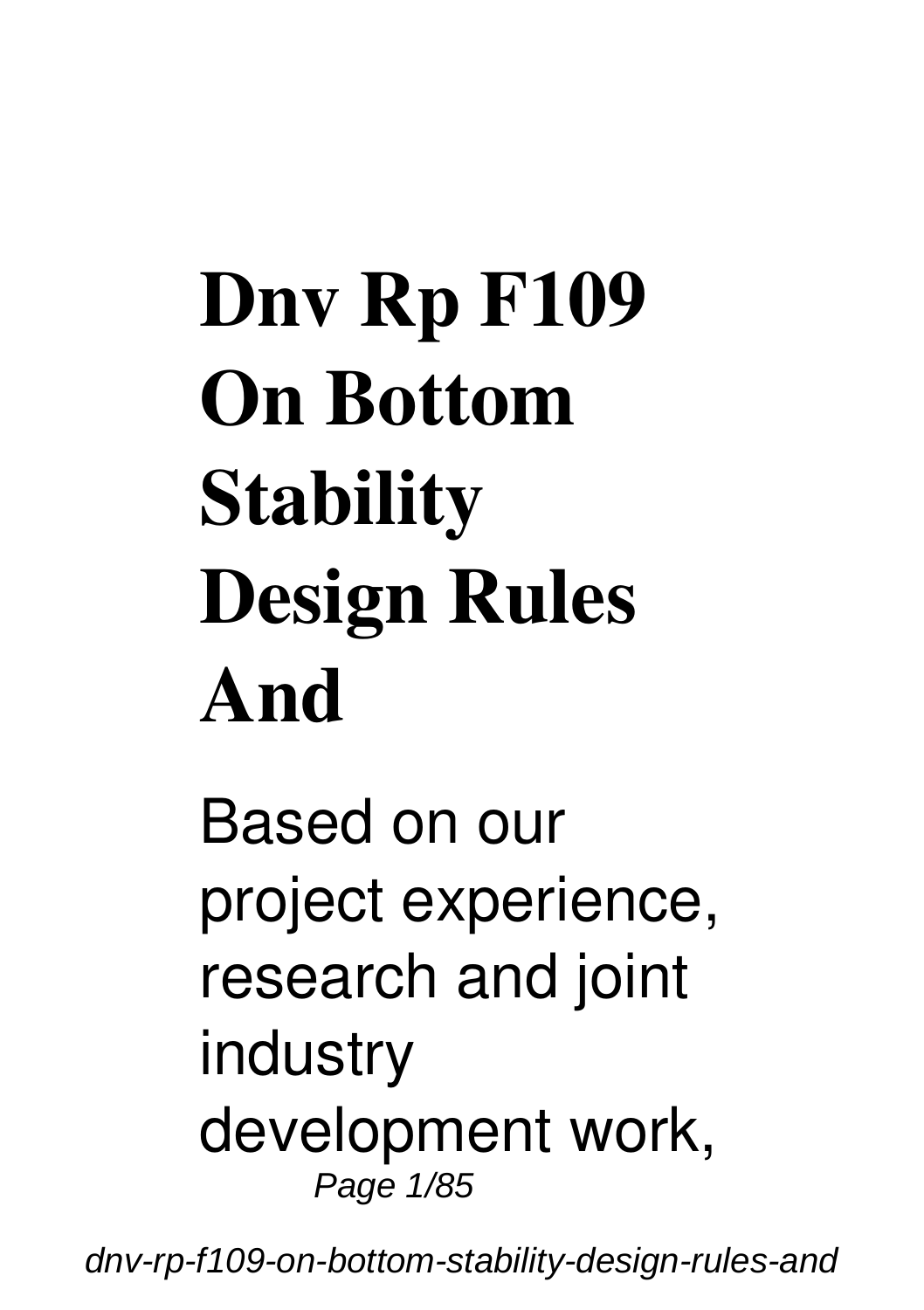DNV GL issues a number of pipeline codes. ... DNVGL-RP-F109 Onbottom stability design of submarine pipelines; ... The trademarks DNV GL®, DNV®, the Horizon Graphic and Det Norske Page 2/85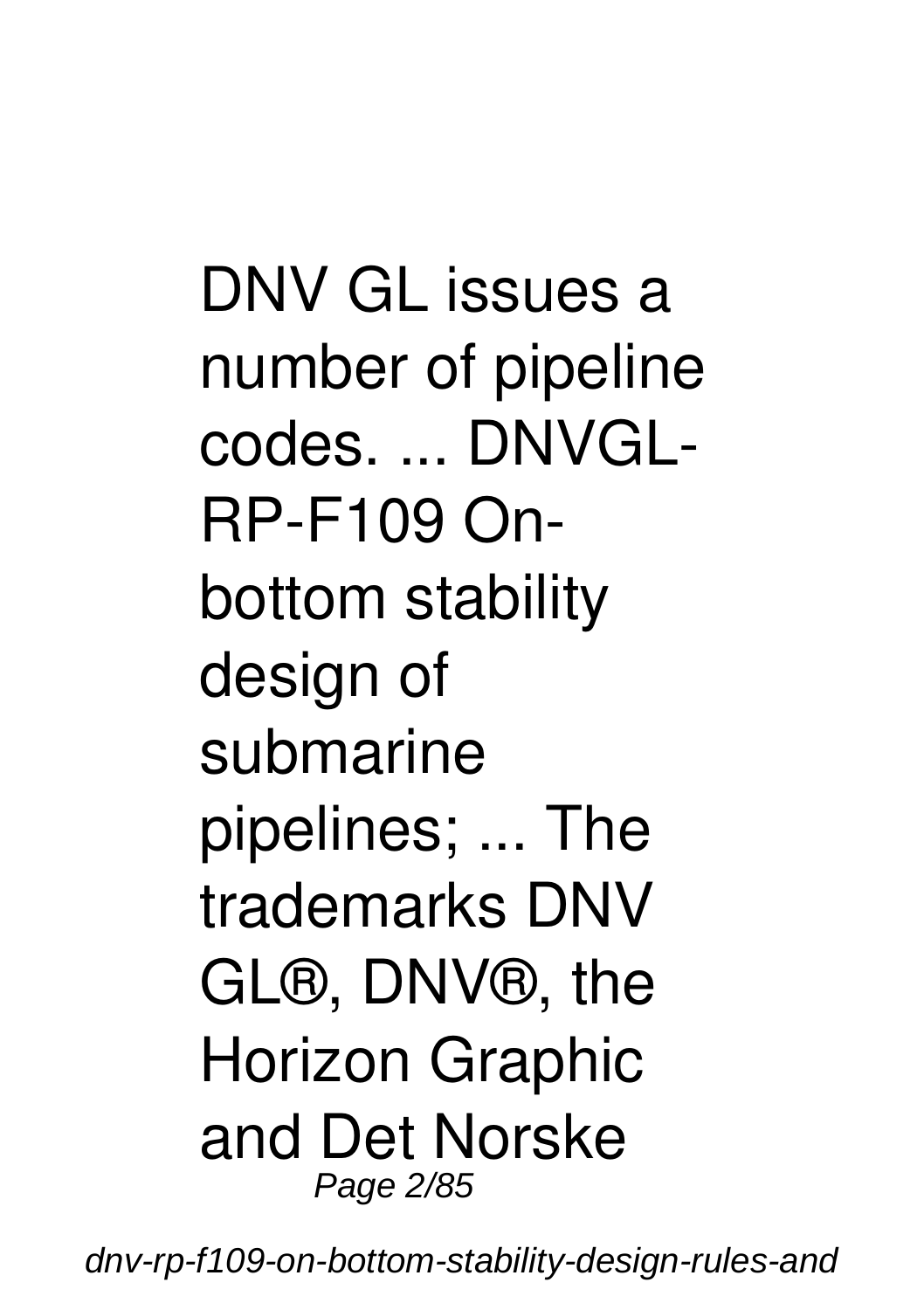Veritas® are the properties of companies in the Det Norske Veritas group. ... Need it fast? Ask for rush delivery. Most backordered items can be rushed in from the publisher in as little as 24 hours. Some Page 3/85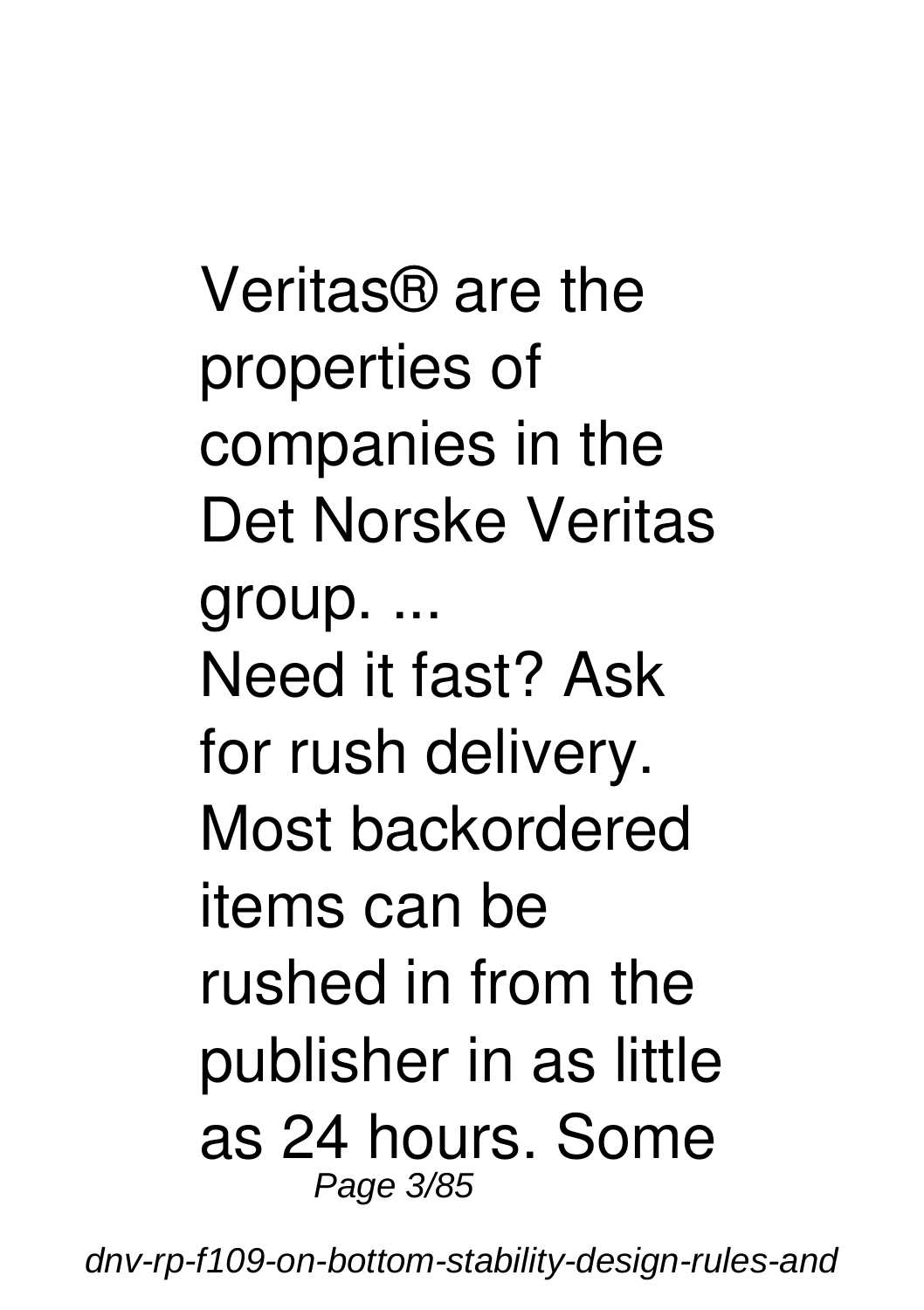rush fees may apply. **On-Bottom Stability Design of Submarine Pipelines – A ... Analysis of onbottom stability for pipelines ... - DNV GL Dnv Rp F109 On Bottom** Page 4/85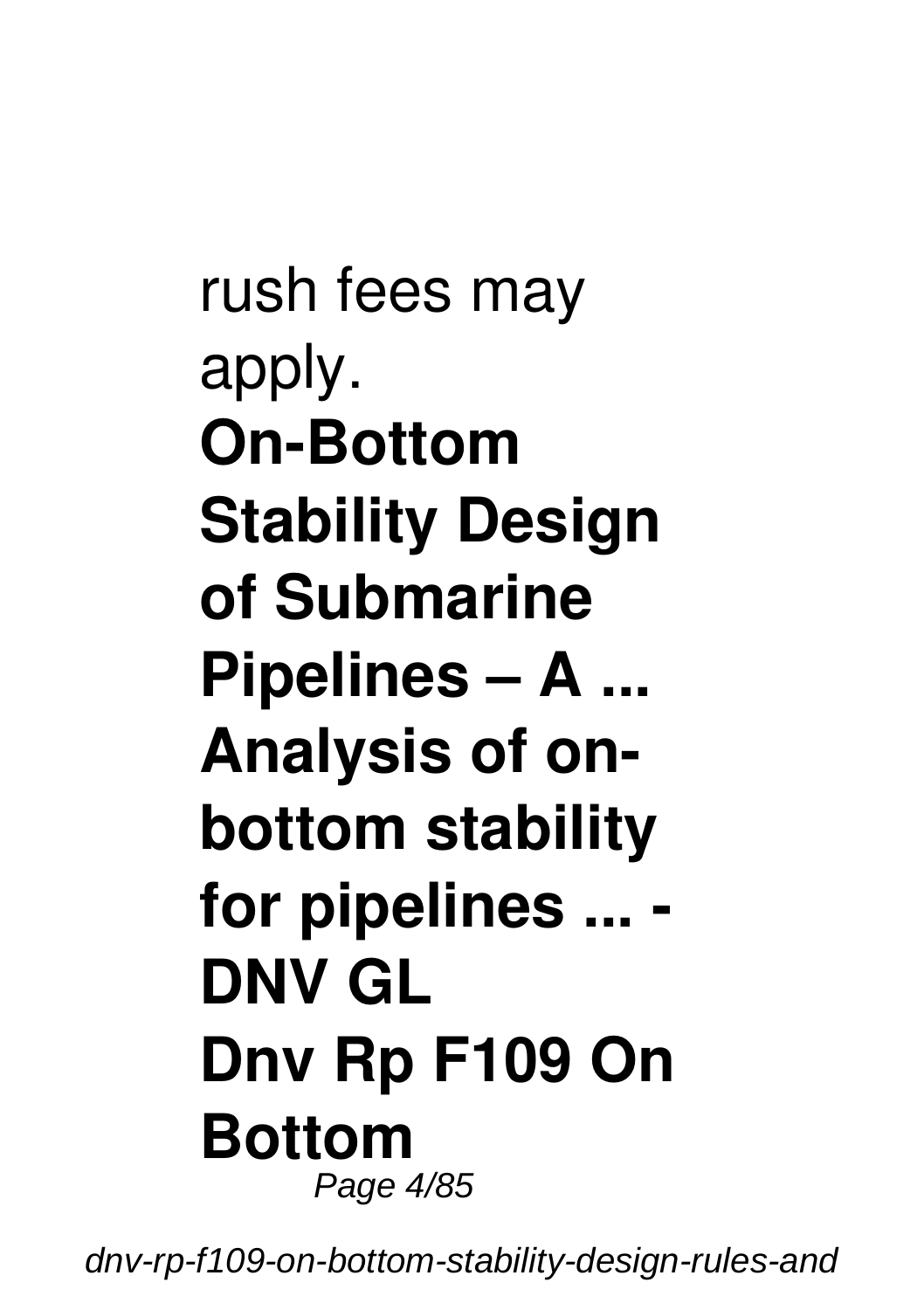DNVGL-RP-F109 On-bottom stability design of submarine pipelines Recommended practice The main objective of this recommended practice (RP) is to provide rational design criteria and Page 5/85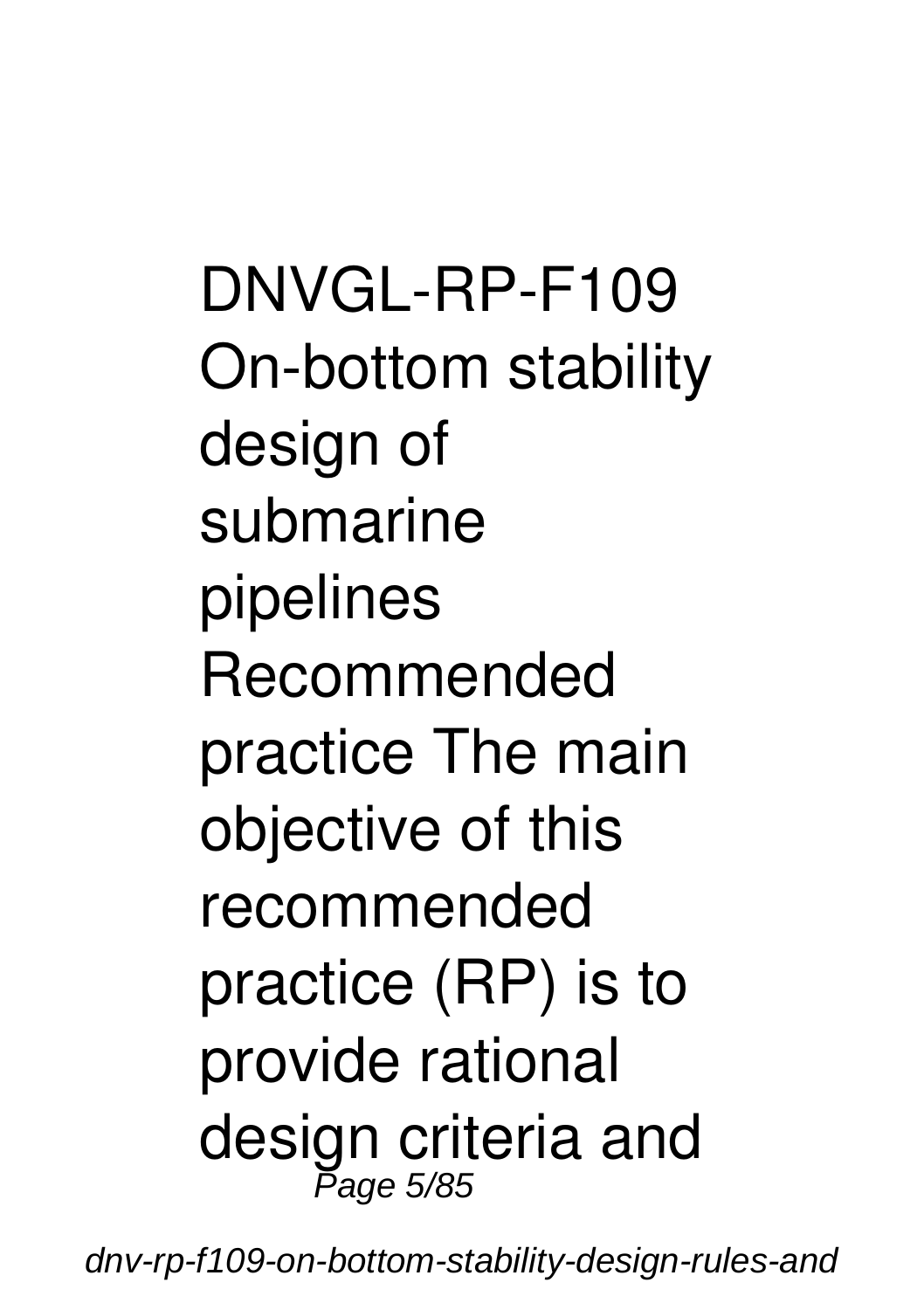guidance for assessment of pipeline on-bottom stability subjected to wave and current loading.

#### **DNVGL-RP-F109 On-bottom stability design of submarine ...** We would like to Page 6/85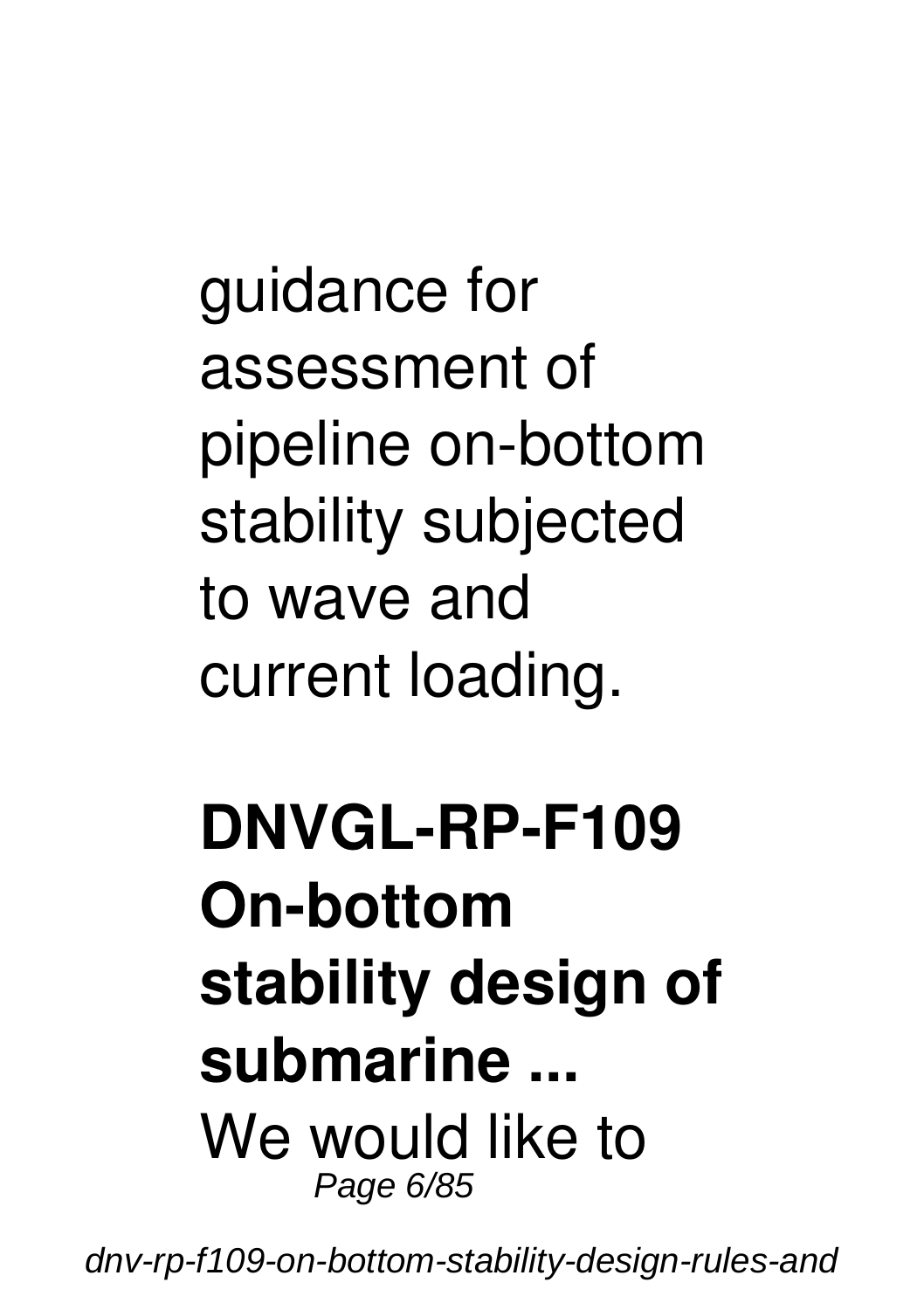show you a description here but the site won't allow us.

#### **rules.dnvgl.com** On-bottom stability (1 day) DNVGL-RP-F109 considers the various factors in the seabed Page 7/85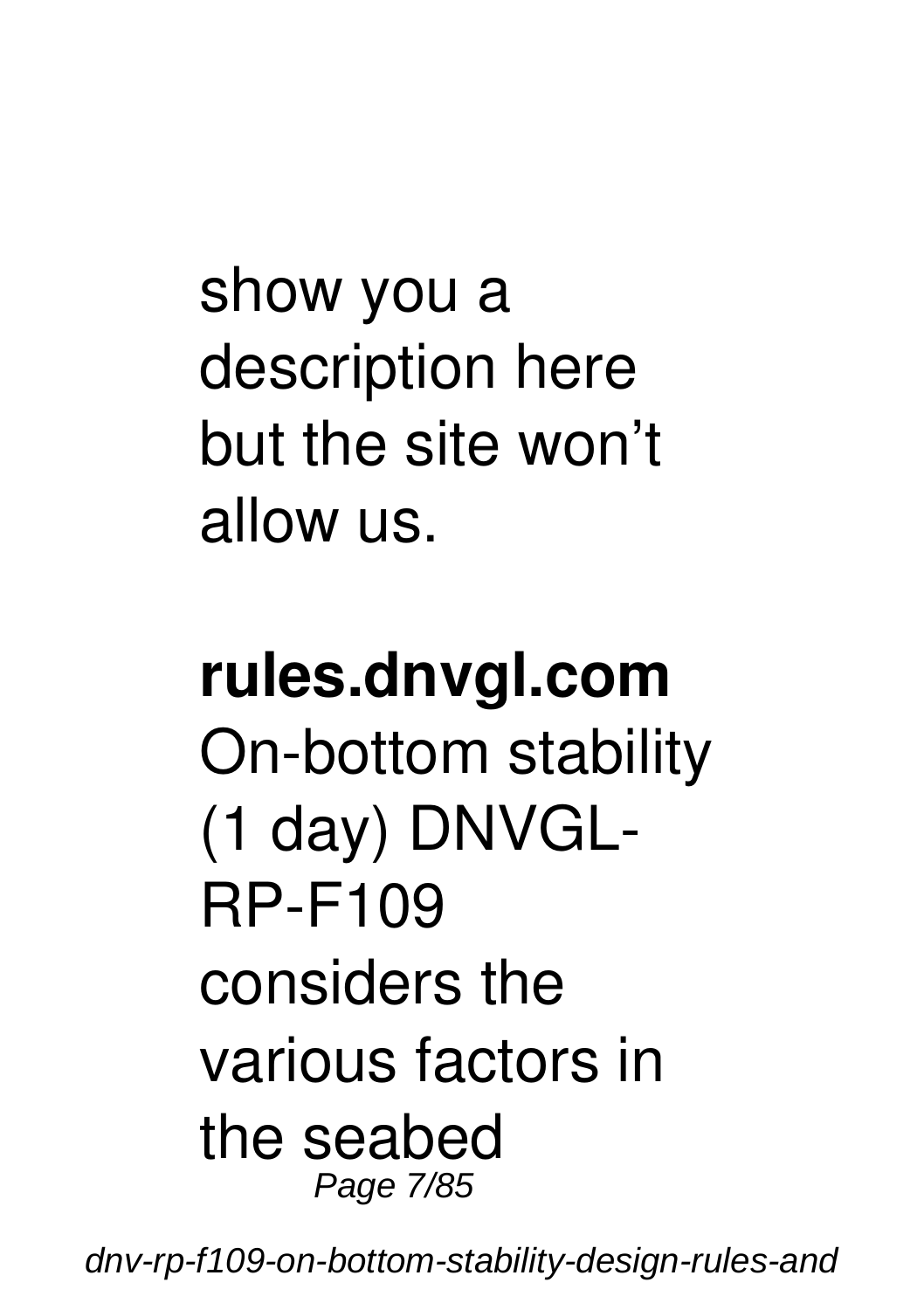environment that affect pipelines, and provides design criteria that applies in order to maximize pipeline stability.

#### **On-bottom stability training course (2 days) - DNV GL** Page 8/85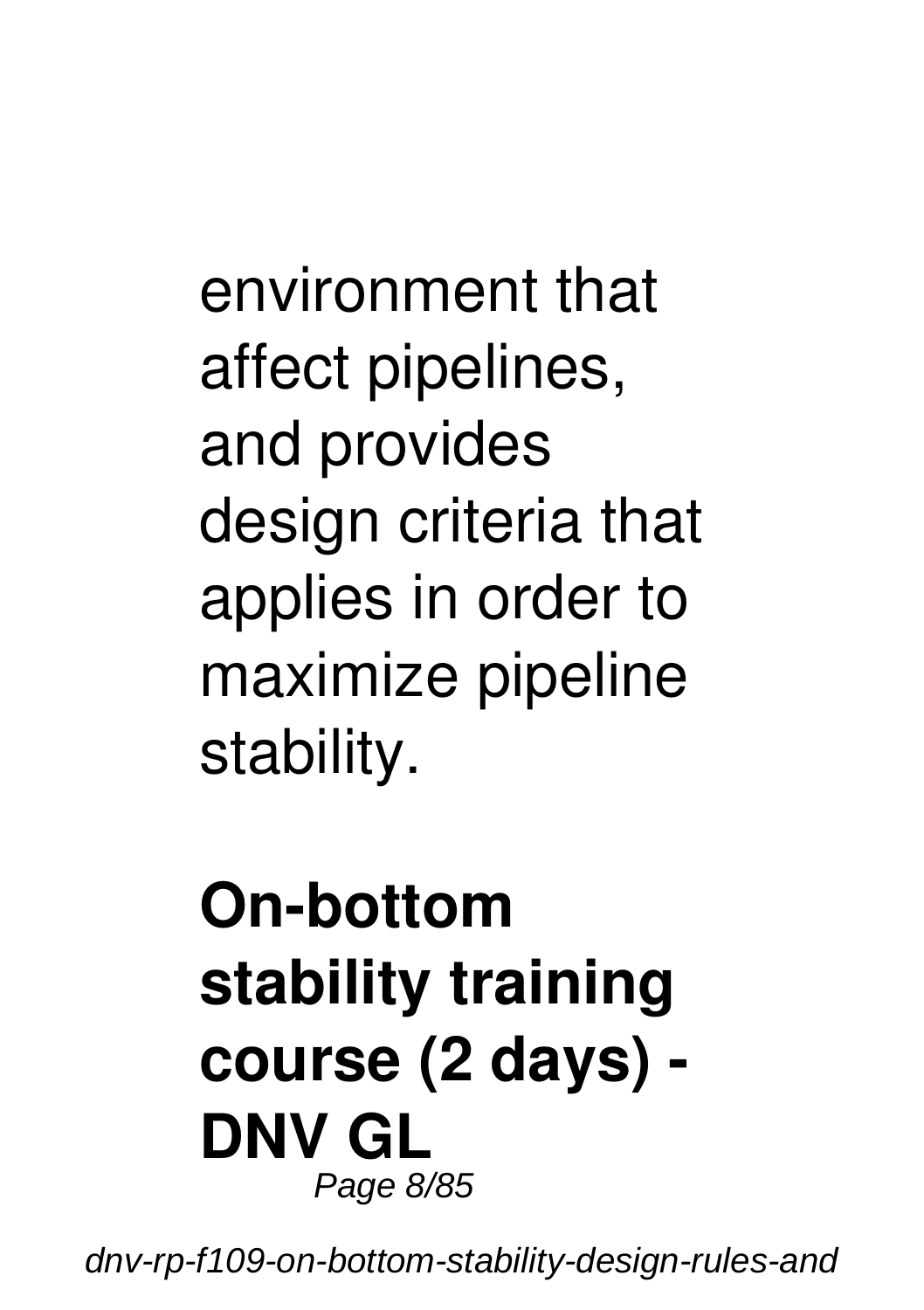RECOMMENDED PRACTICE DET **NORSKE** VERITAS AS The electronic pdf version of this document found through http://www .dnv.com is the officially binding version DNV-RP-F109 On-Bottom Page 9/85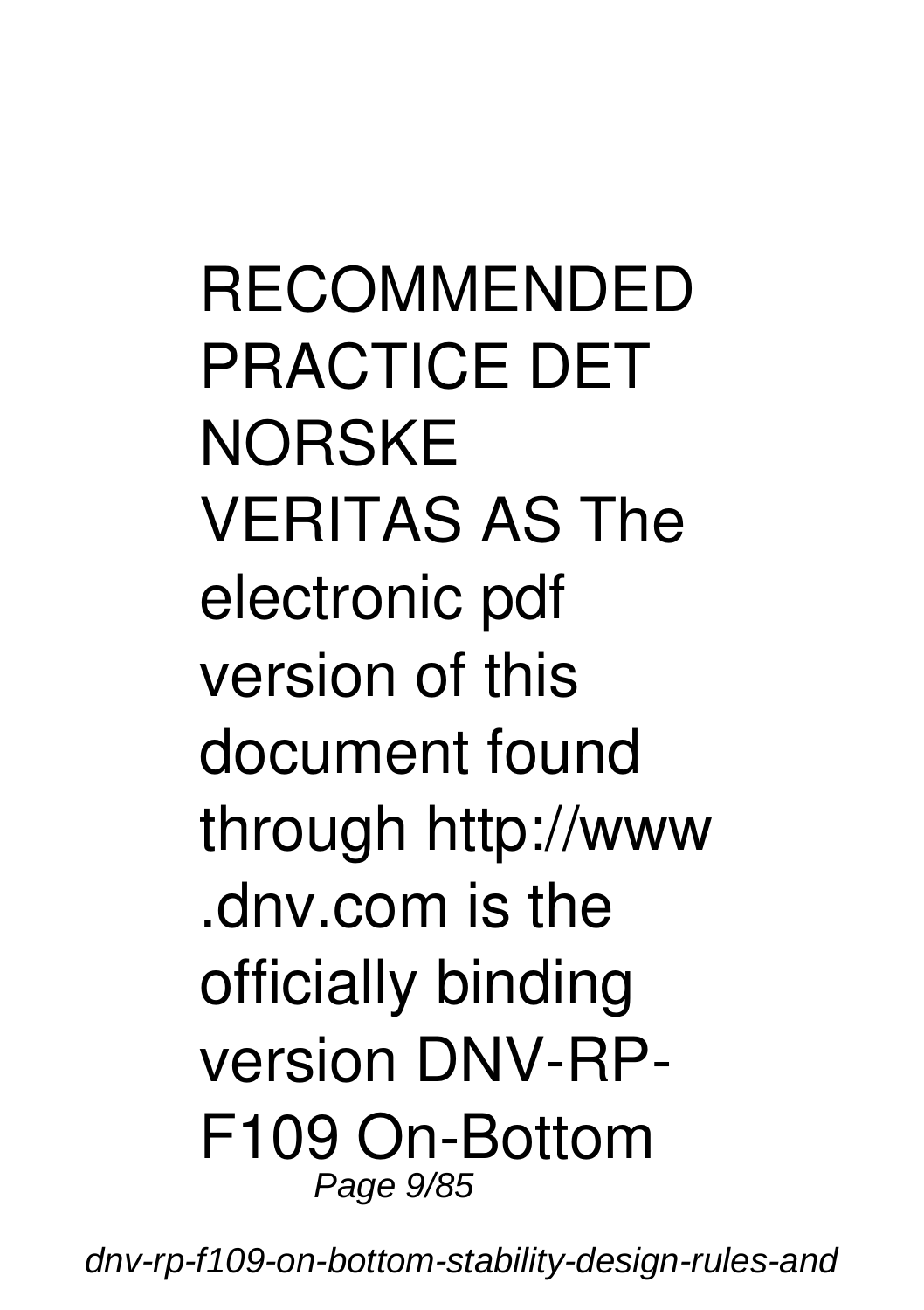Stability Design of Submarine **Pipelines** OCTOBER 2010 This document has been amended since the main revision (October 2010), most recently in November 2011. See "Changes" on Page 10/85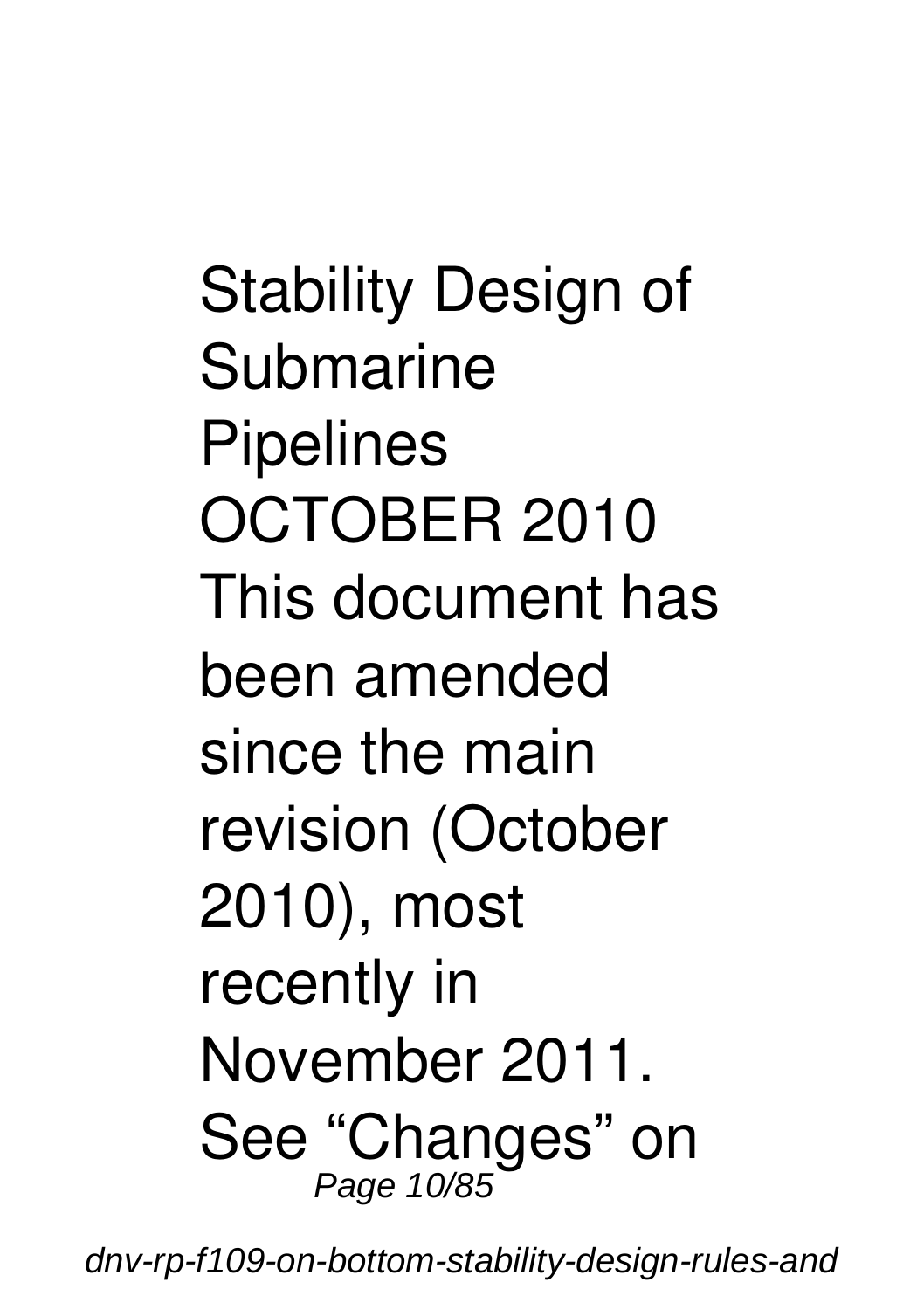page 3.

# **DNV-RP-F109: On-Bottom Stability Design of Submarine Pipelines** The DNV RP F109 on-bottom stability assessment assumes stable seabed conditions Page 11/85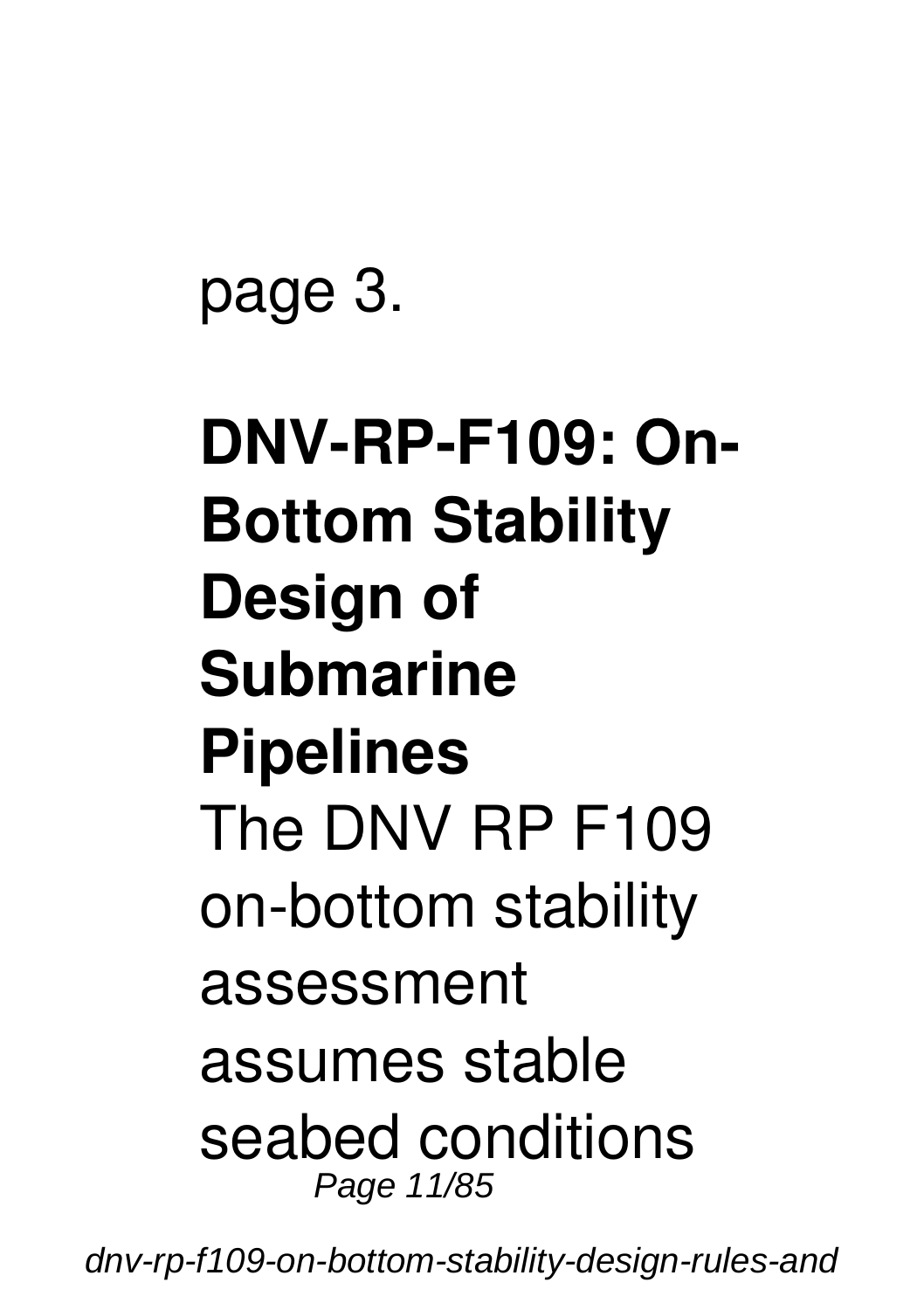while assessi ng t he stabil ity of the pipeline. However, for sandy seabeds, the seabed becomes unstable prior to ...

#### **Insight into Pipeline Onbottom Stability, DNV RP F109 and** Page 12/85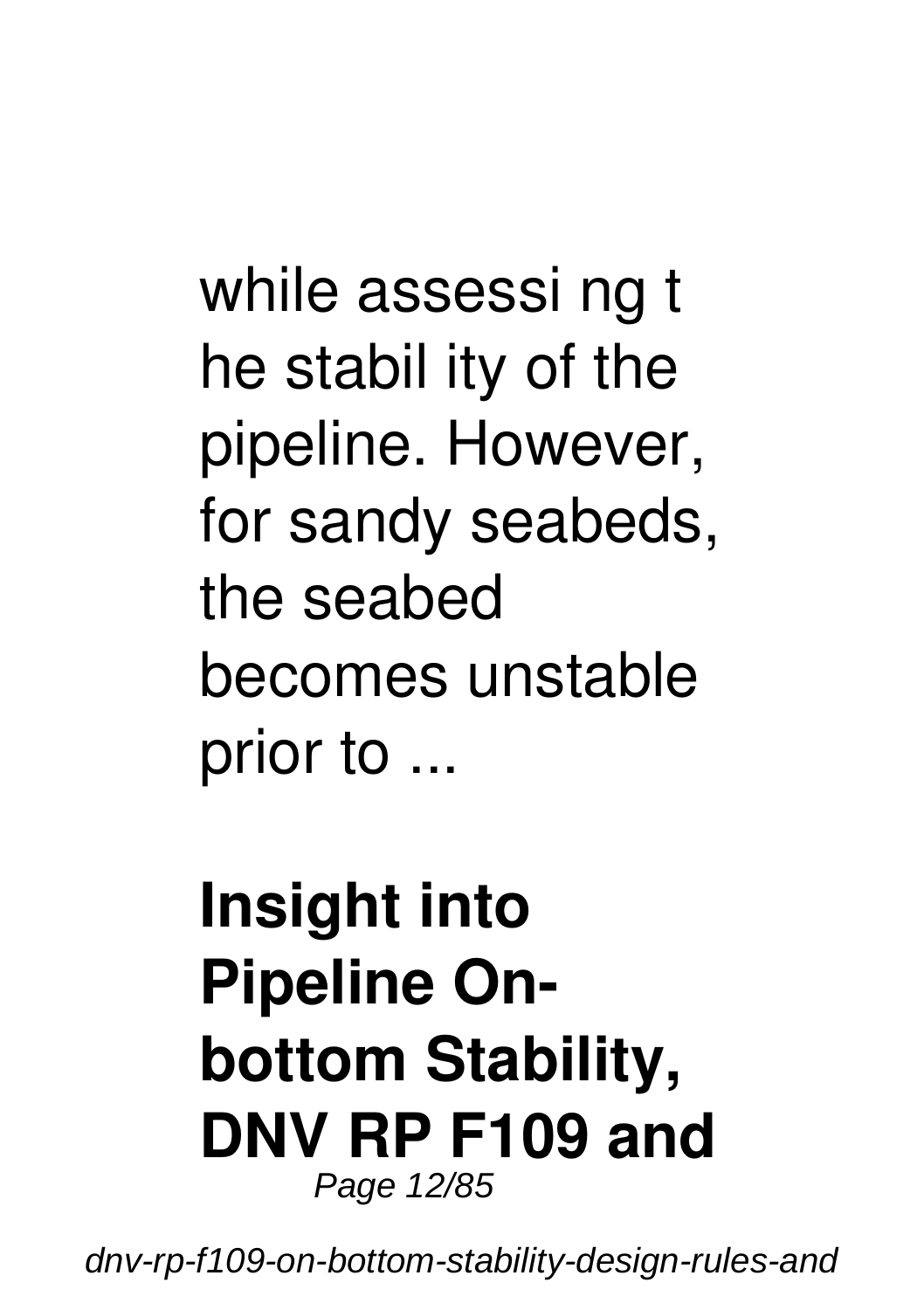**...** On-Bottom Stability (DNV-RP-F109 2010) The lateral stability criteria for a pipeline lying on the seabed or in a trench under hydrodynamic forces have to be satisfied. This is Page 13/85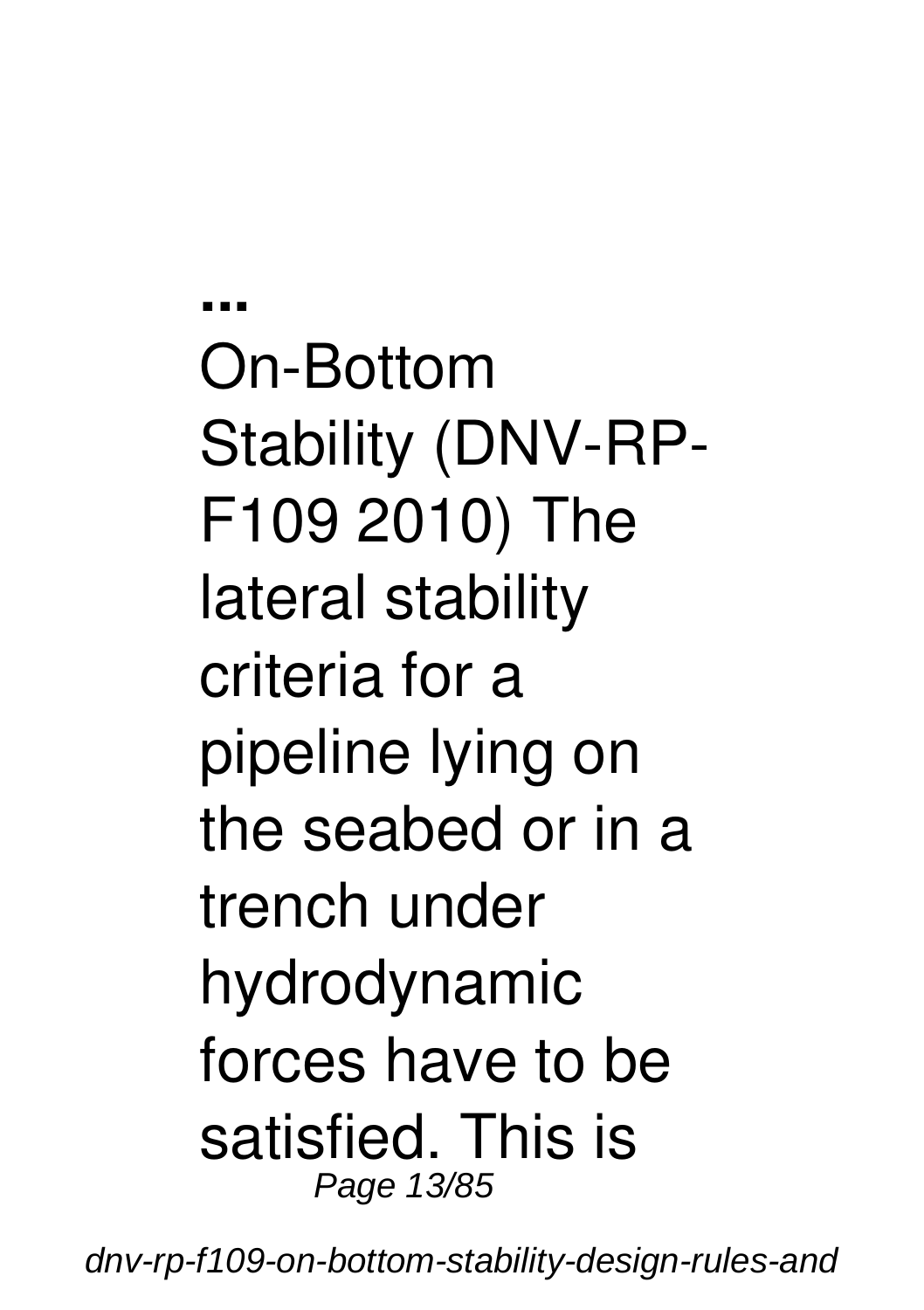achieved by calculating the steel wall thickness or concrete weight coating required to keep the pipe lateral movement below a codespecified limit.

#### **Design Package |** Page 14/85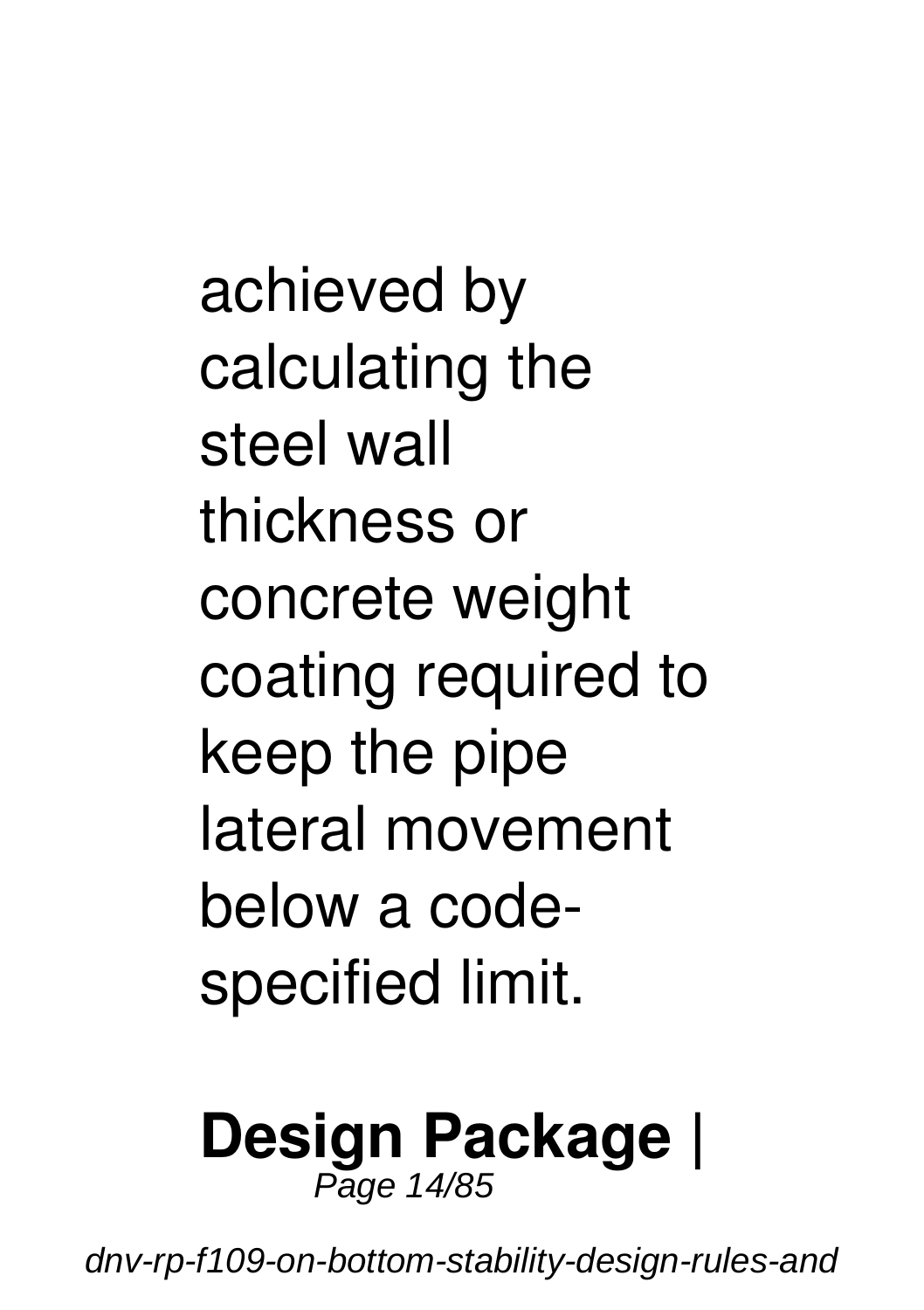**Penspen** This is an introductory course to StableLines software and its features for the calculation of onbottom stability according to DNVGL-RP-F109 "On-Bottom Stability Design of Page 15/85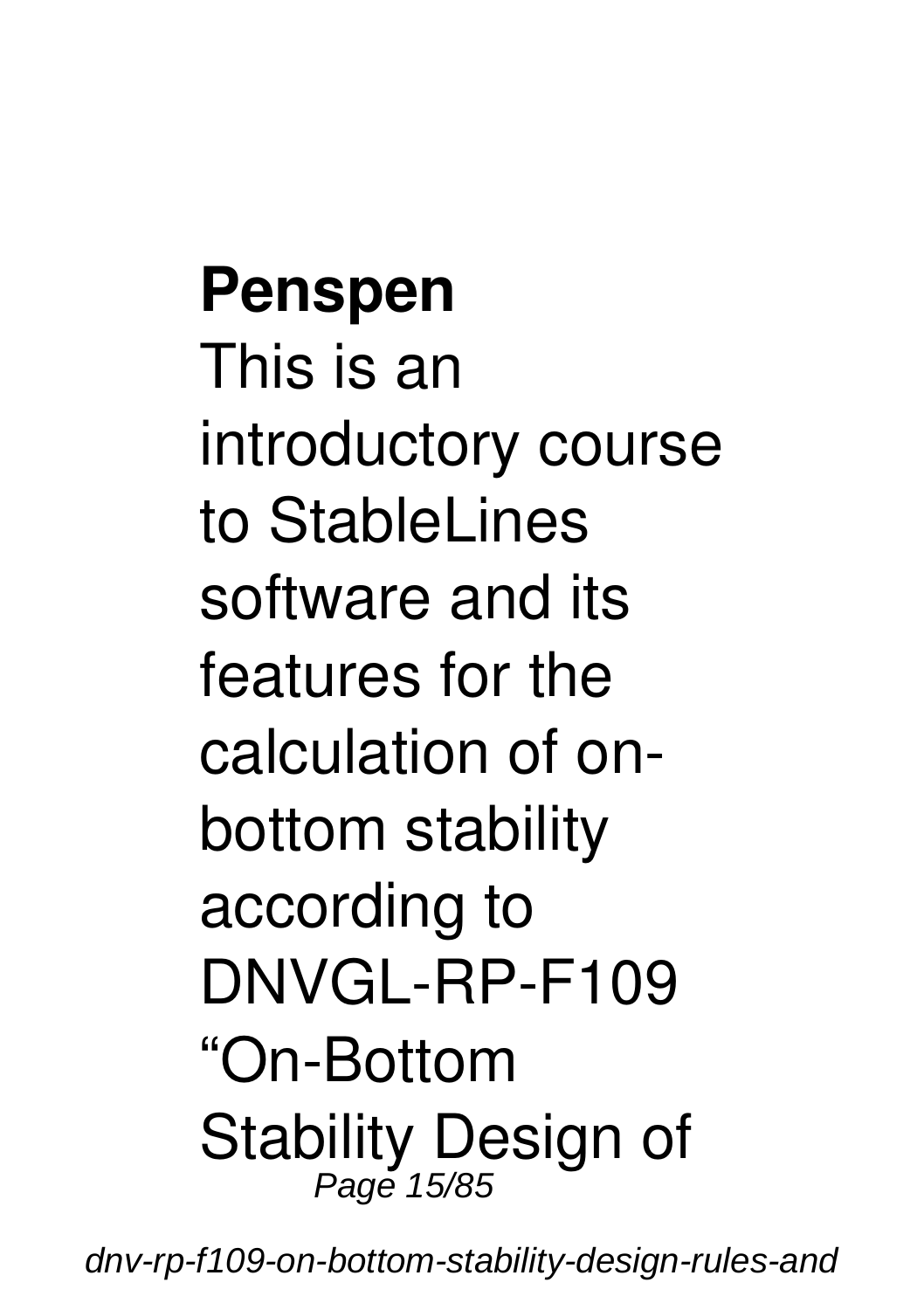Submarine Pipelines". The course focuses on the software features and correspondence between software input/output and the parameters of the RP executed by subsequent presentations and Page 16/85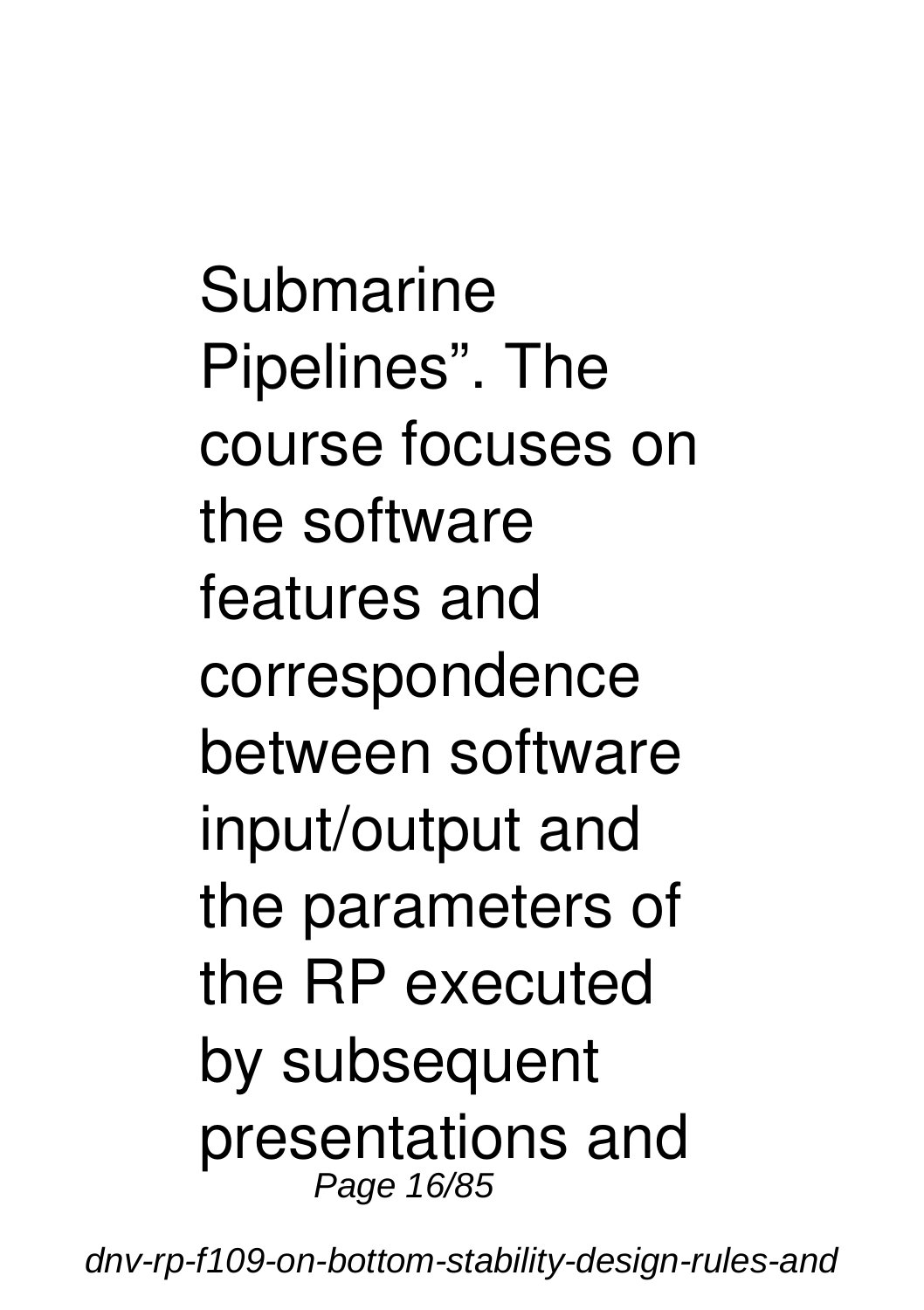workshops.

# **Analysis of onbottom stability for pipelines ... - DNV GL** On-bottom stability analyses in full compliance with DNVGL-RP-F109 **Supports** improved, more Page 17/85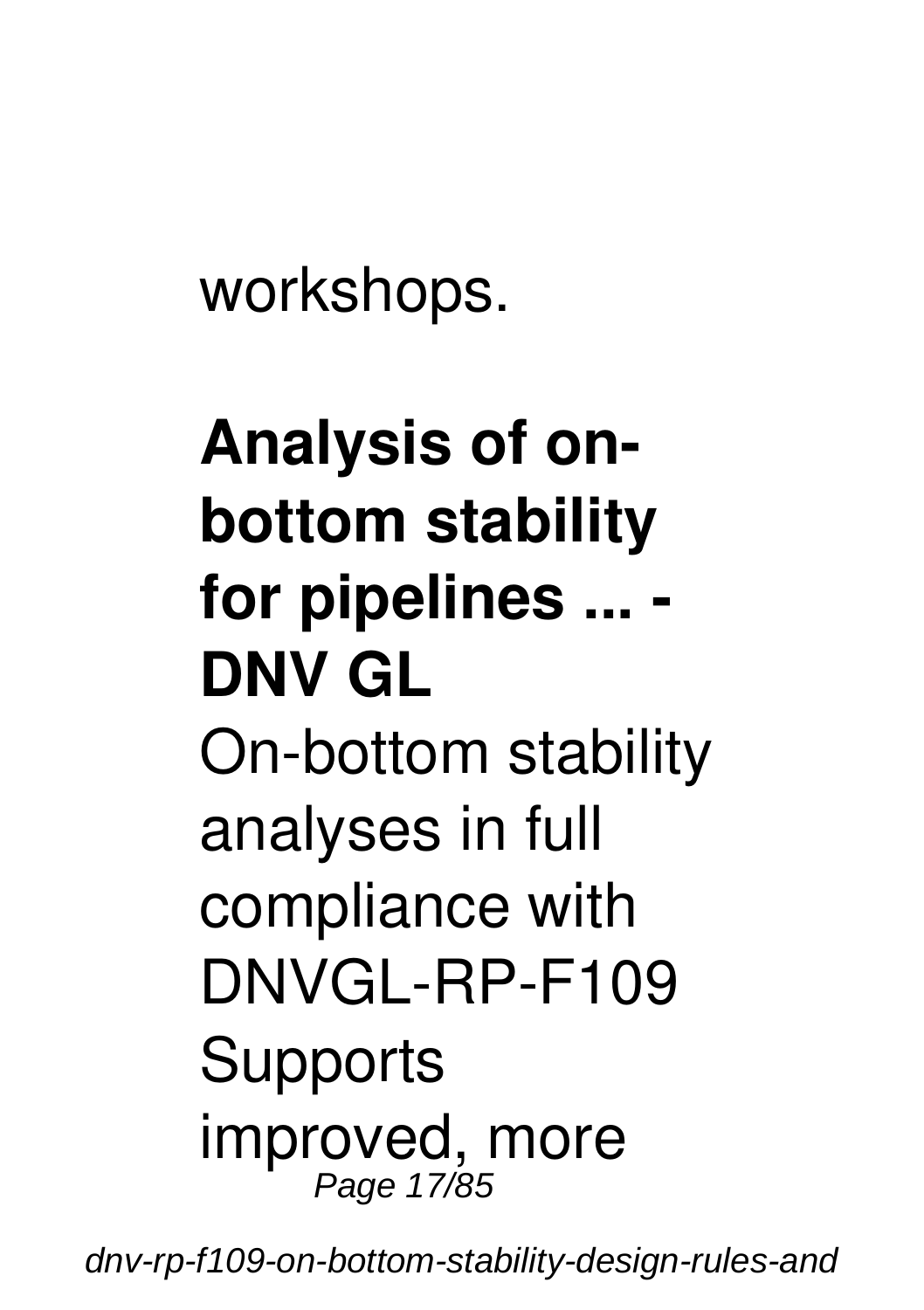efficient and simpler decisionmaking on necessary weight User-friendly Excel spreadsheet interface

#### **Engineering analysis of pipelines | StableLines -** Page 18/85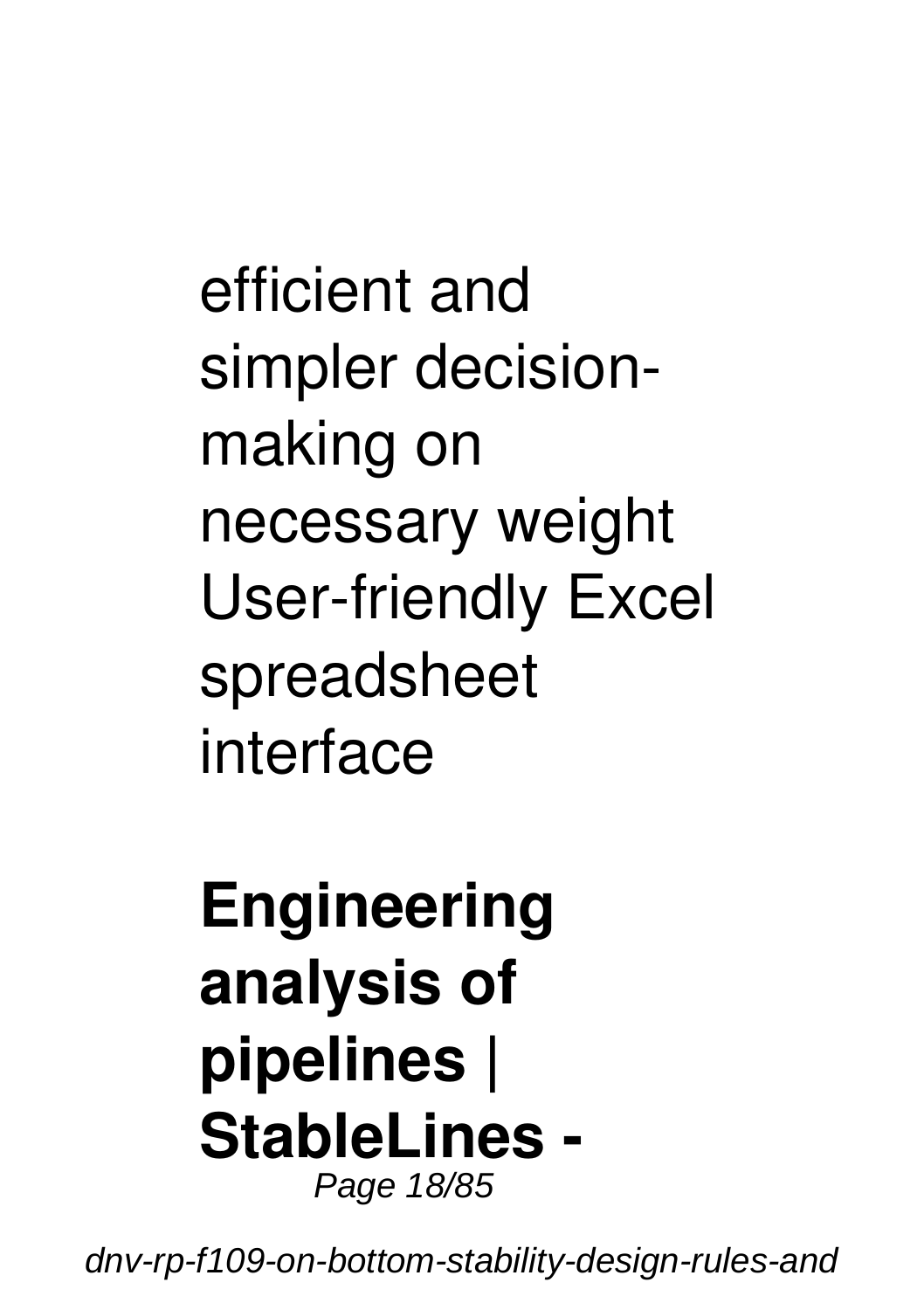**DNV GL** displacements due to hydrodynamic loads (DNV-RP-F109) is defined as a Serviceability Limit State (SLS) with the target safety levels as given in DNV-OS-F101 (2013). In this paper, Page 19/85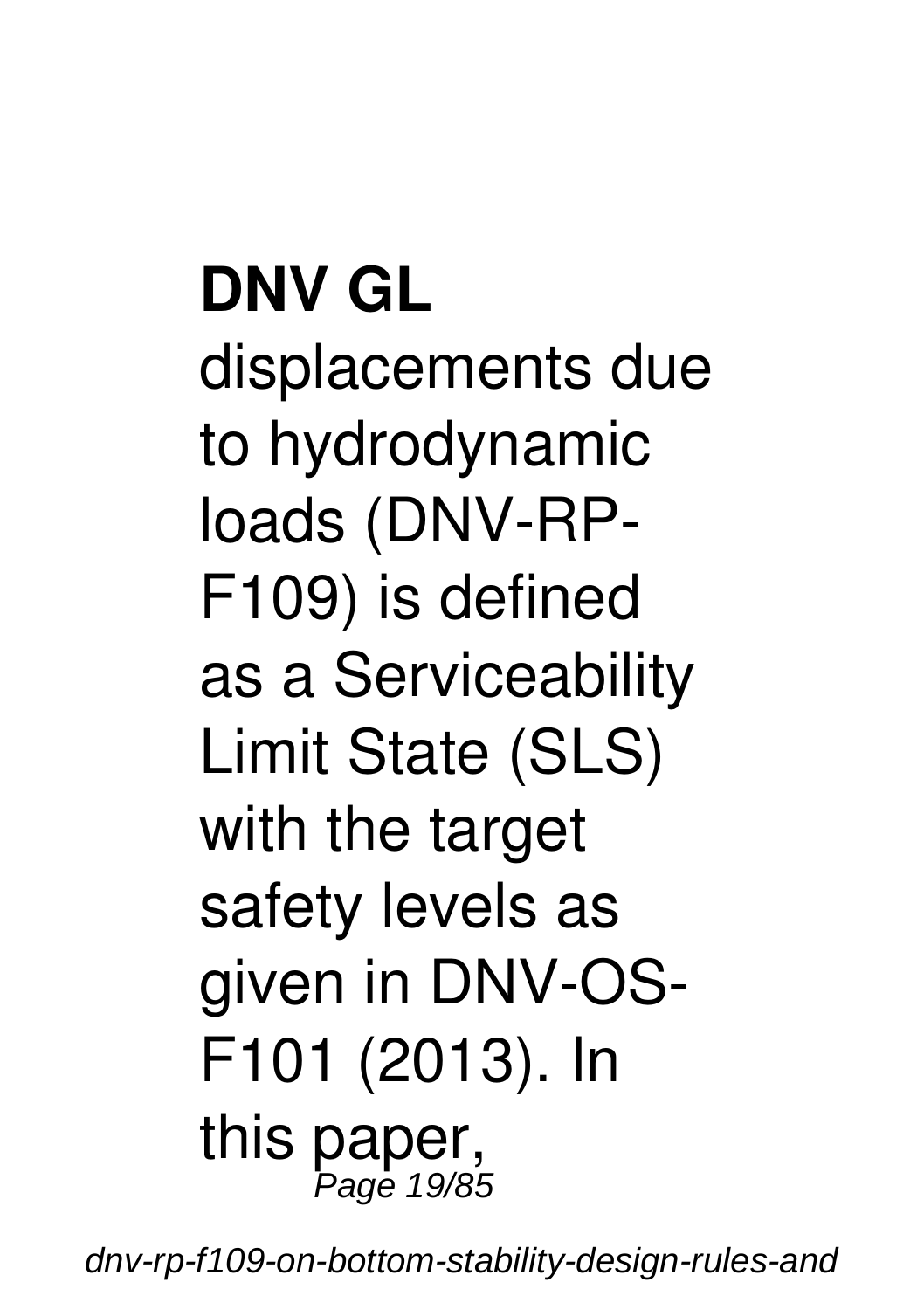uncertainties associated with the on-bottom stability design of submarine pipelines are investigated. Monte Carlo

#### **On-Bottom Stability Design of Submarine** Page 20/85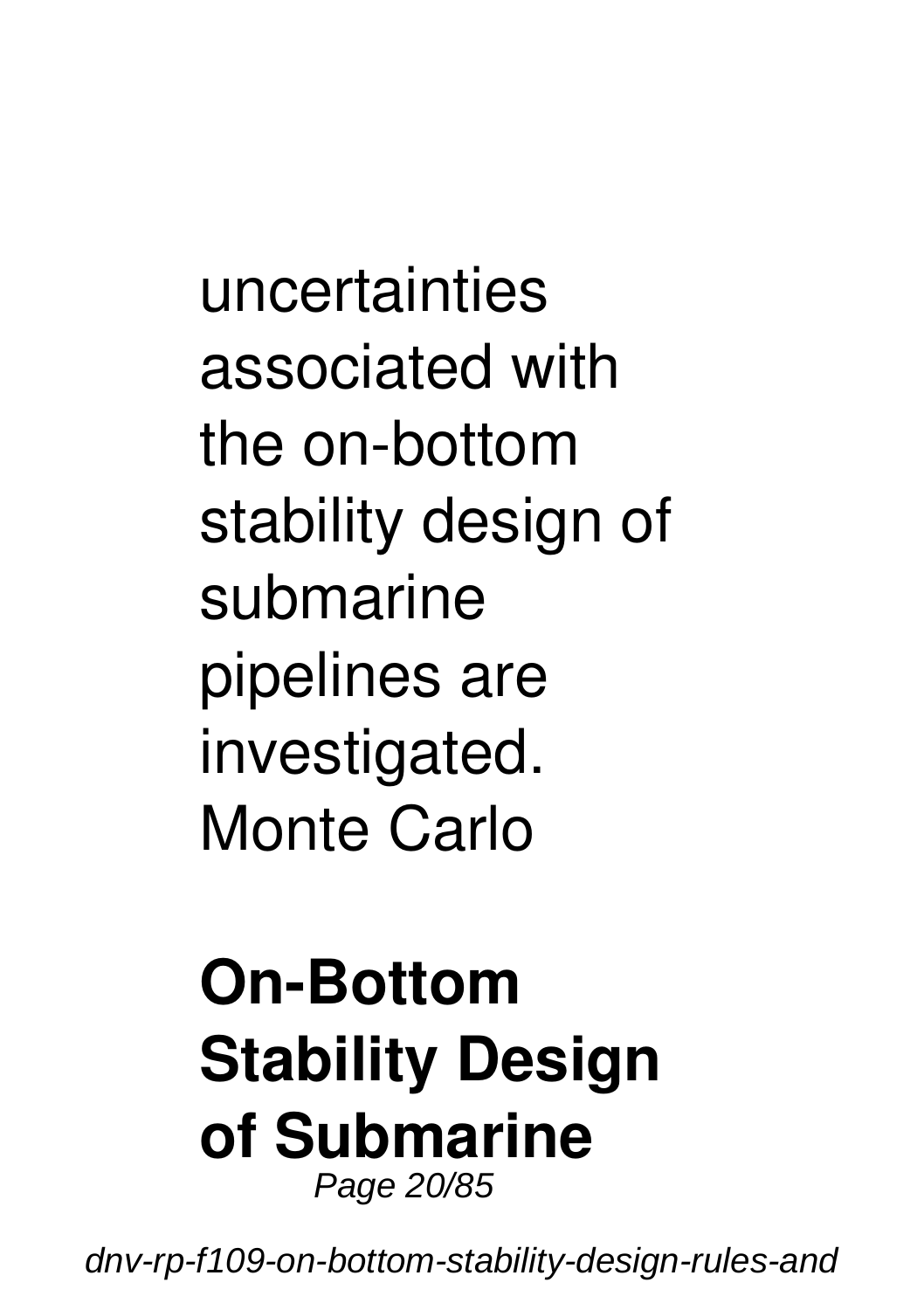**Pipelines – A ...** Based on our project experience, research and joint industry development work, DNV GL issues a number of pipeline codes. ... DNVGL-RP-F109 Onbottom stability design of Page 21/85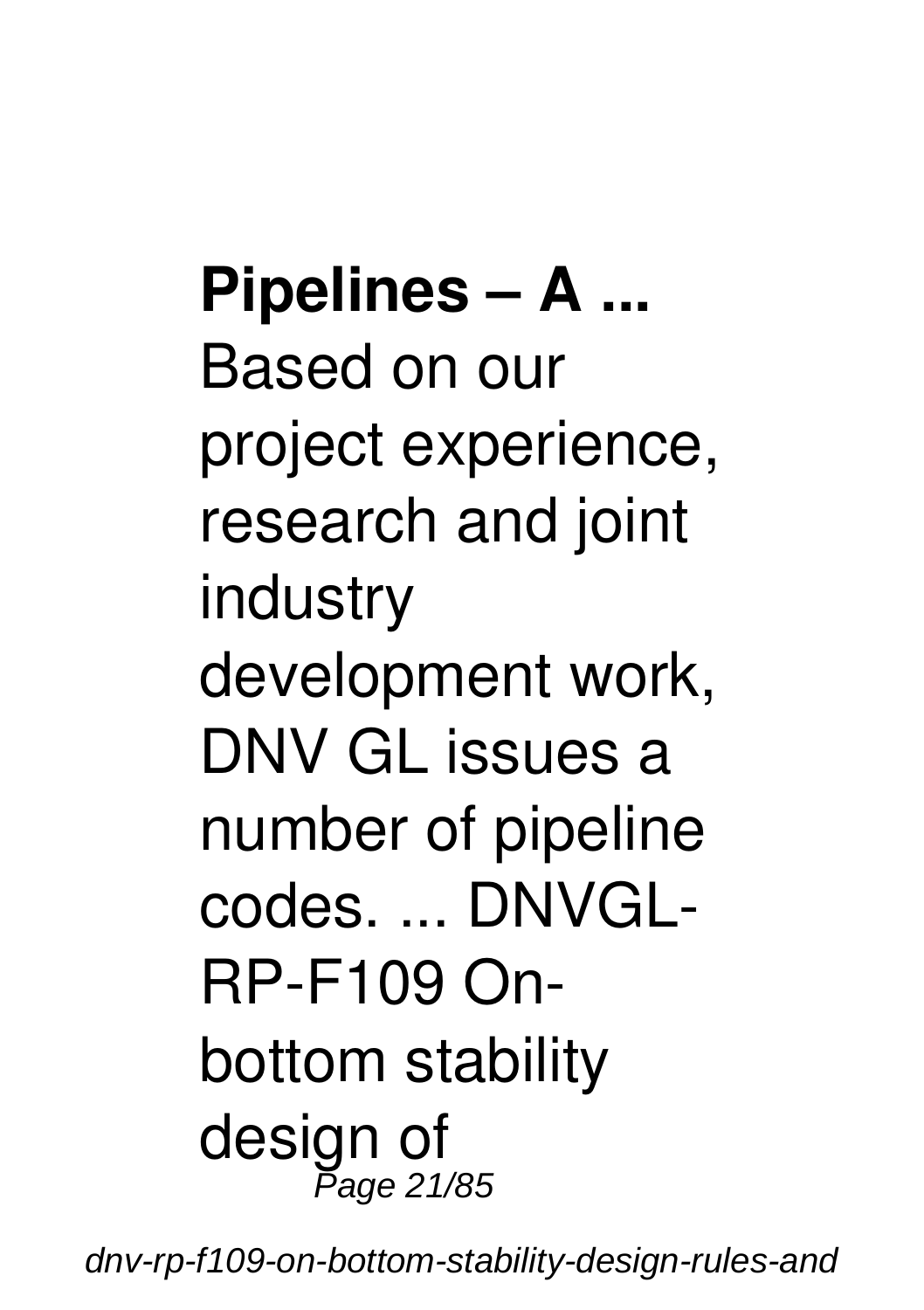submarine pipelines; ... The trademarks DNV GL®, DNV®, the Horizon Graphic and Det Norske Veritas® are the properties of companies in the Det Norske Veritas group. ...

Page 22/85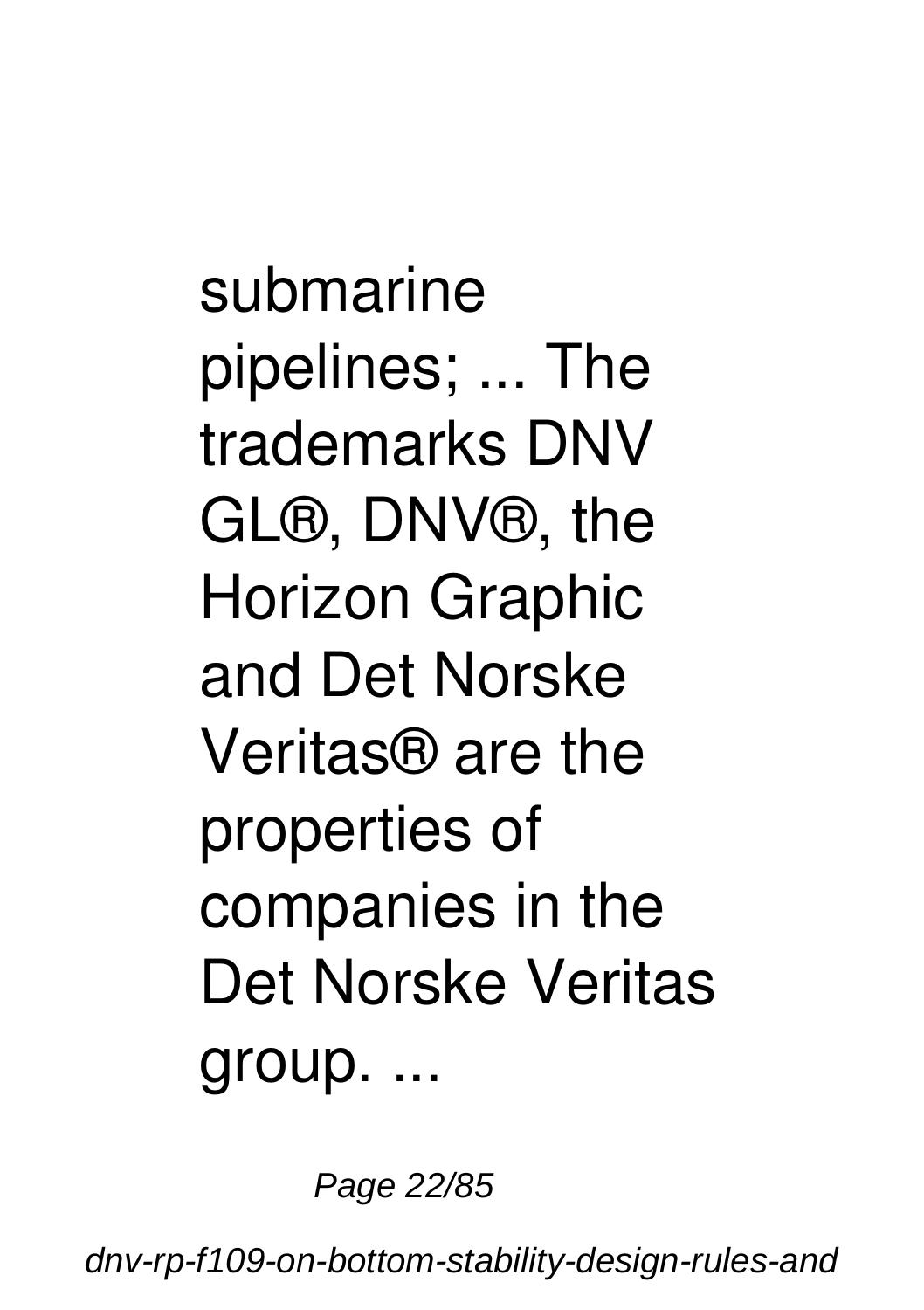**DNV GL pipeline codes - DNV GL** Need it fast? Ask for rush delivery. Most backordered items can be rushed in from the publisher in as little as 24 hours. Some rush fees may apply.

Page 23/85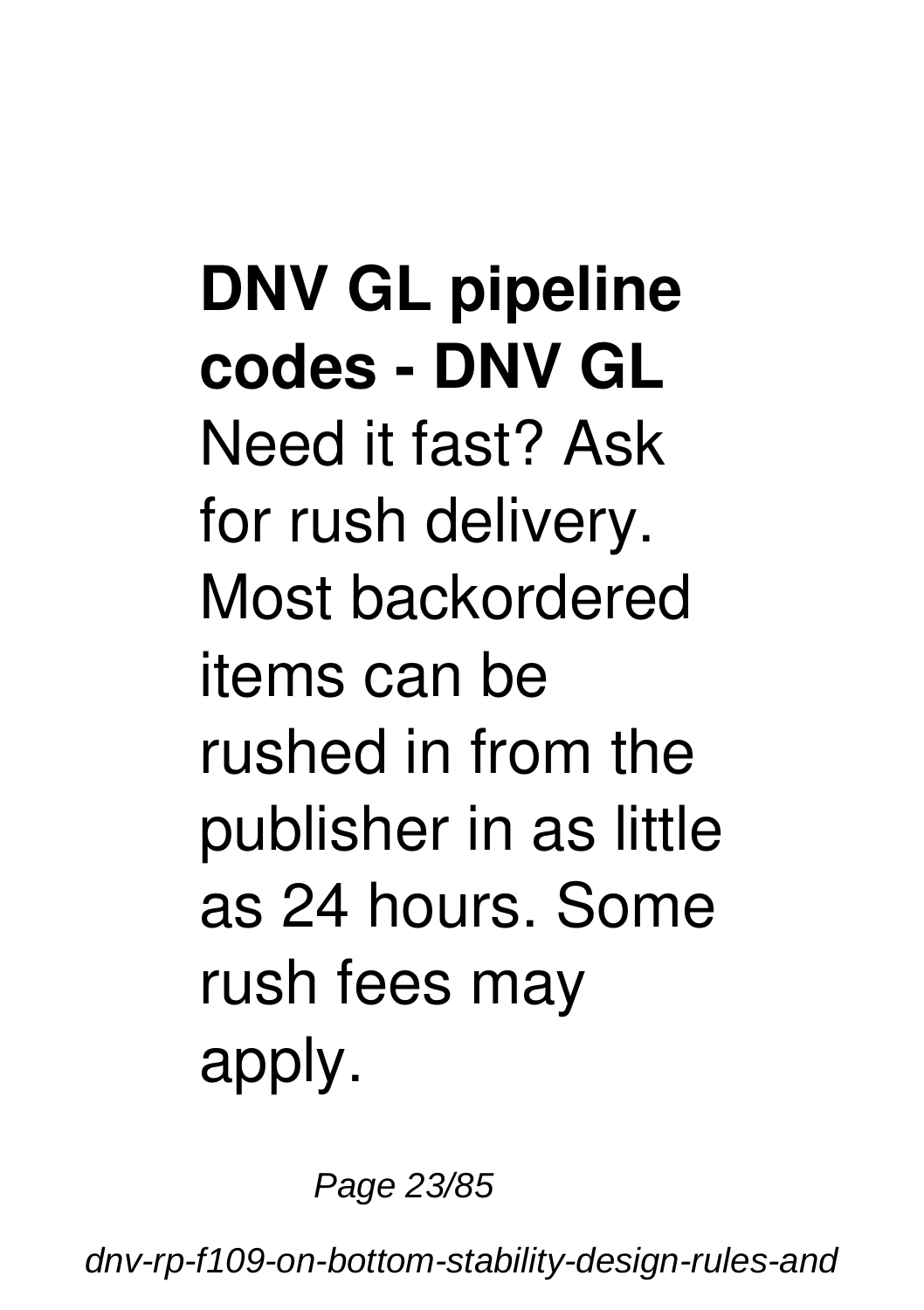**DNV-RP-F109 : ON-BOTTOM STABILITY DESIGN OF SUBMARINE ...** DNVGL-RP-F Onbottom stability design of submarine pipelines – DNV GL On-bottom stability of pipeline Page 24/85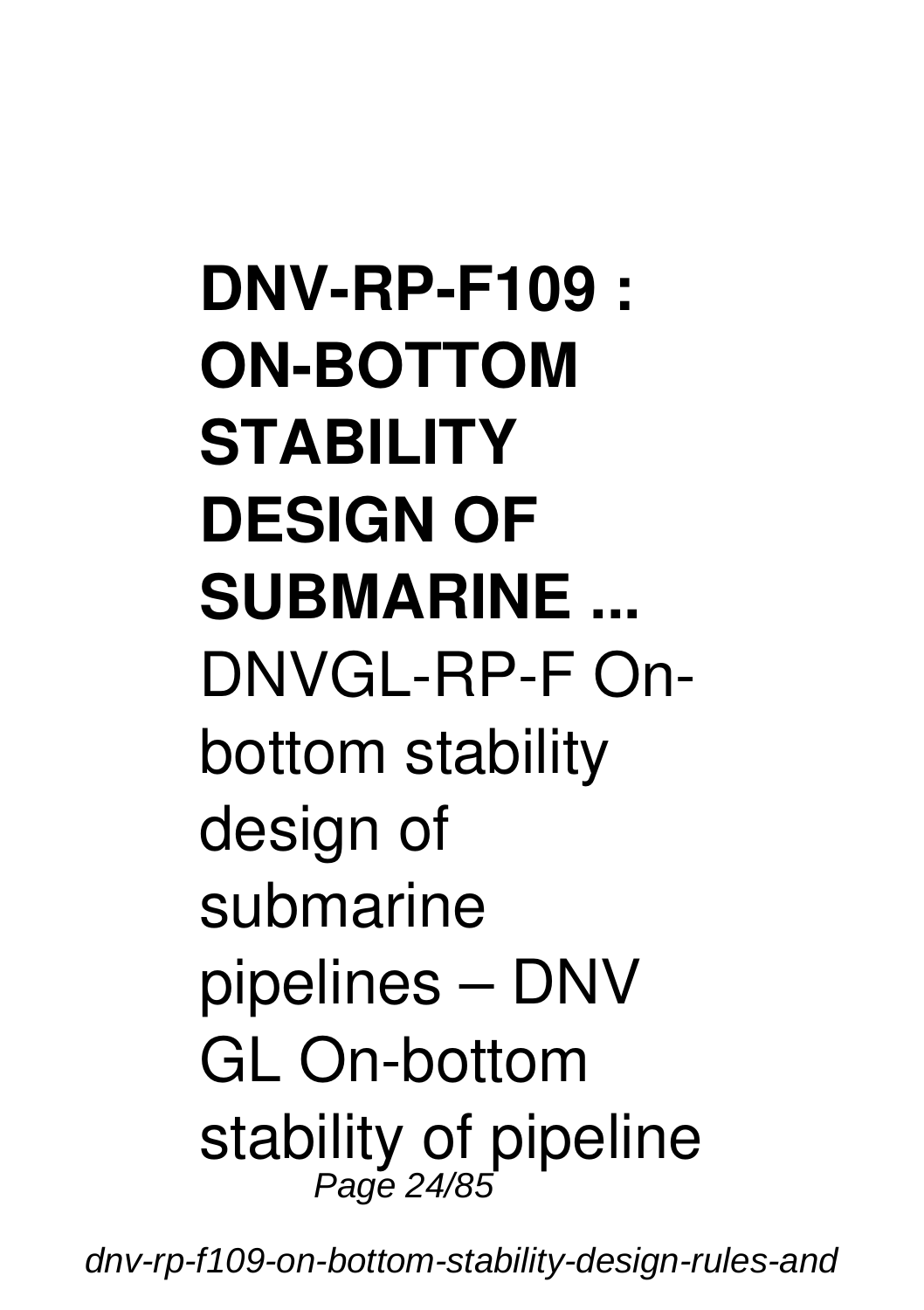is a one of the key r109 that affects the design and installation methodology of subsea pipelines. However, this may not be case due to seabed mobility and wave induced liquefaction, especially in sandy Page 25/85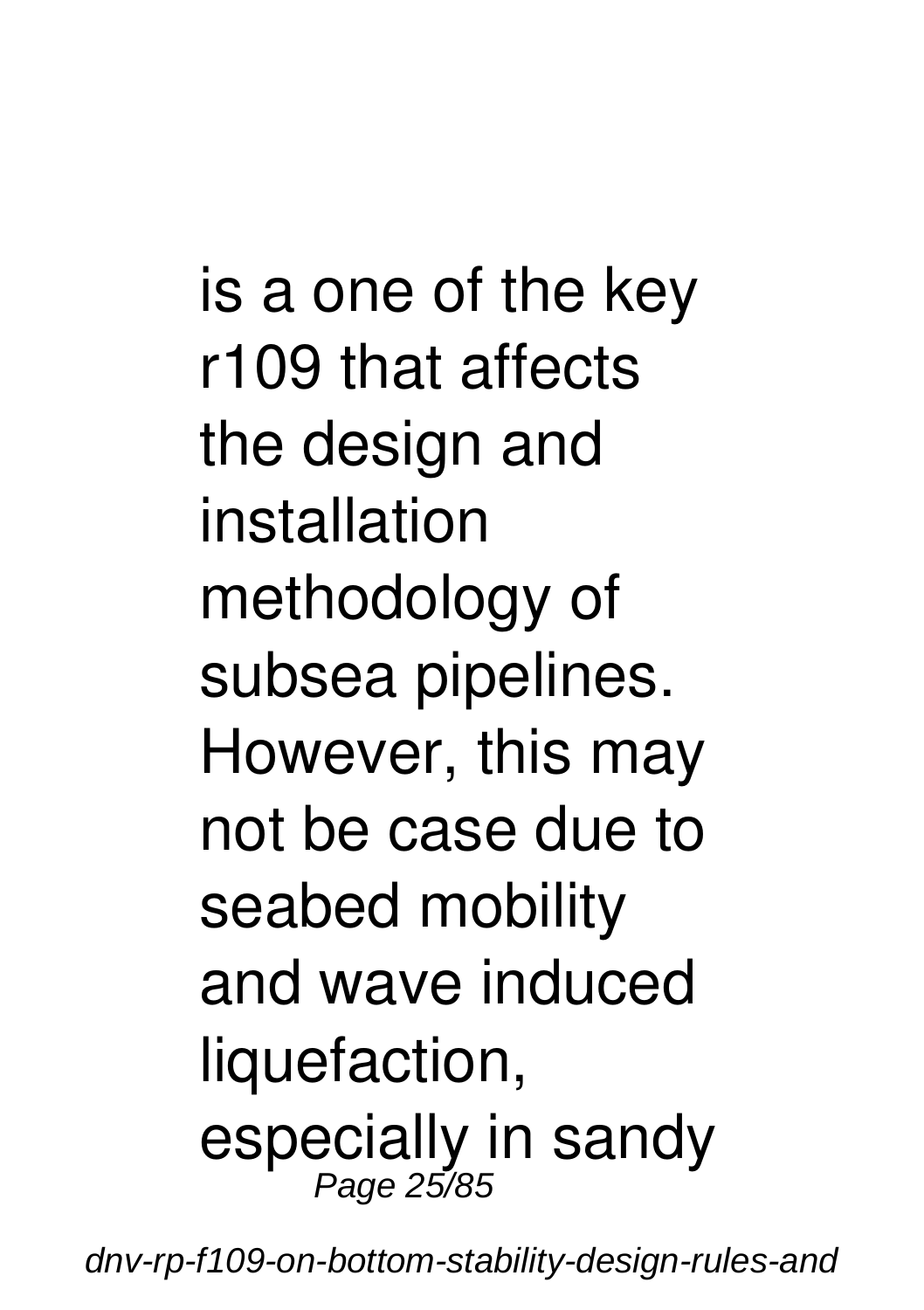seabeds.

# **DNV RP F109 PDF - mudo.me** DNVGL RP F109 Submarine Pipeline Stability Calculator Module . Calculate DNVGL-RP-F109 pipeline lateral and vertical stability. Static or Page 26/85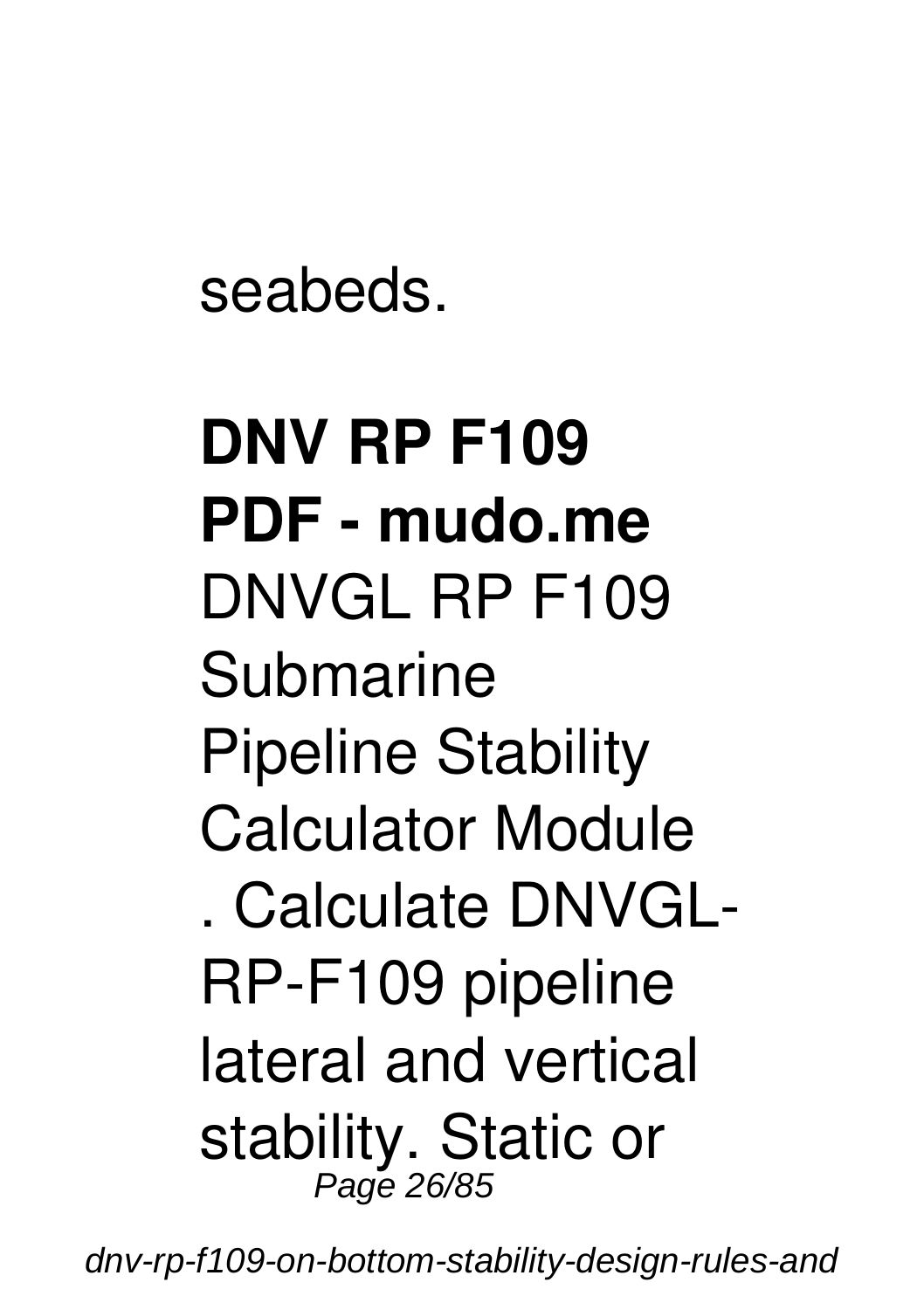absolute stability can be calculated for clay seabed, sandy seabed (D50 ? 50 mm), or rocky seabed (D50  $> 50$  mm).

#### **DNVGL-RP-F109 Calculators - Pipeng Toolbox** You should read Page 27/85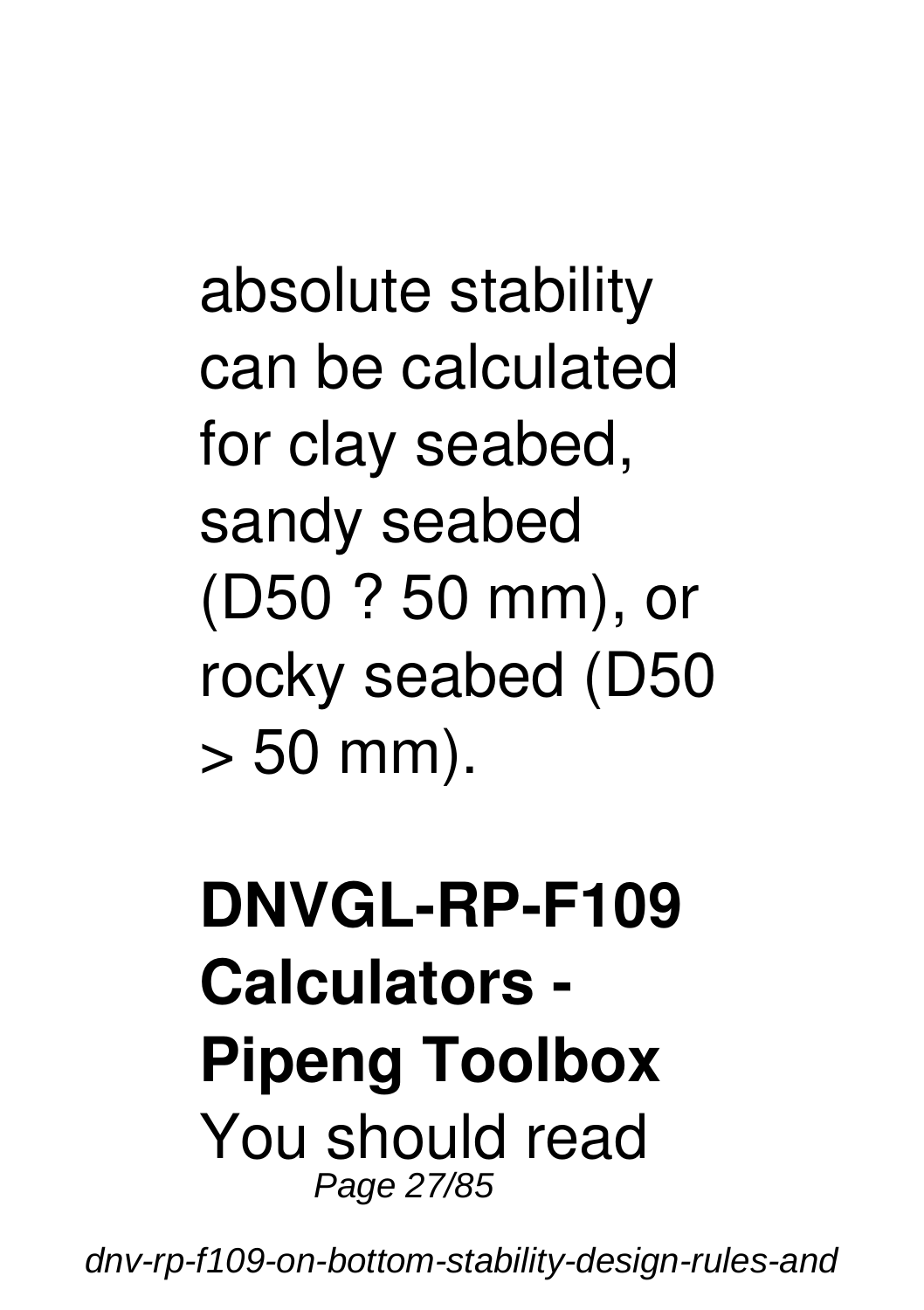the first sentence of the Introduction: "DNV-RP-F109 will replace the existing offshore design code, DNV-RP-E305 "On-Bottom Stability Design of Submarine Pipelines"." NB this text was taken Page 28/85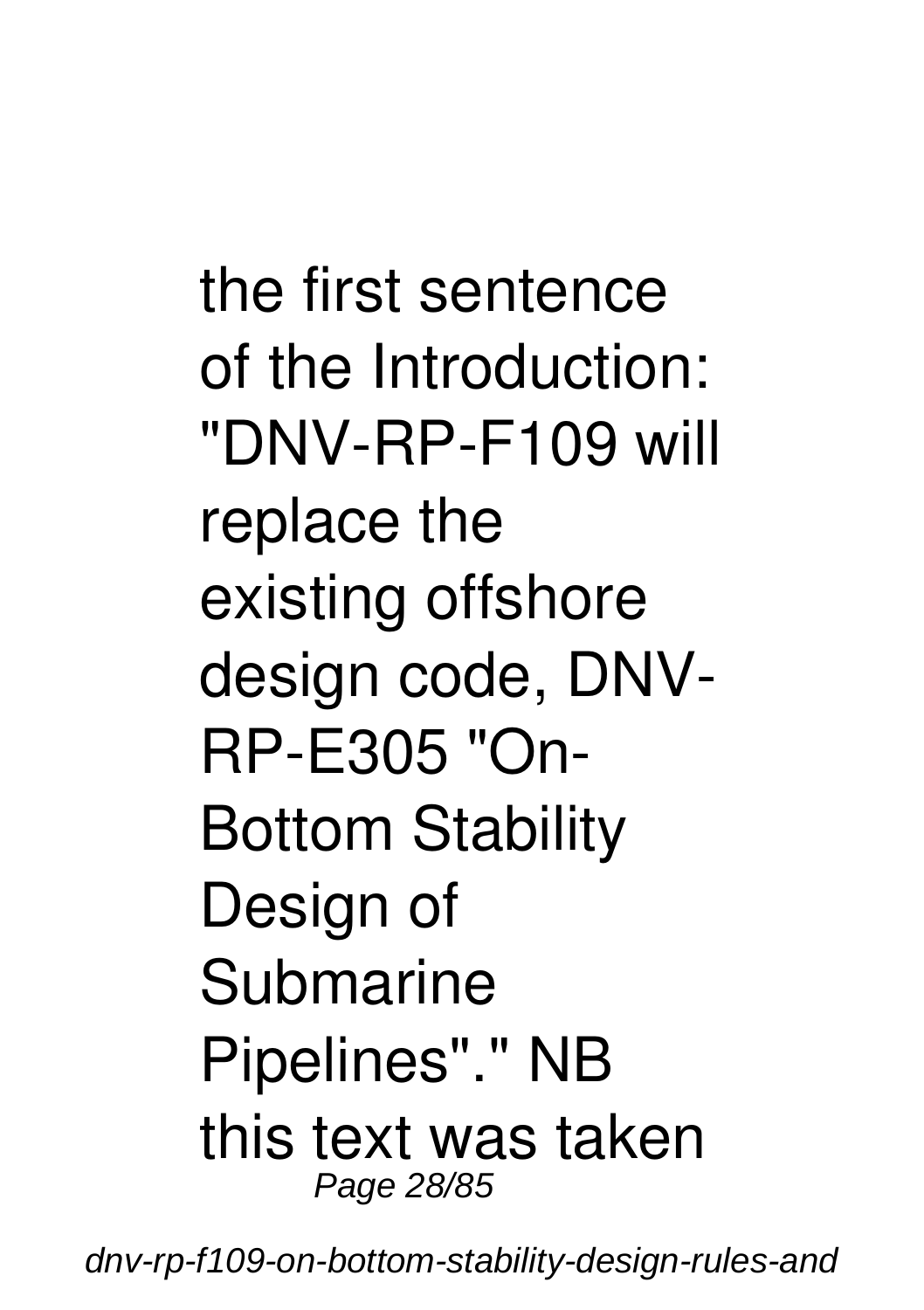from the 2007 version.

# **differences between DNV RP E305 and DNV RP F109 - Off ...** – Update of DNV-RP-F109 for calcareous soil and 3D non linear analysis – External Page 29/85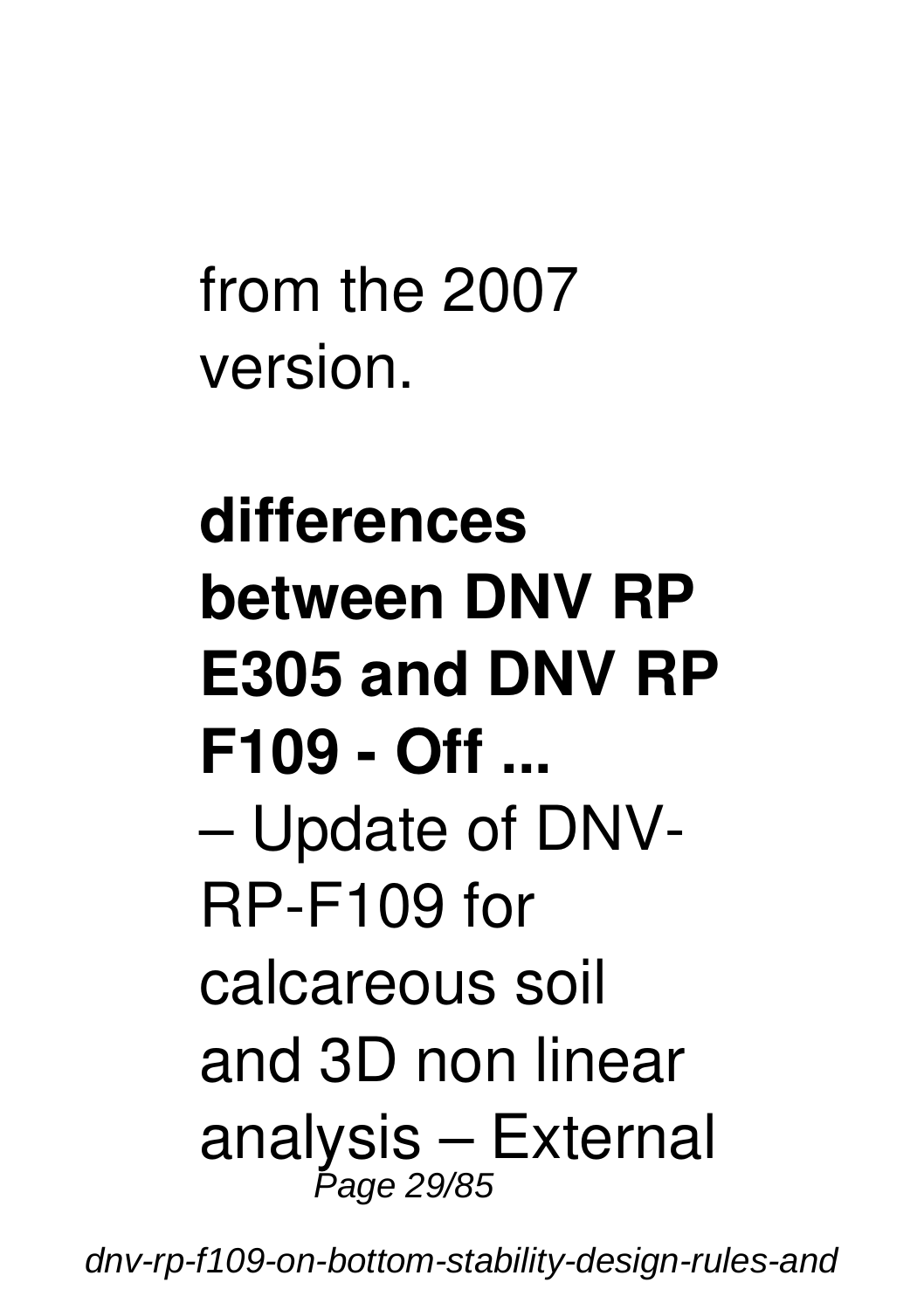MIC on onshore pipelines – FEA in fracture mechanics – Update of DNV-RP-F113 Pipeline repair – Revision of DNV GL recommended practice DNV-RP-F118 for Qualification of NDT – Reeling of Page 30/85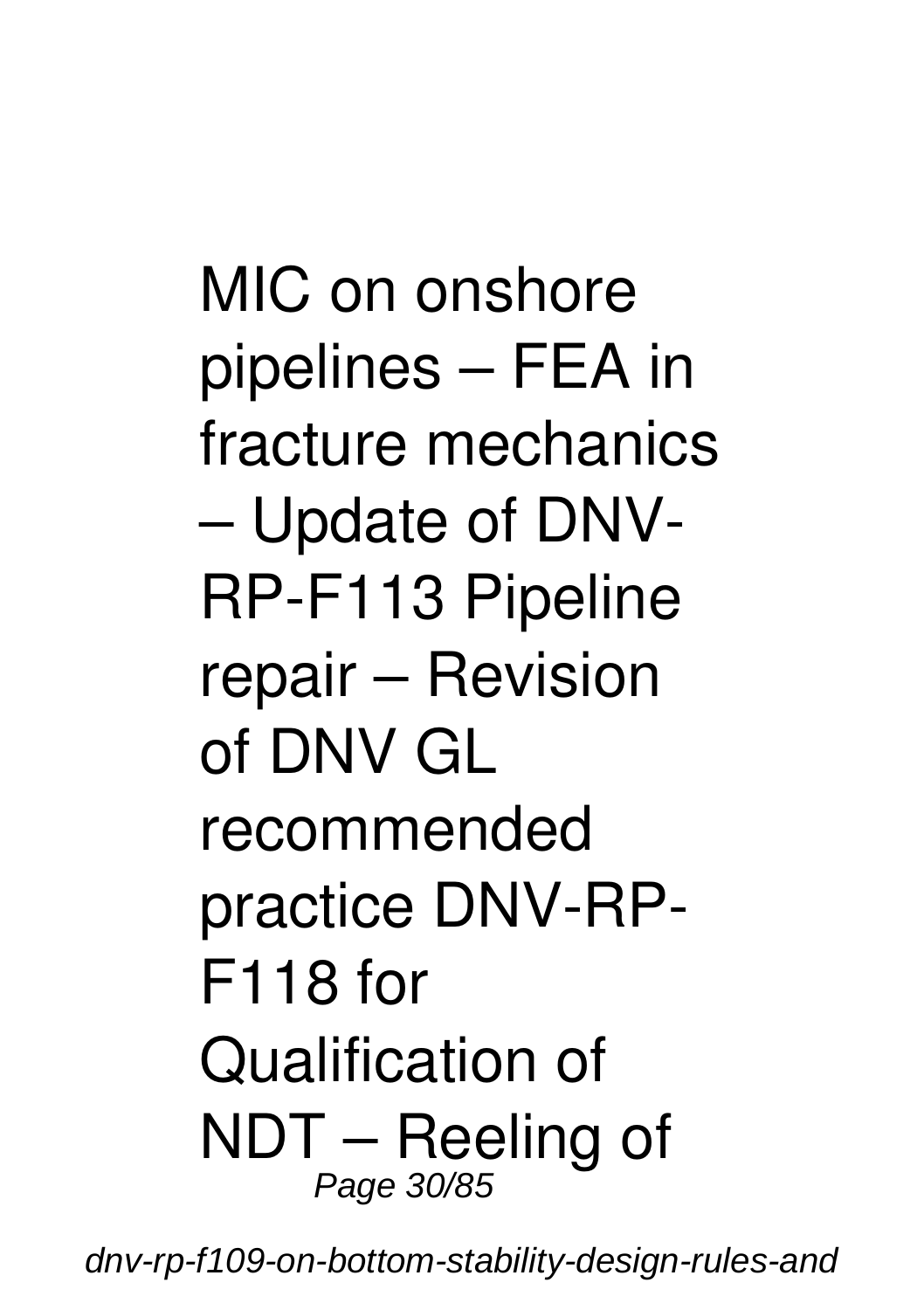# HFW/SAW pipes – Pipeline life extension

# **Introduction Pipelines in DNV GL**

buy dnv-rp f109 : latest on-bottom stability design of submarine pipelines from sai Page 31/85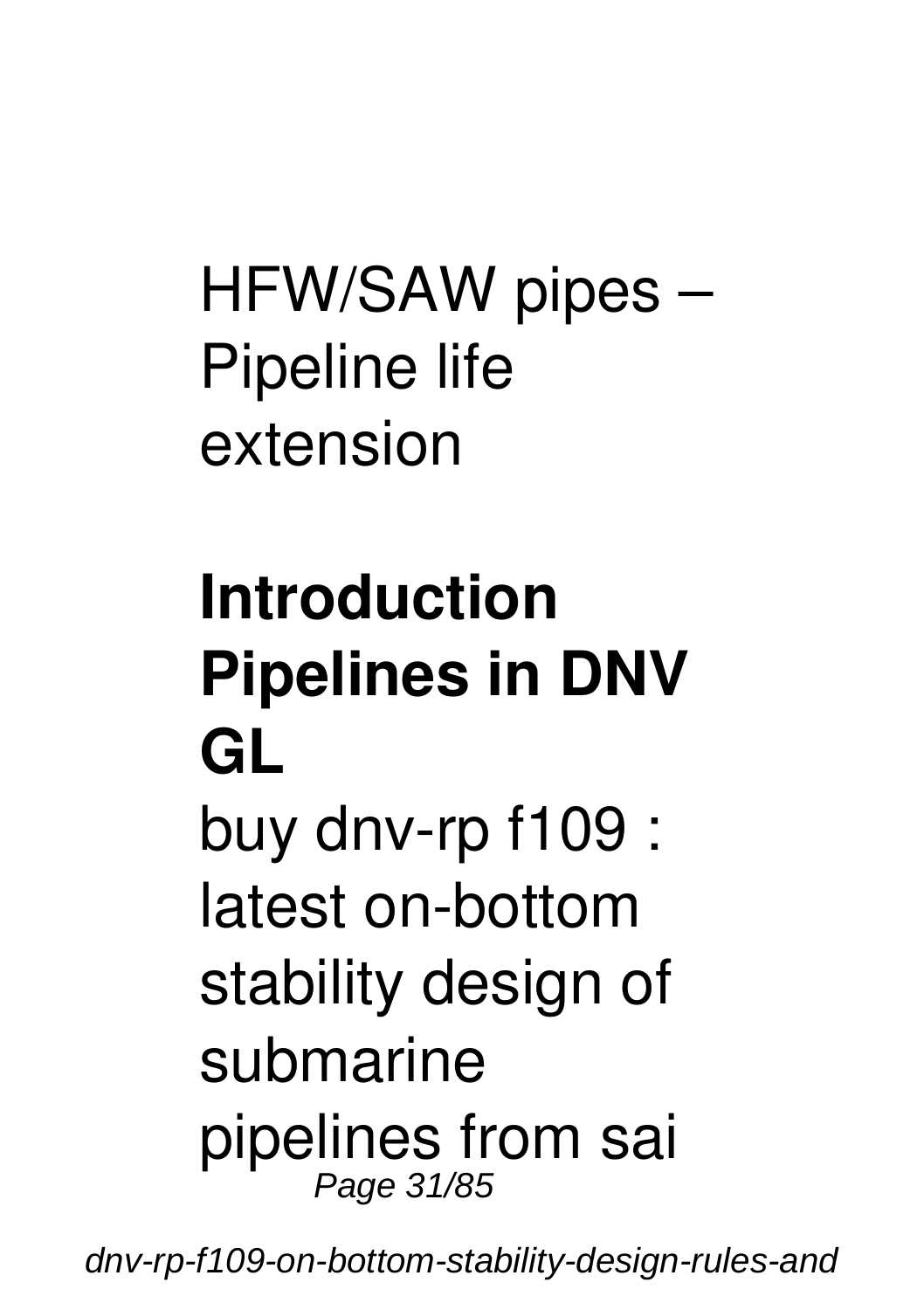# global

### **On-bottom stability (1 day) DNVGL-RP-F109 considers the various factors in the seabed environment that affect pipelines, and provides**

Page 32/85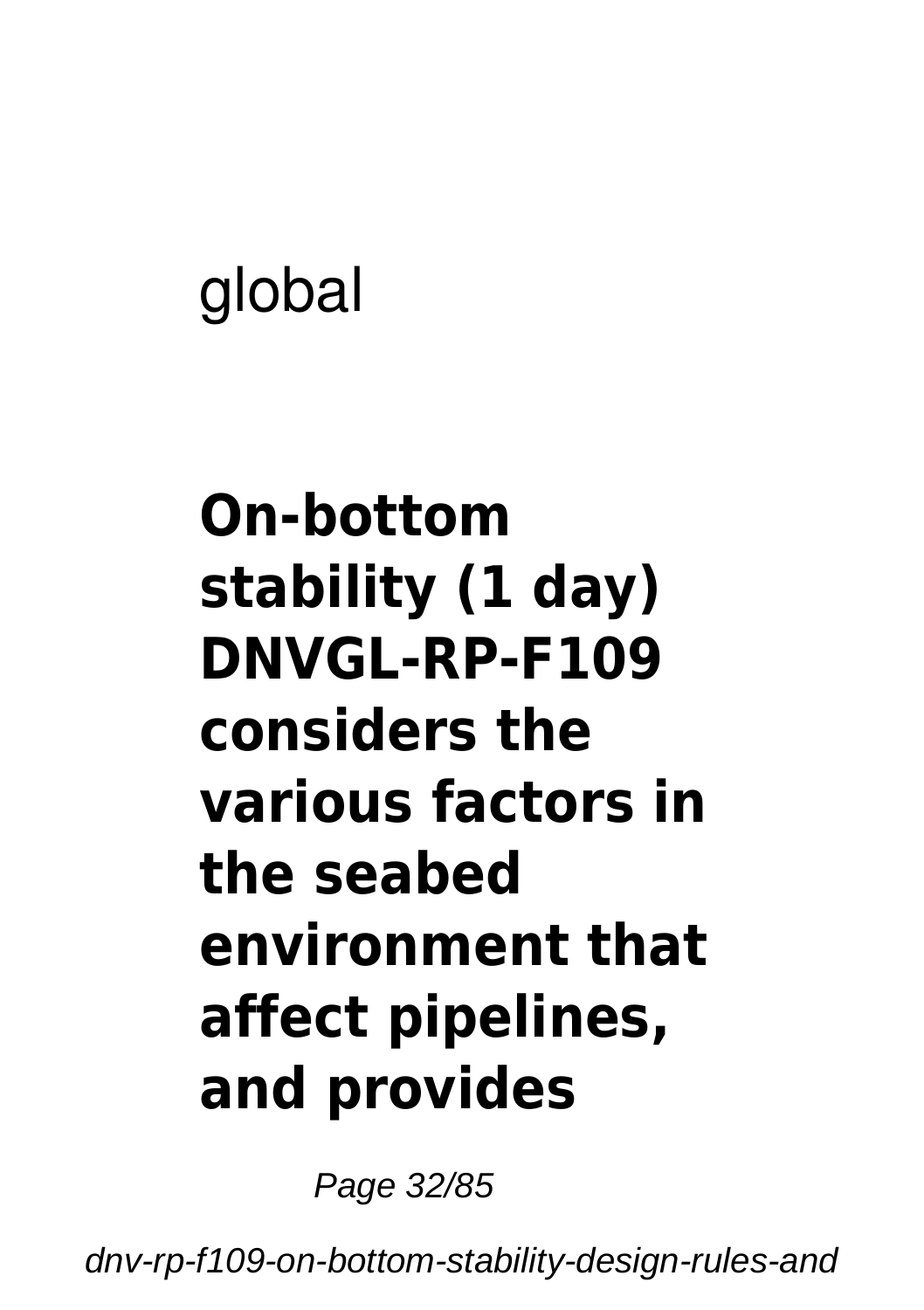**design criteria that applies in order to maximize pipeline stability. DNVGL-RP-F Onbottom stability design of submarine pipelines – DNV GL On-bottom stability of pipeline is a one** Page 33/85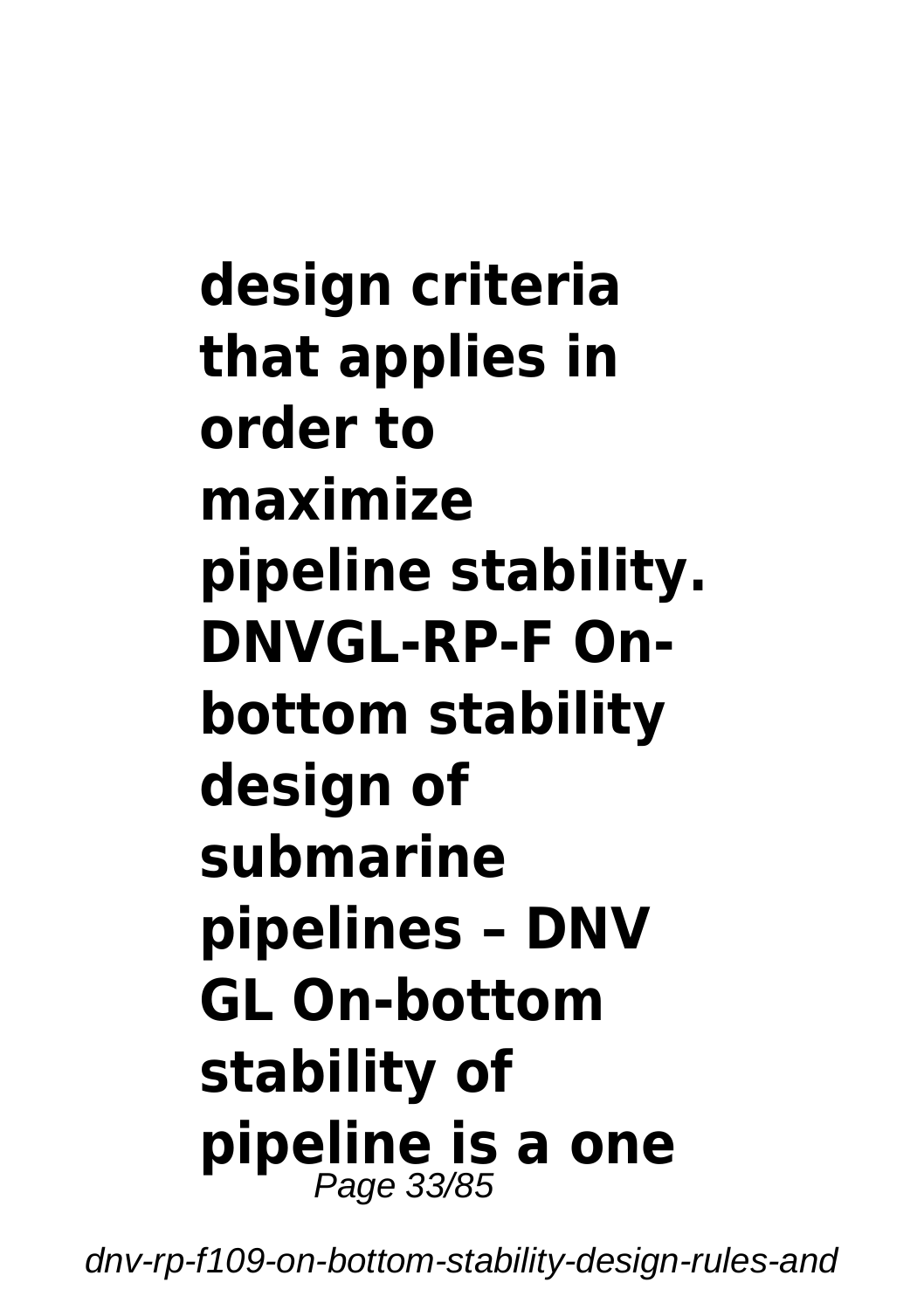**of the key r109 that affects the design and installation methodology of subsea pipelines. However, this may not be case due to seabed mobility and wave induced liquefaction, especially in** Page 34/85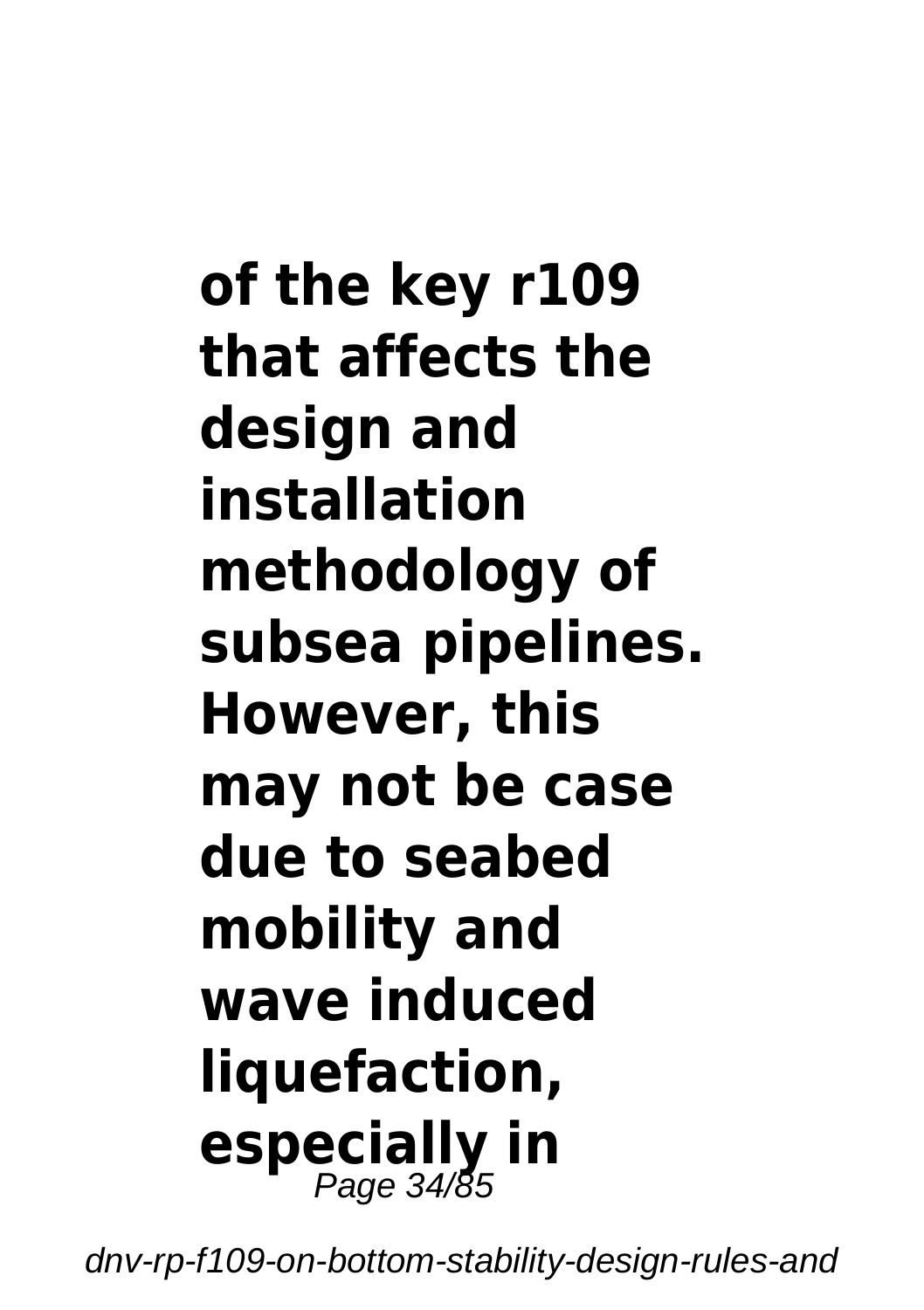#### **sandy seabeds. On-bottom stability training course (2 days) - DNV GL Introduction Pipelines in DNV GL**

#### **Engineering analysis of pipelines | StableLines - DNV GL**

Page 35/85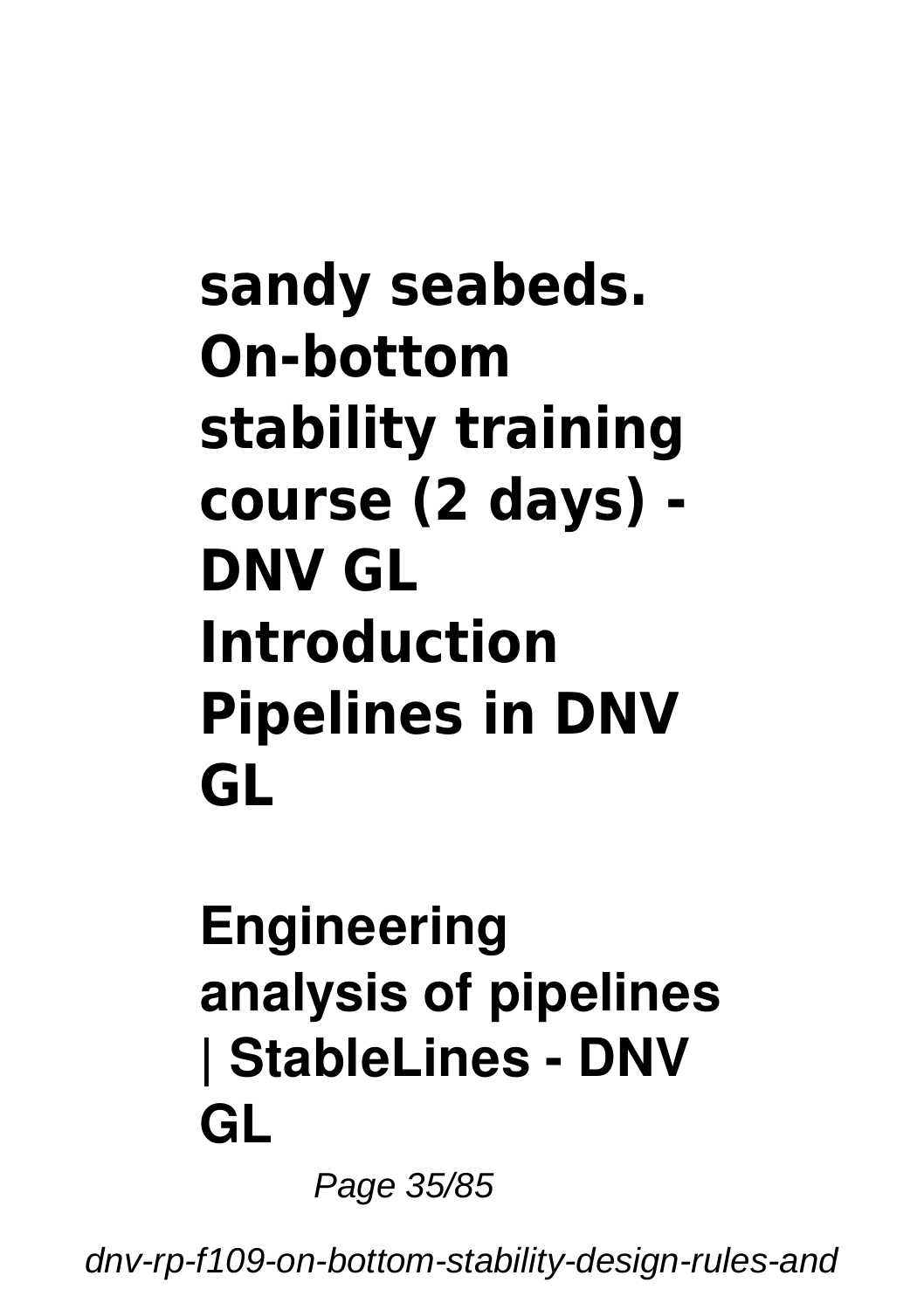**On-Bottom Stability (DNV-RP-F109 2010) The lateral stability criteria for a pipeline lying on the seabed or in a trench under hydrodynamic forces have to be satisfied. This is achieved by calculating the steel wall thickness or concrete weight** Page 36/85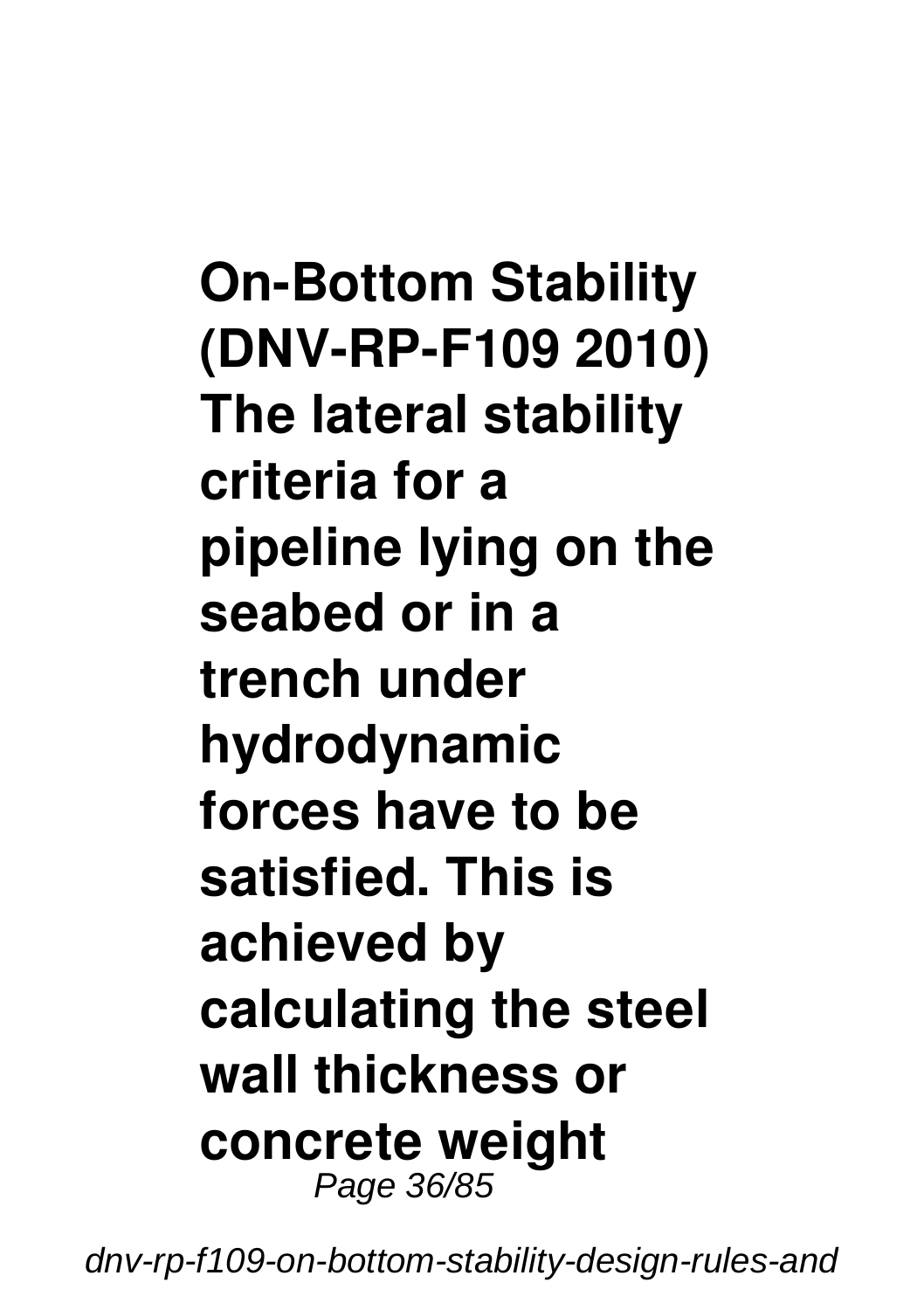**coating required to keep the pipe lateral movement below a code-specified limit. We would like to show you a description here but the site won't allow us. rules.dnvgl.com**

DNVGL-RP-F109 Onbottom stability

Page 37/85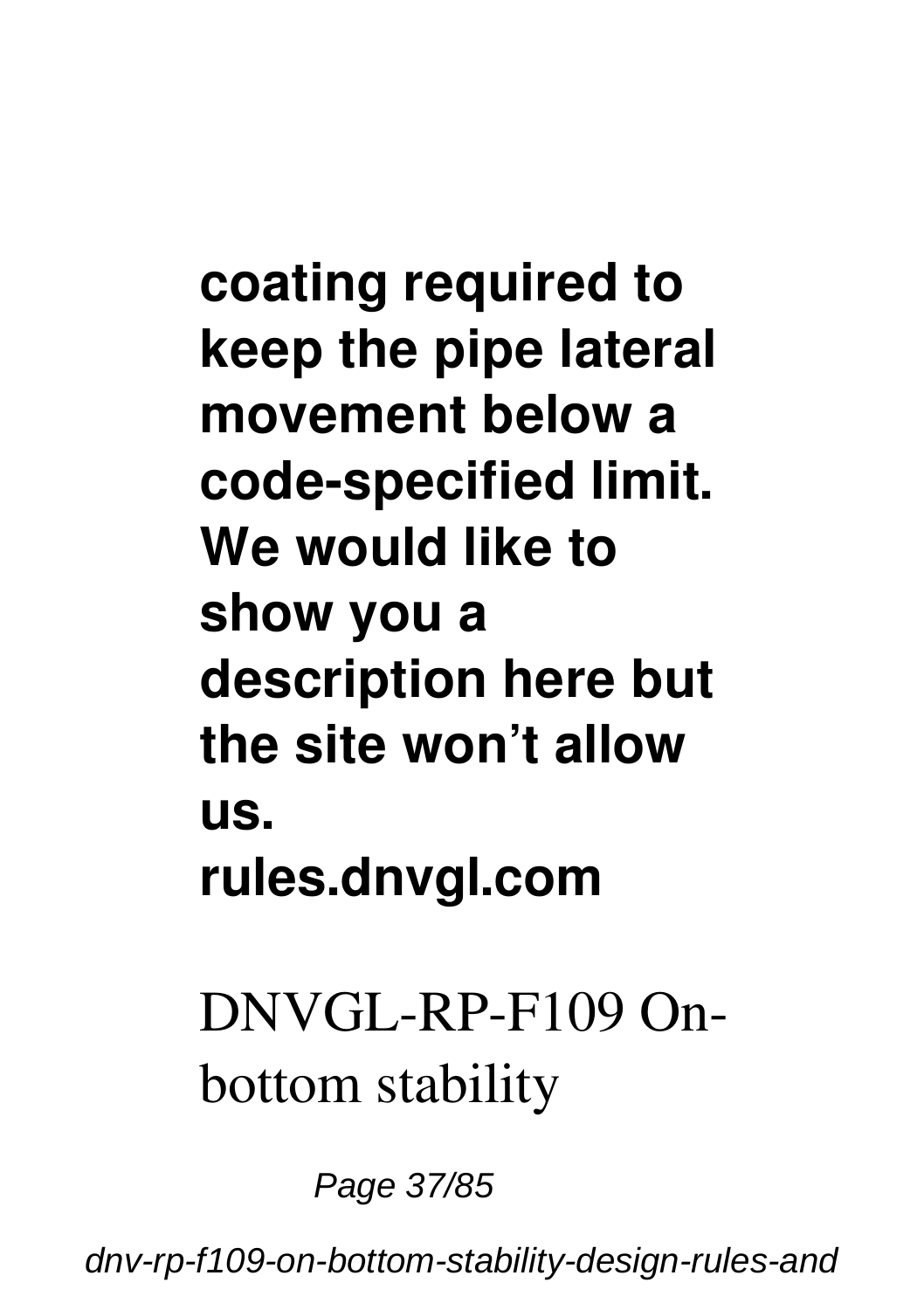design of submarine pipelines Recommended practice The main objective of this recommended practice (RP) is to provide rational design criteria and guidance for assessment of pipeline on-bottom stability subjected to wave and current loading. Page 38/85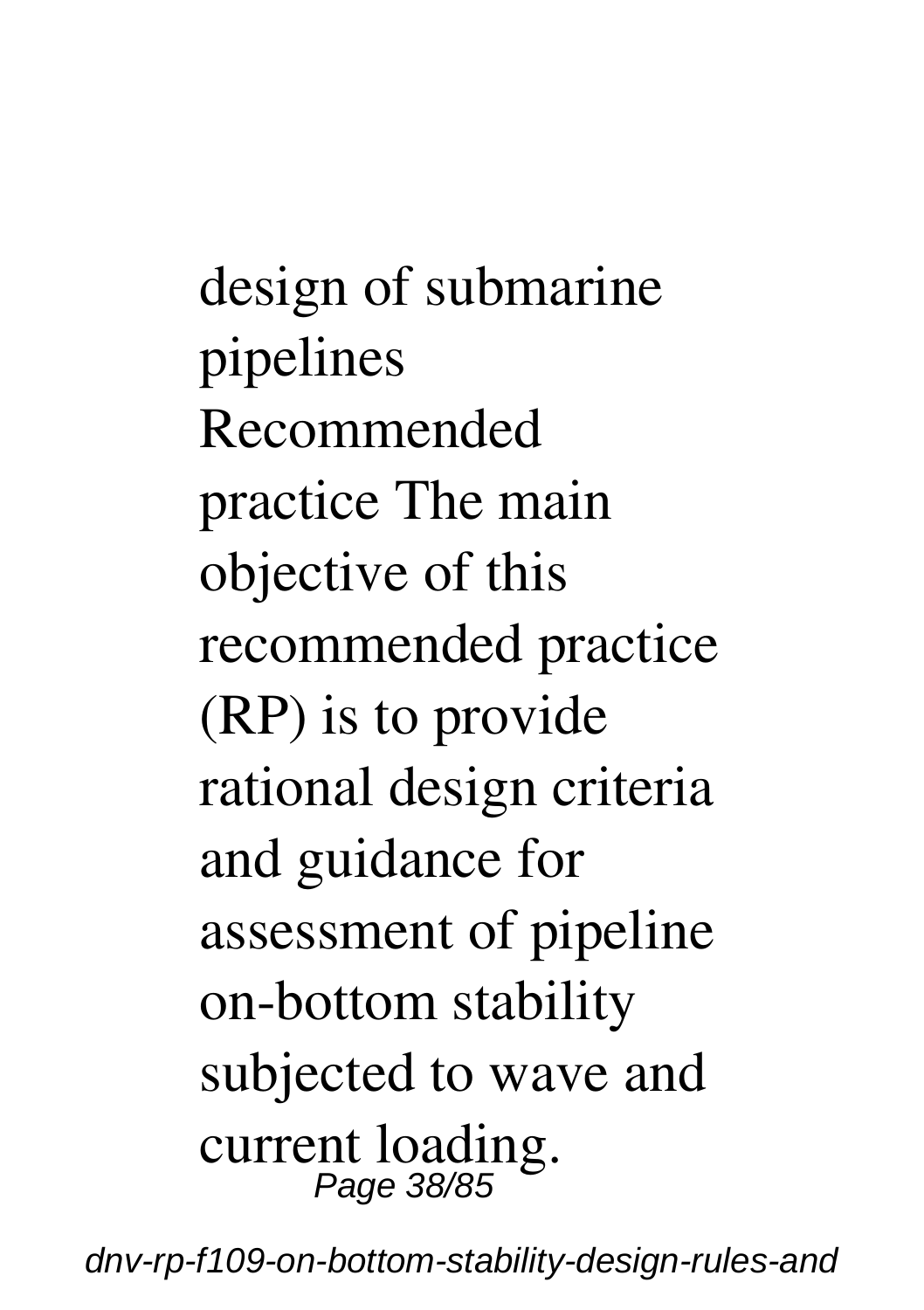**DNVGL-RP-F109 Calculators - Pipeng Toolbox DNV GL pipeline codes - DNV GL DNV RP F109 PDF mudo.me**

*DNVGL-RP-F109 Onbottom stability design of submarine ... – Update of DNV-*Page 39/85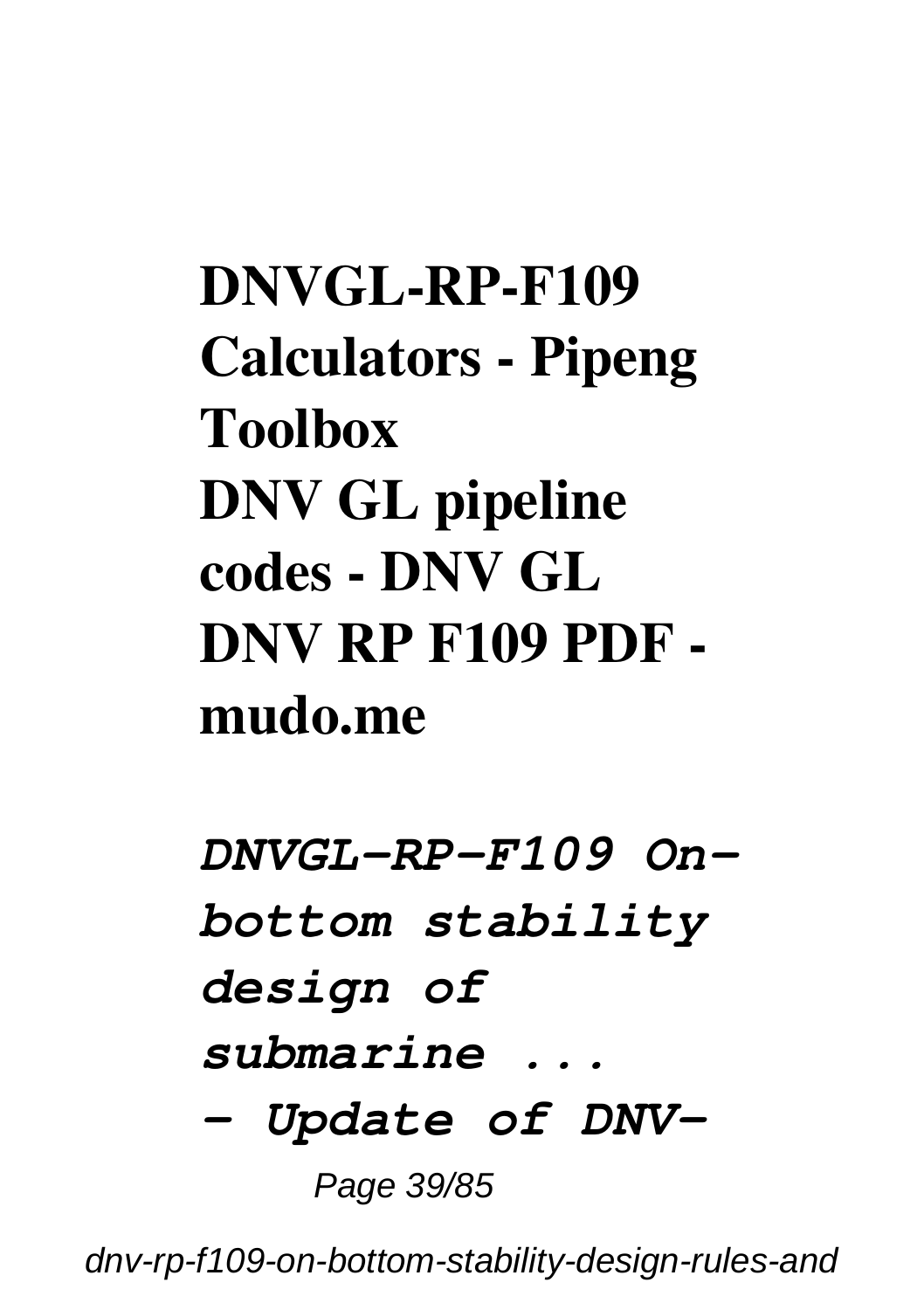*RP-F109 for calcareous soil and 3D non linear analysis – External MIC on onshore pipelines – FEA in fracture mechanics – Update of DNV-RP-F113 Pipeline repair – Revision of DNV GL recommended* Page 40/85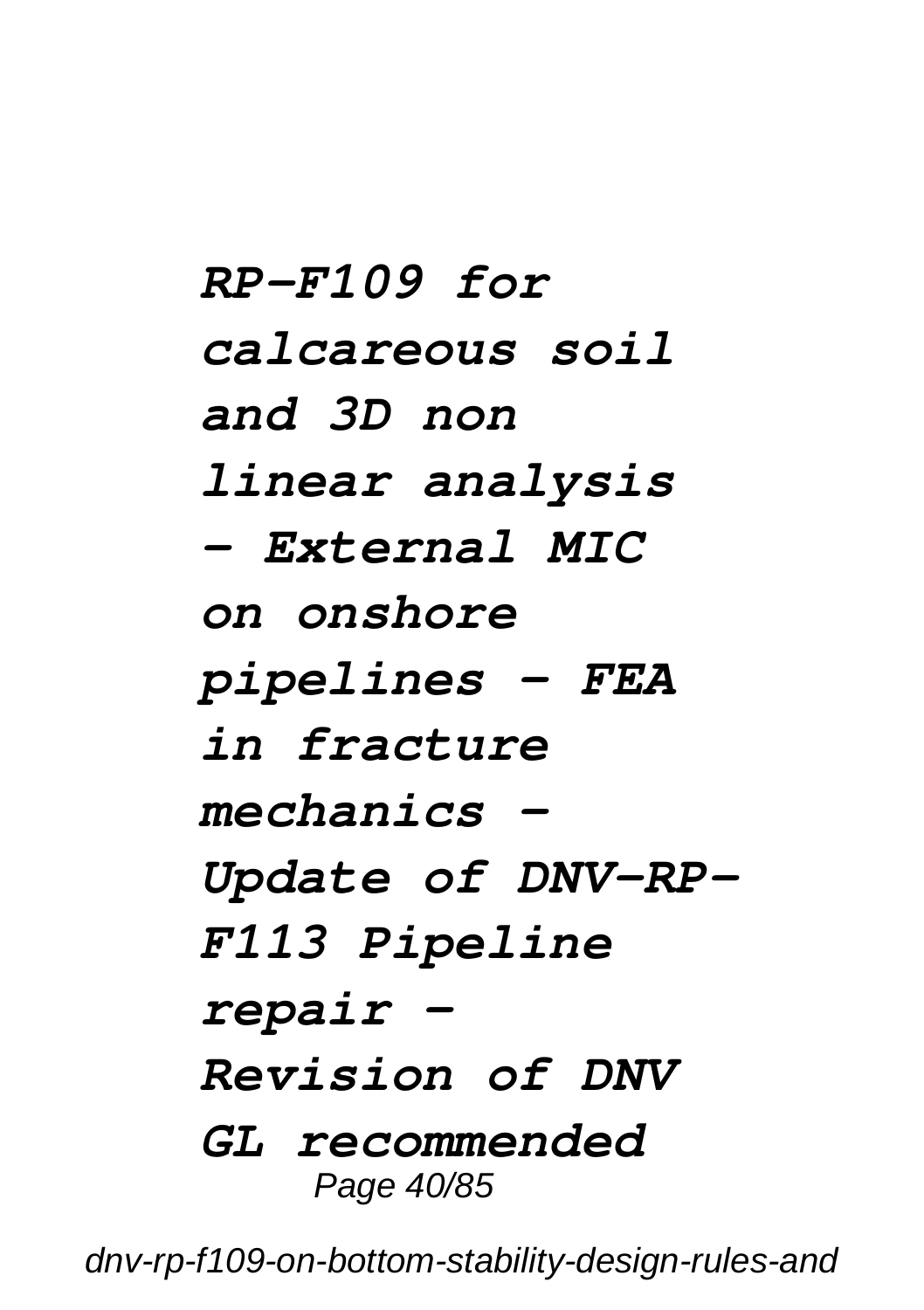*practice DNV-RP-F118 for Qualification of NDT – Reeling of HFW/SAW pipes – Pipeline life extension*

*Dnv Rp F109 On Bottom displacements due to hydrodynamic loads (DNV-RP-*Page 41/85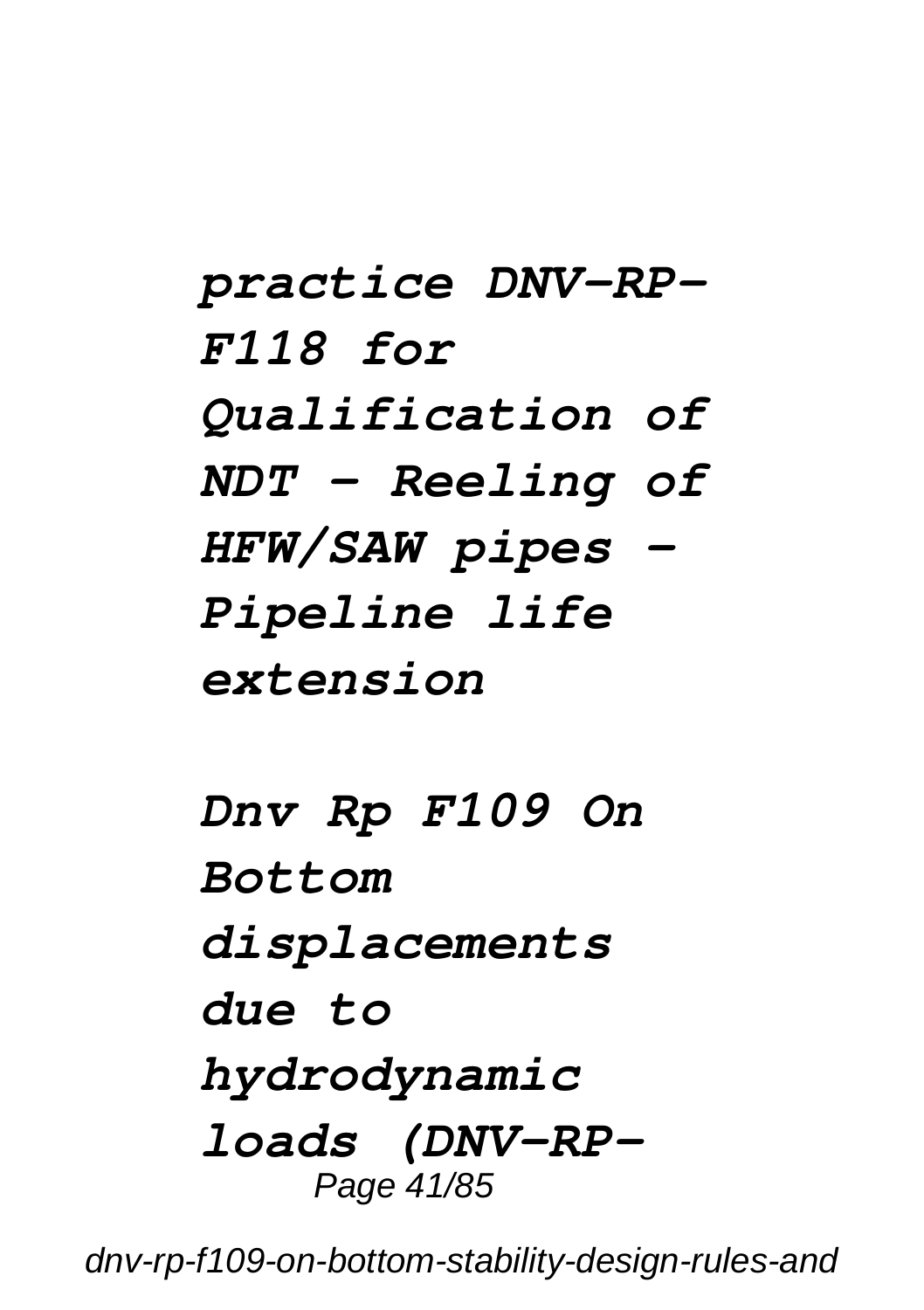*F109) is defined as a Serviceability Limit State (SLS) with the target safety levels as given in DNV-OS-F101 (2013). In this paper, uncertainties associated with the on-bottom stability design* Page 42/85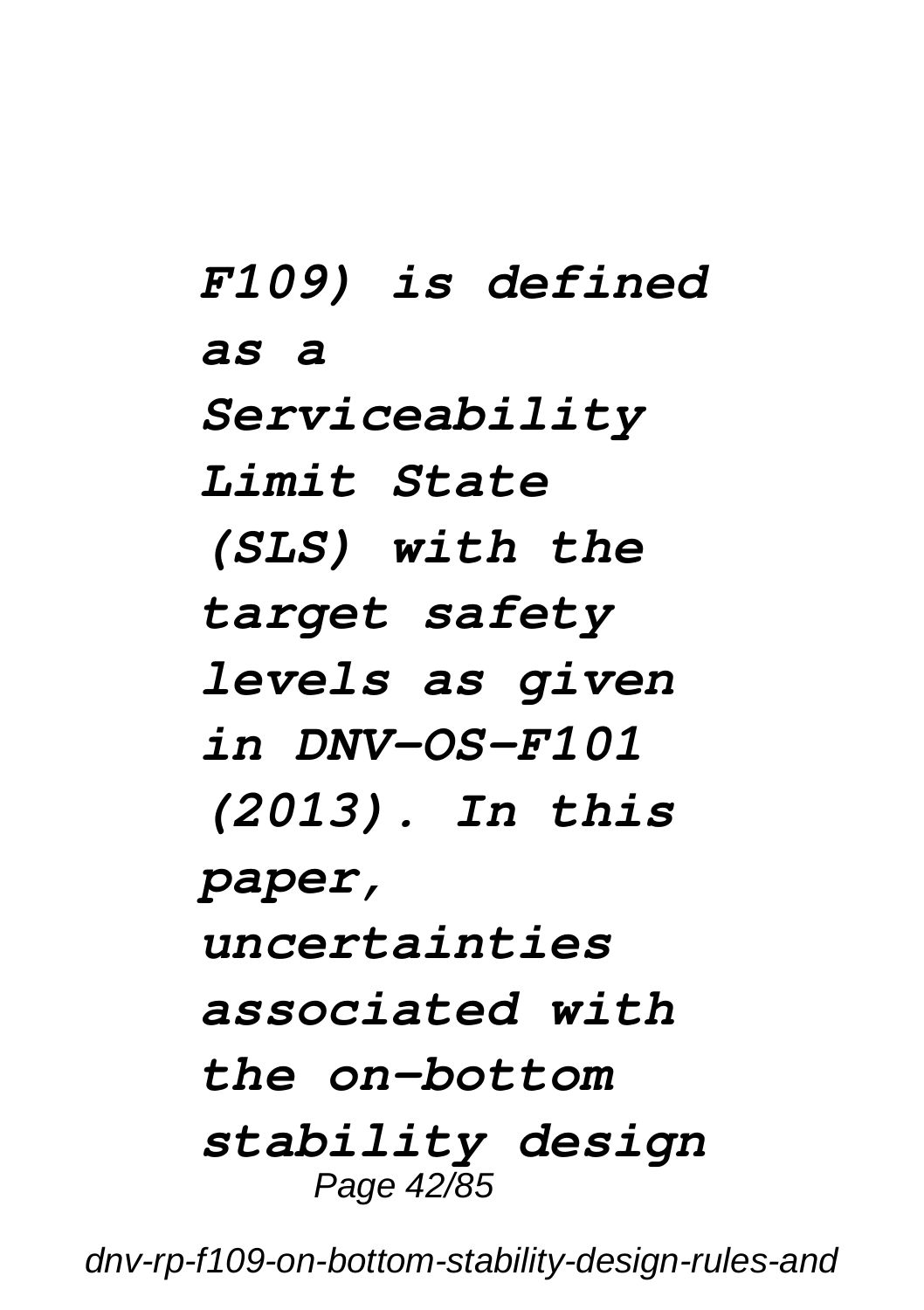#### *of submarine pipelines are investigated. Monte Carlo*

# **Insight into Pipeline Onbottom Stability, DNV RP F109 and**

**...**

Page 43/85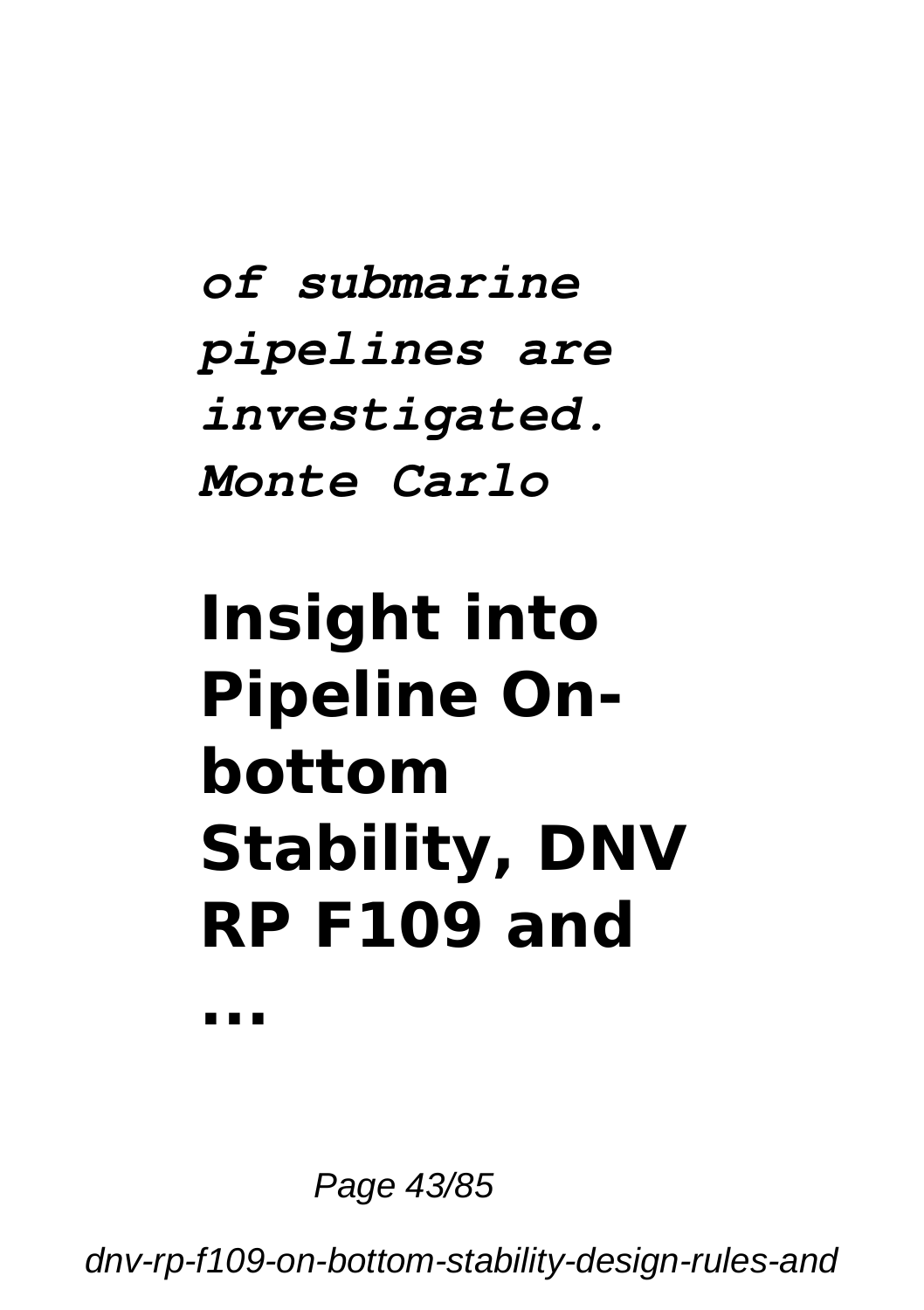**Dnv Rp F109 On Bottom** DNVGL-RP-F109 On-bottom stability design of submarine pipelines Recommended practice The main objective of this recommended Page 44/85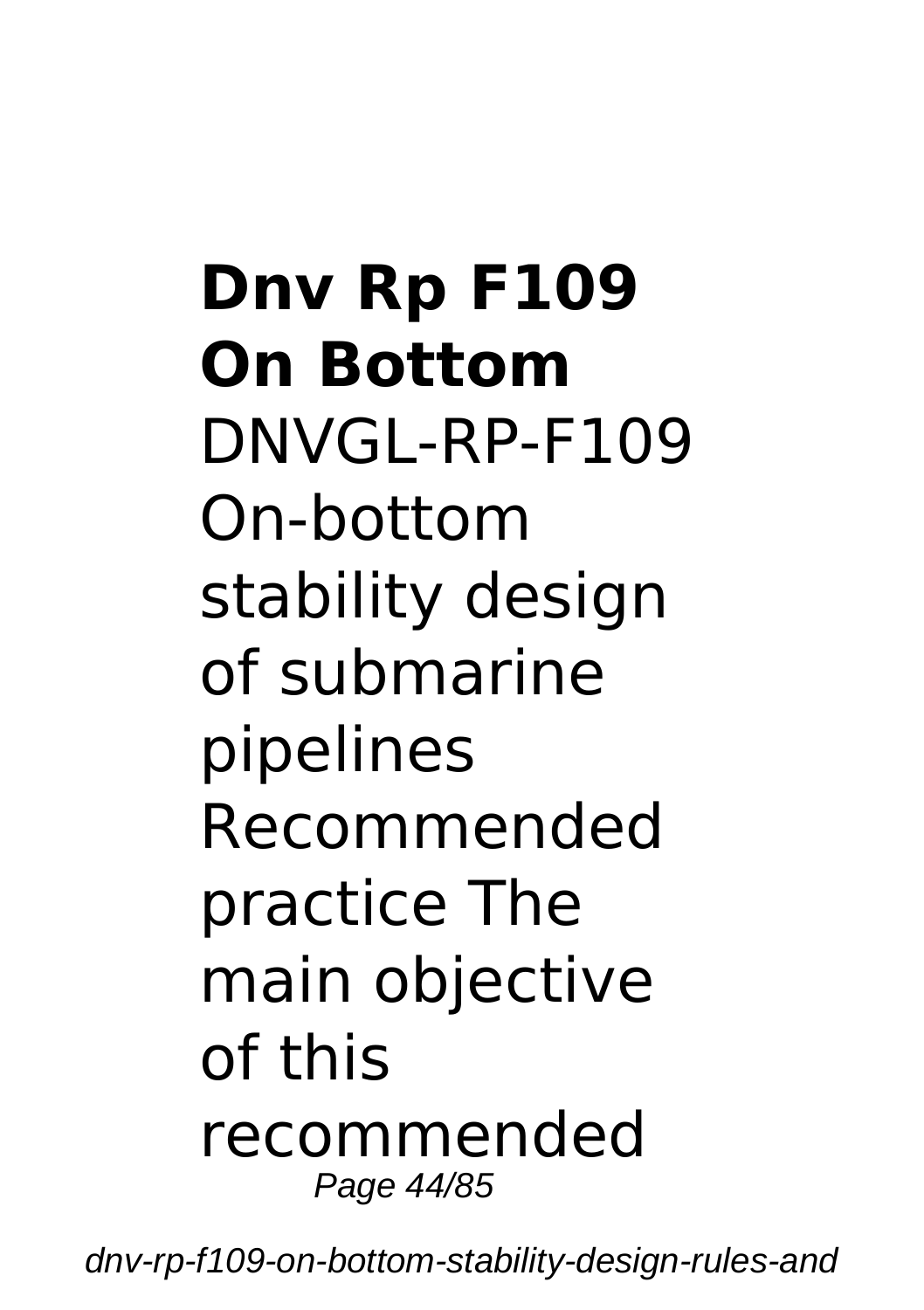practice (RP) is to provide rational design criteria and guidance for assessment of pipeline onbottom stability subjected to wave and current loading.

Page 45/85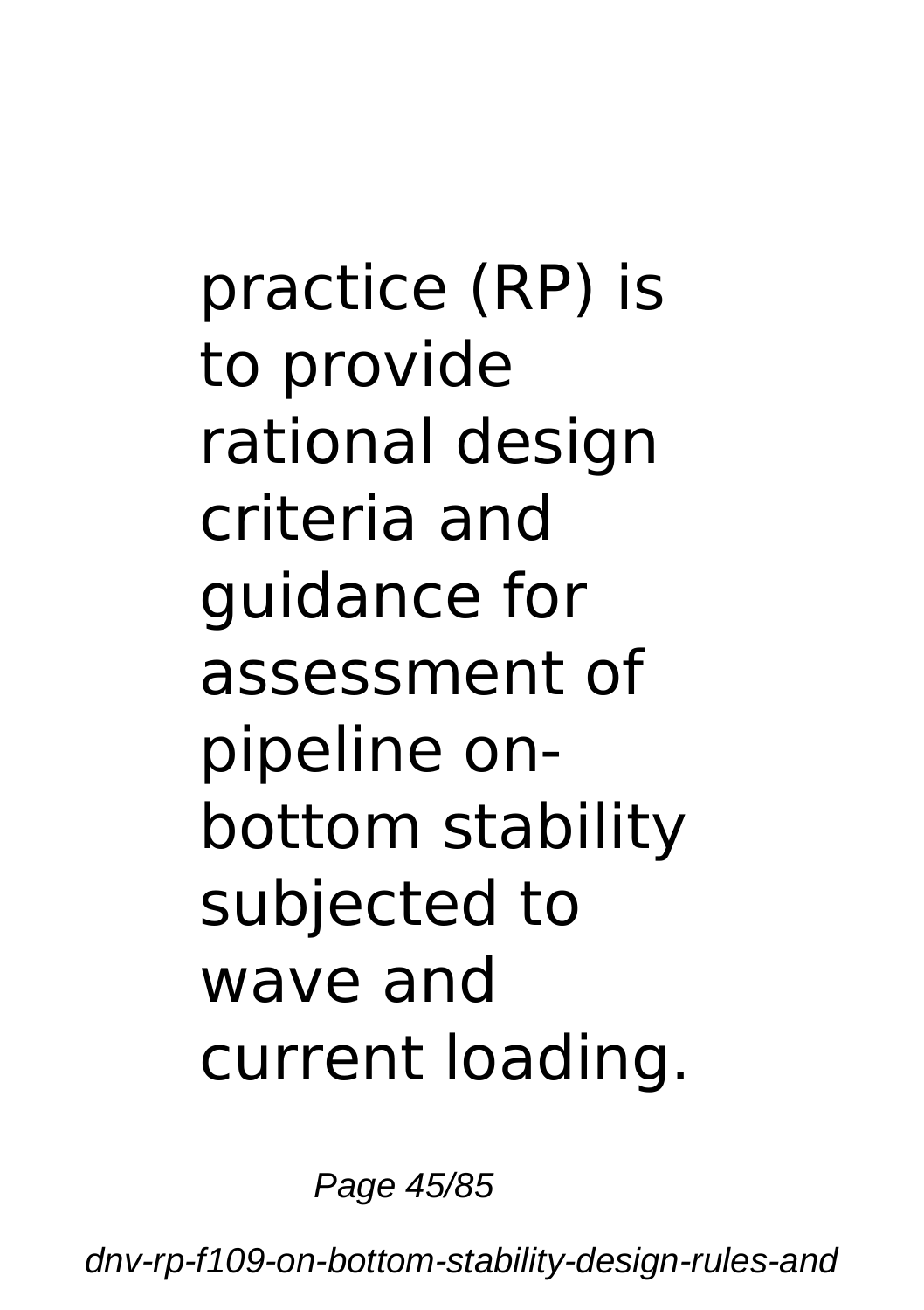# **DNVGL-RP-F109 Onbottom stability design of submarine ...** We would like to show you a description here but the site won't allow us.

Page 46/85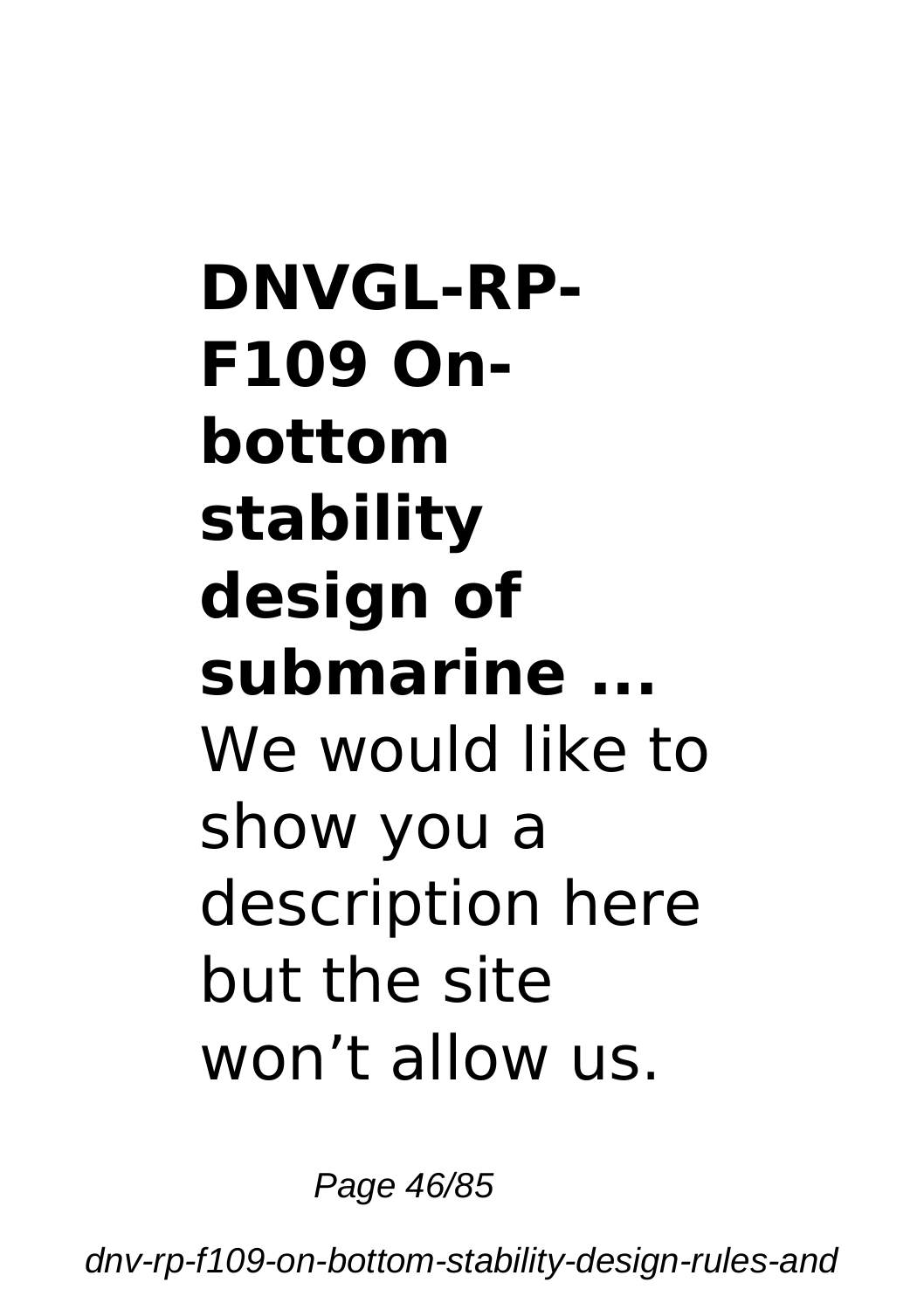## **rules.dnvgl.co m** On-bottom stability (1 day) DNVGL-RP-F109 considers the various factors in the seabed environment that affect pipelines, and provides design Page 47/85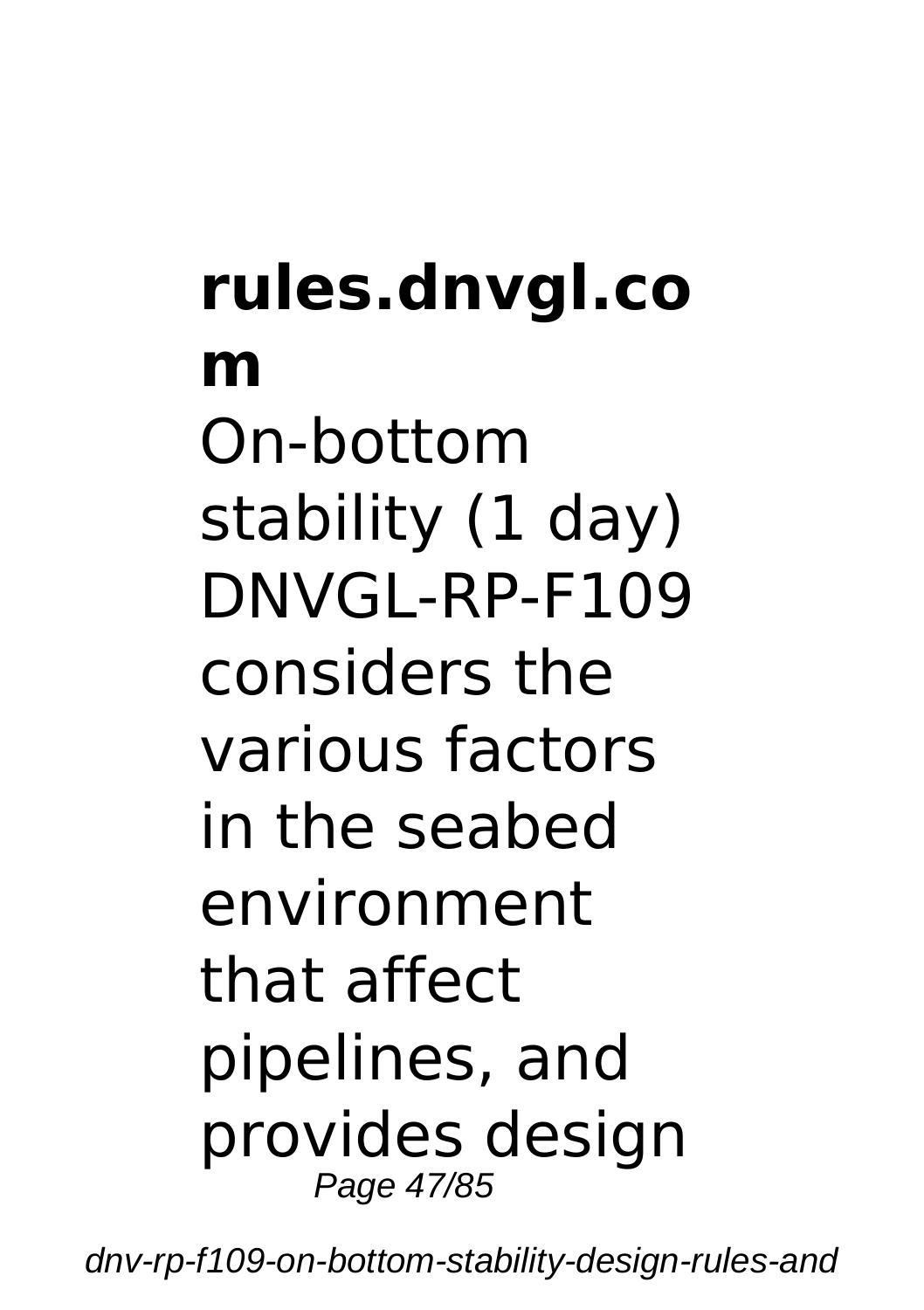criteria that applies in order to maximize pipeline stability.

#### **On-bottom stability training course (2 days) - DNV GL** RECOMMENDED Page 48/85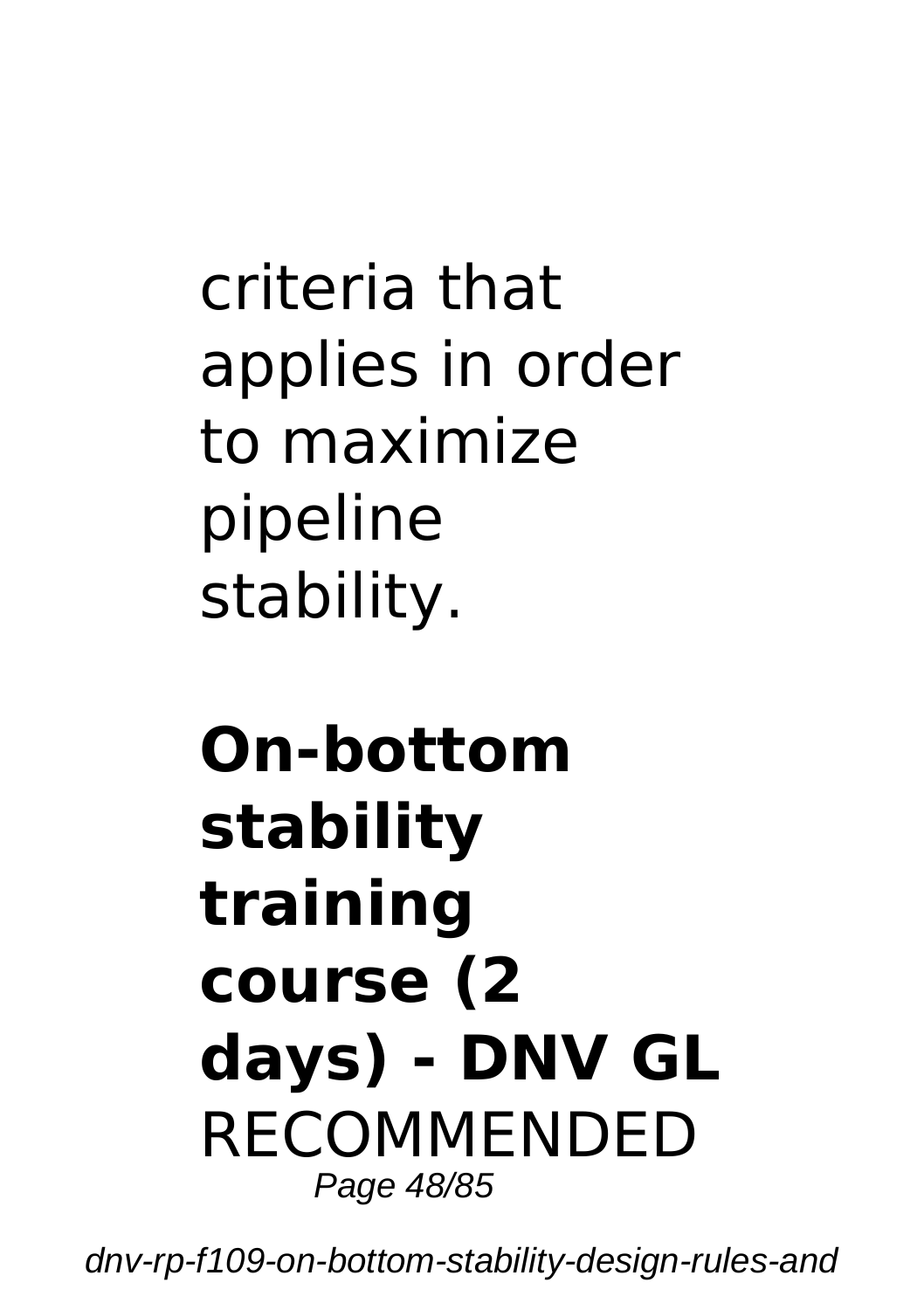PRACTICE DET **NORSKE** VERITAS AS The electronic pdf version of this document found through http://w ww.dnv.com is the officially binding version DNV-RP-F109 On-Bottom Stability Page 49/85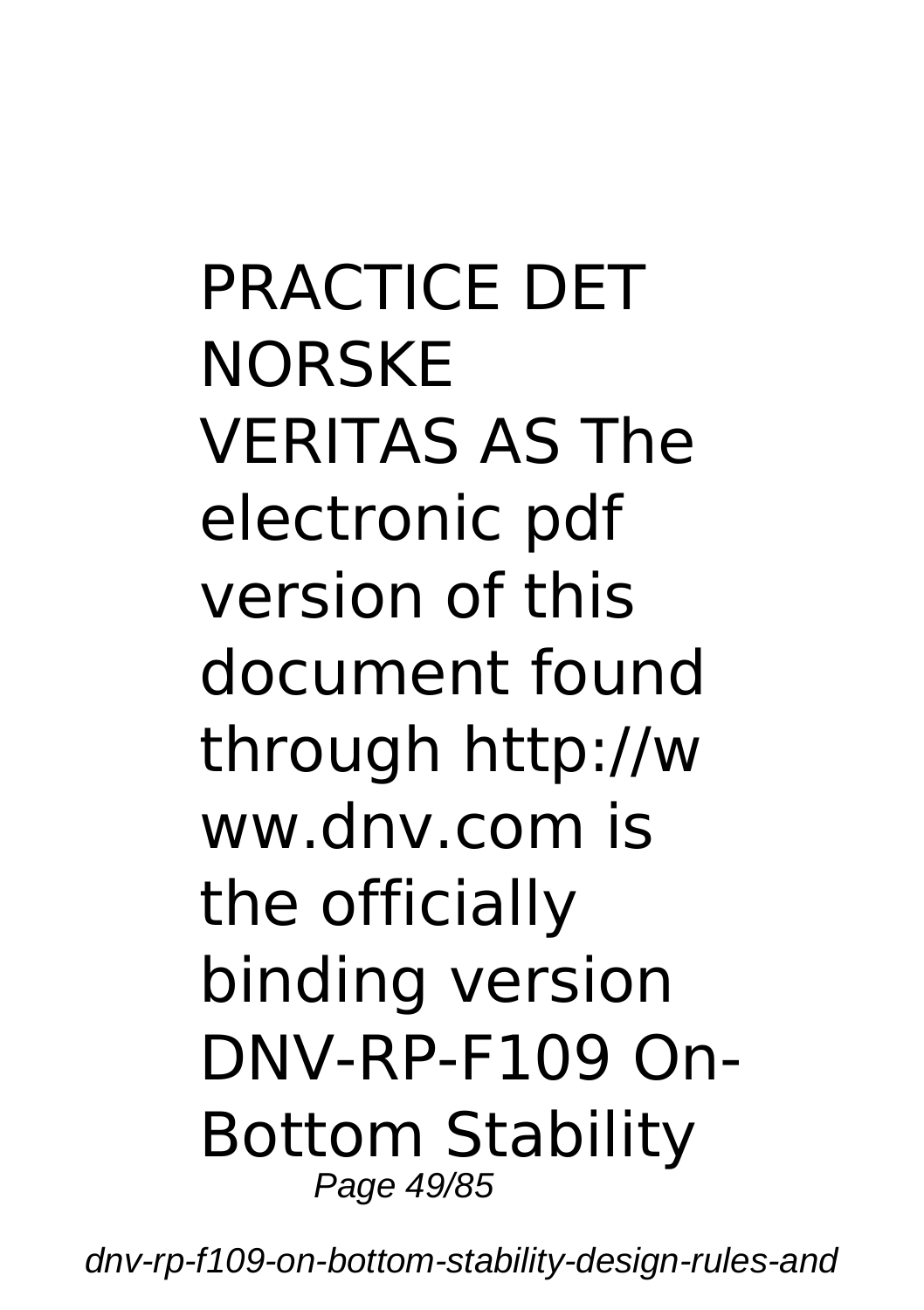Design of Submarine Pipelines OCTOBER 2010 This document has been amended since the main revision (October 2010), most recently in November 2011. Page 50/85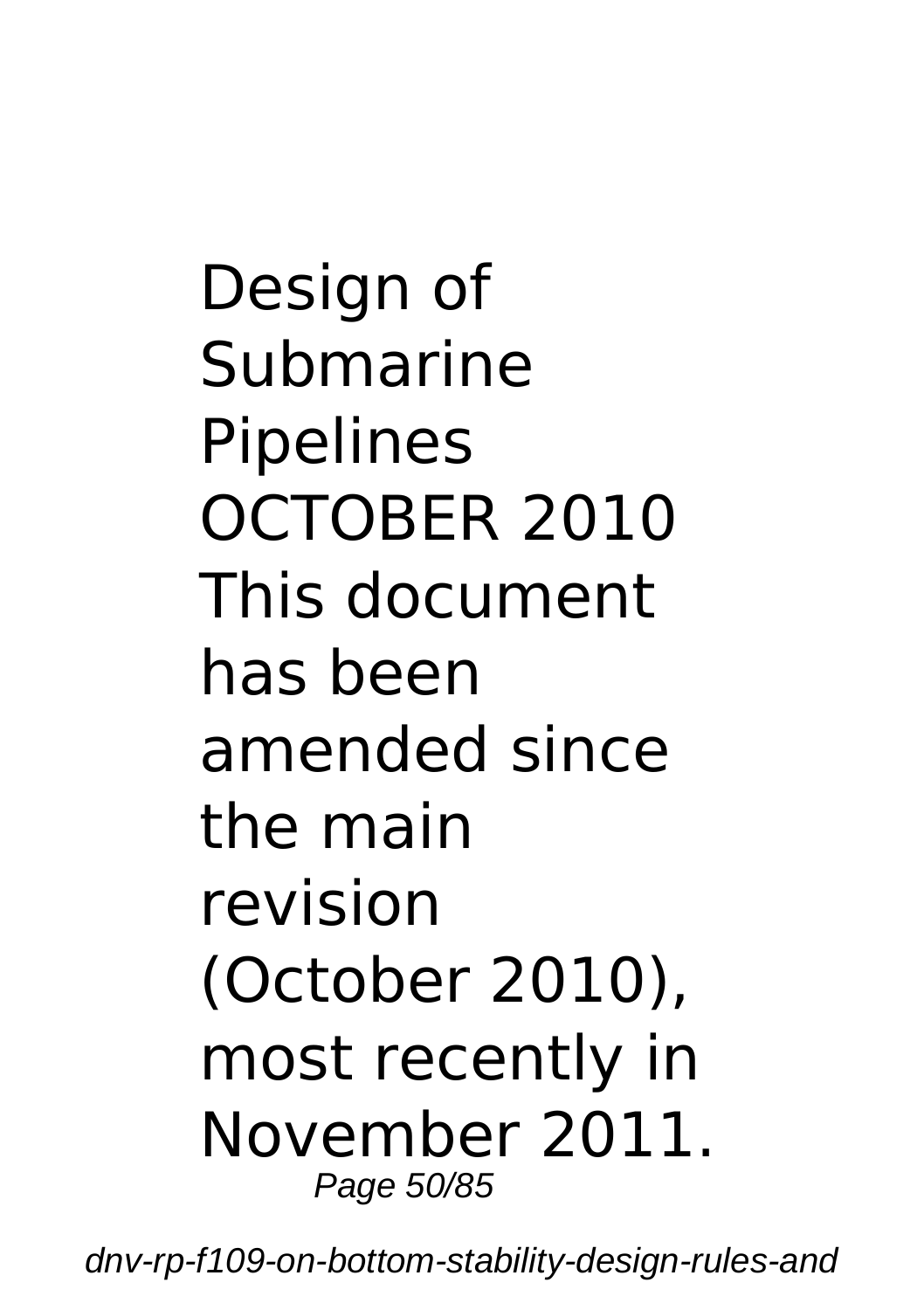# See "Changes" on page 3.

#### **DNV-RP-F109: On-Bottom Stability Design of Submarine Pipelines** The DNV RP F109 on-bottom stability Page 51/85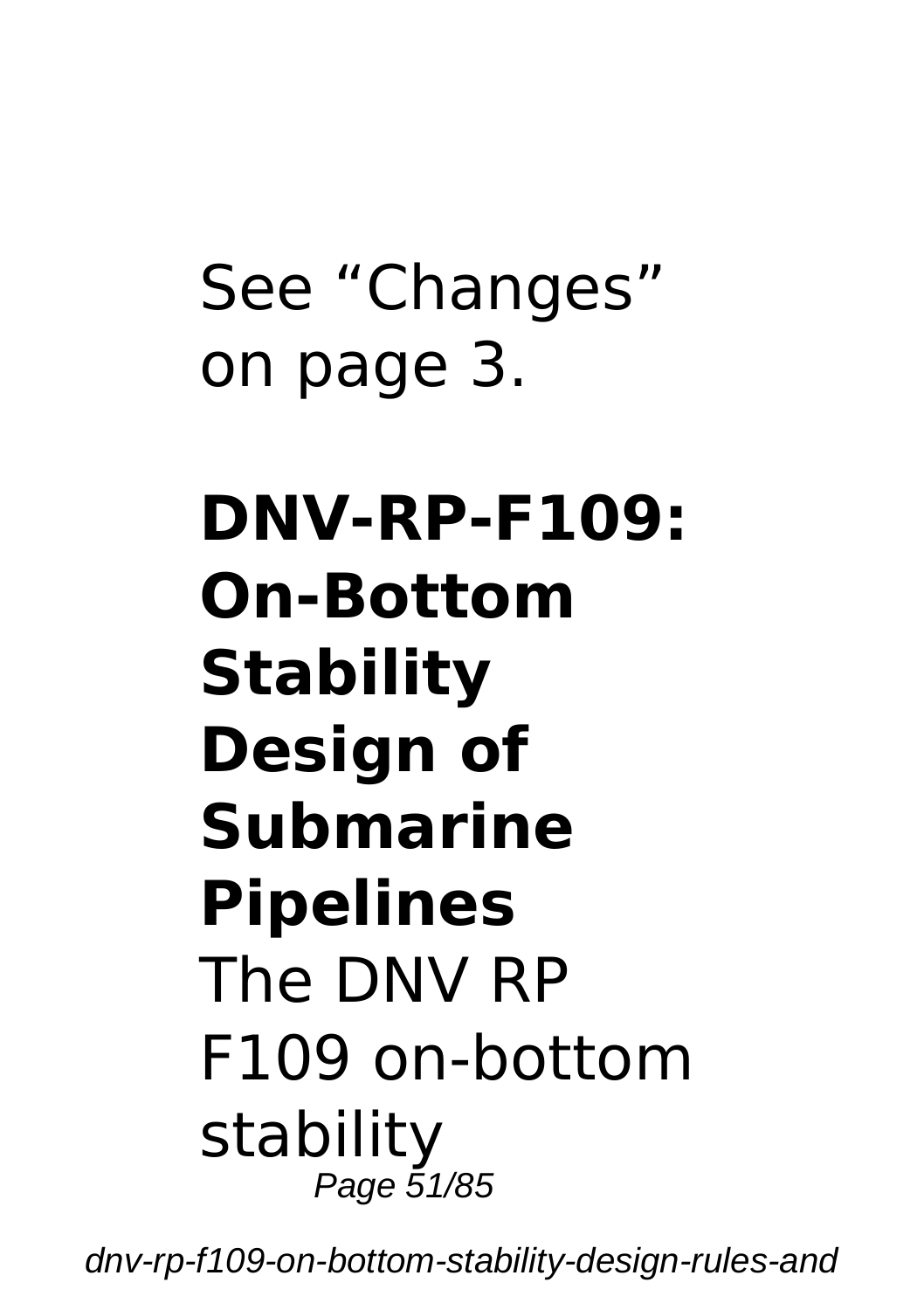assessment assumes stable seabed conditions while assessi ng t he stabil ity of the pipeline. However, for sandy seabeds, the seabed becomes unstable prior to Page 52/85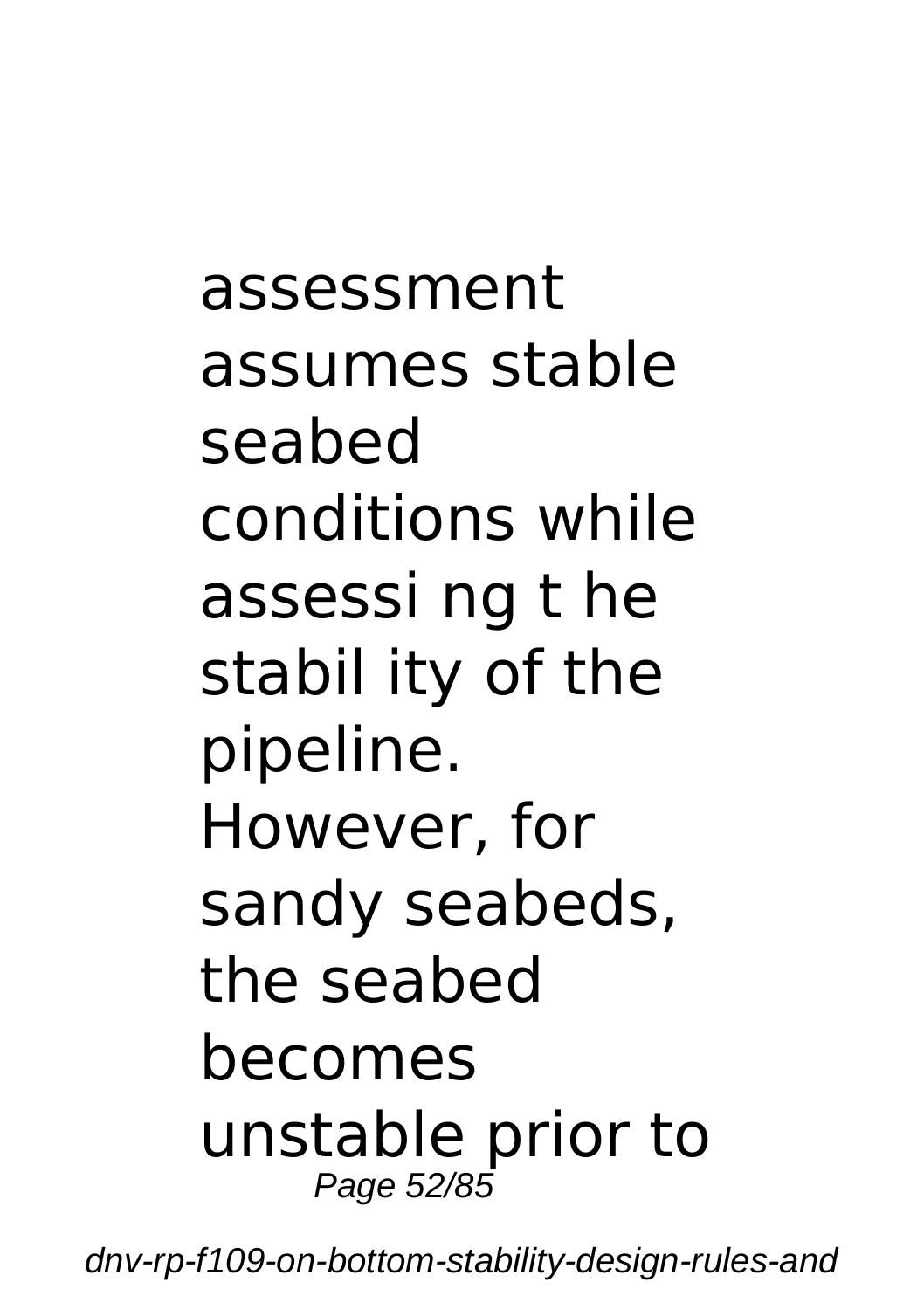# **Insight into Pipeline Onbottom Stability, DNV RP F109 and**

...

**...** On-Bottom Stability (DNV-RP-F109 2010) The lateral Page 53/85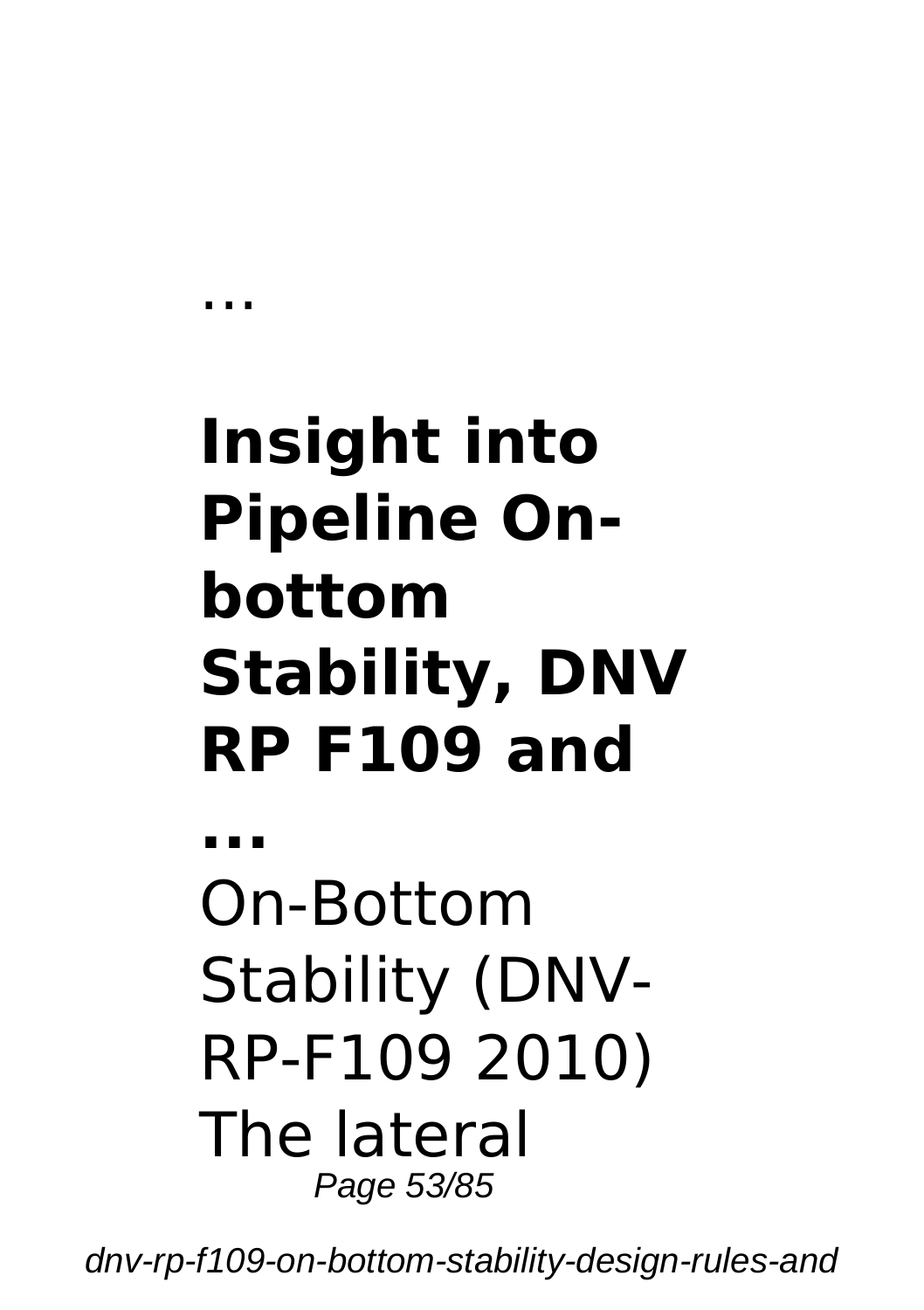stability criteria for a pipeline lying on the seabed or in a trench under hydrodynamic forces have to be satisfied. This is achieved by calculating the steel wall thickness or Page 54/85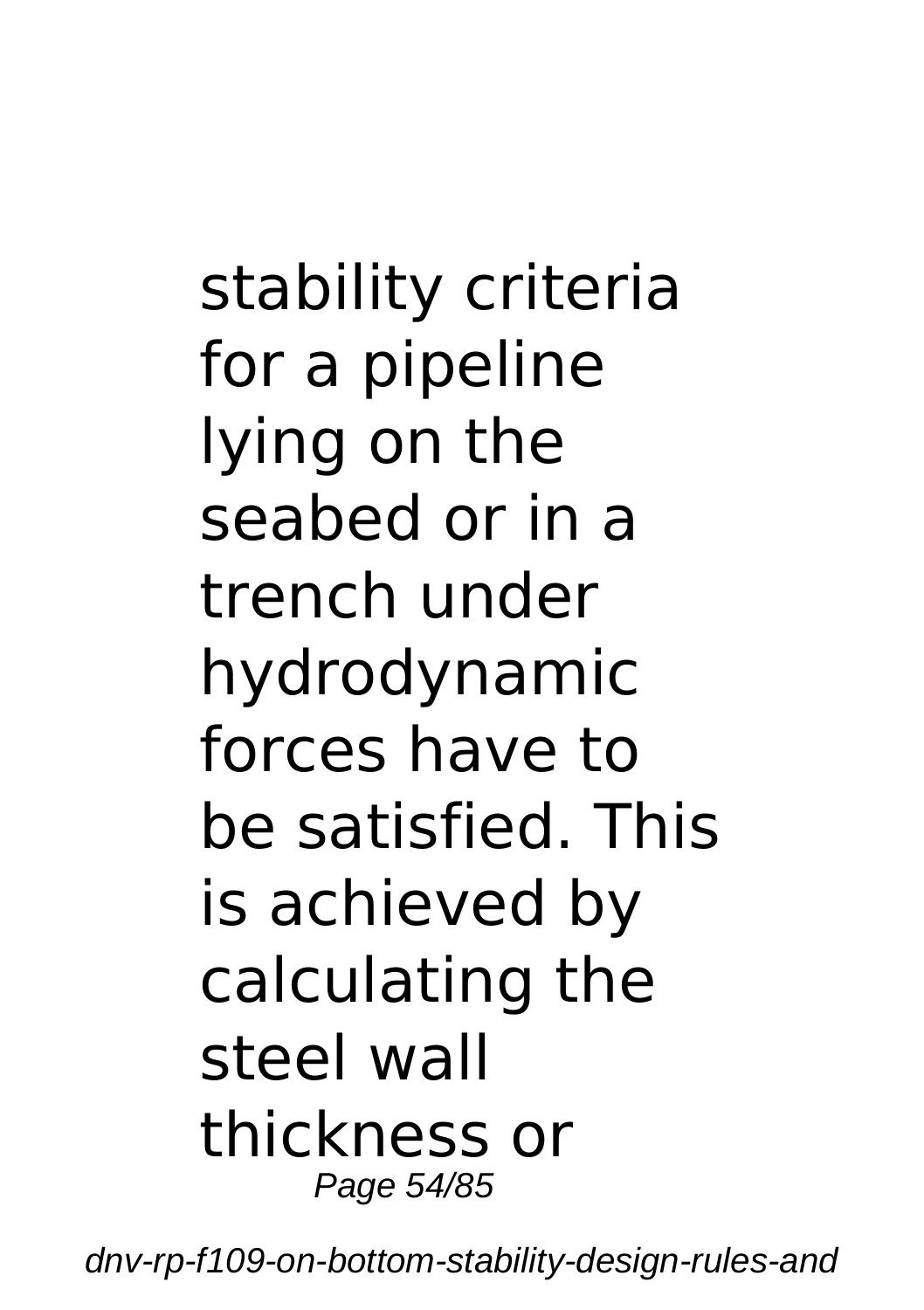concrete weight coating required to keep the pipe lateral movement below a codespecified limit.

#### **Design Package | Penspen** This is an Page 55/85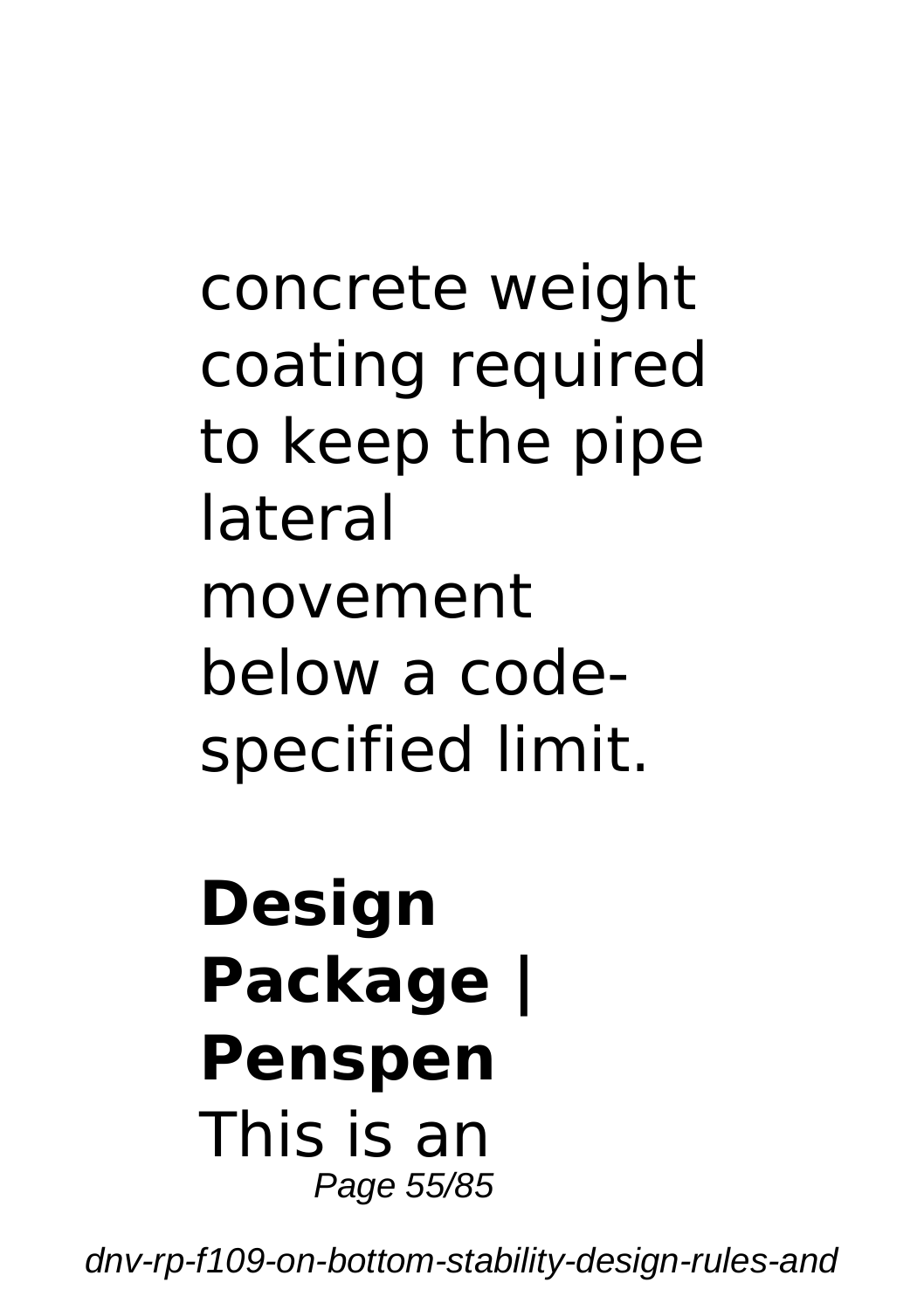introductory course to StableLines software and its features for the calculation of onbottom stability according to DNVGL-RP-F109 "On-Bottom Stability Design of Submarine Page 56/85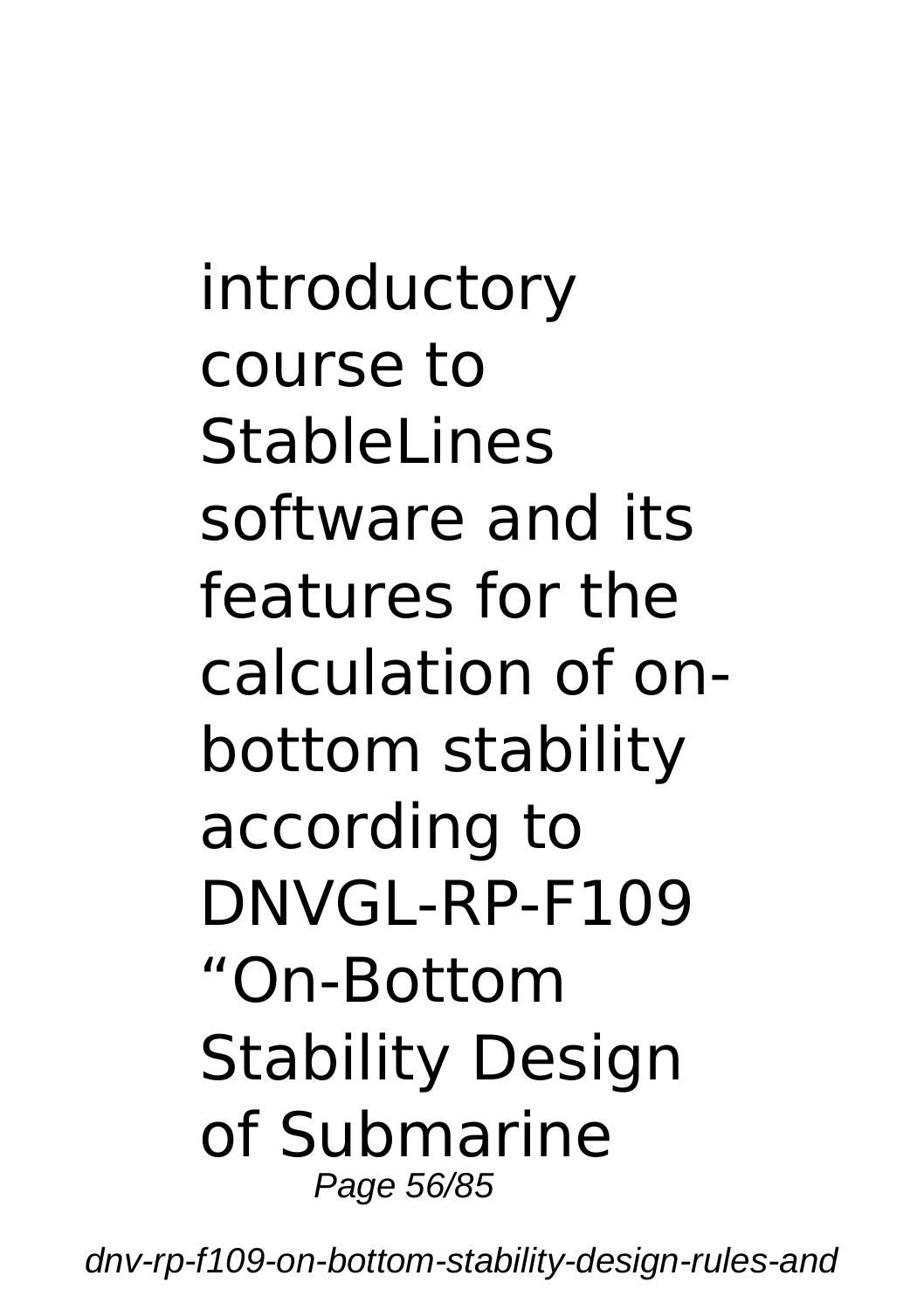Pipelines". The course focuses on the software features and correspondence between software input/output and the parameters of the RP executed by subsequent Page 57/85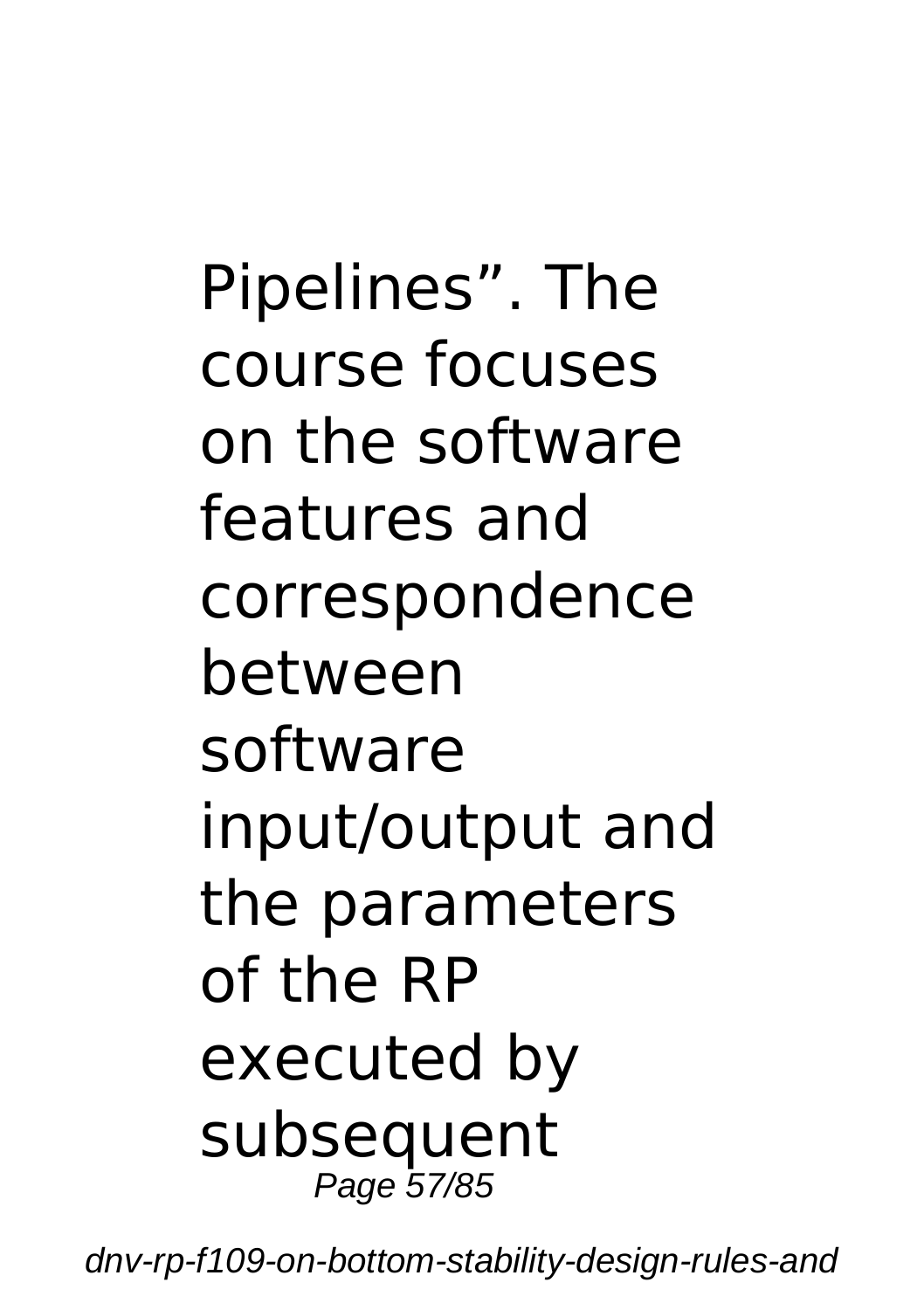presentations and workshops.

**Analysis of onbottom stability for pipelines ... - DNV GL** On-bottom stability analyses in full compliance with Page 58/85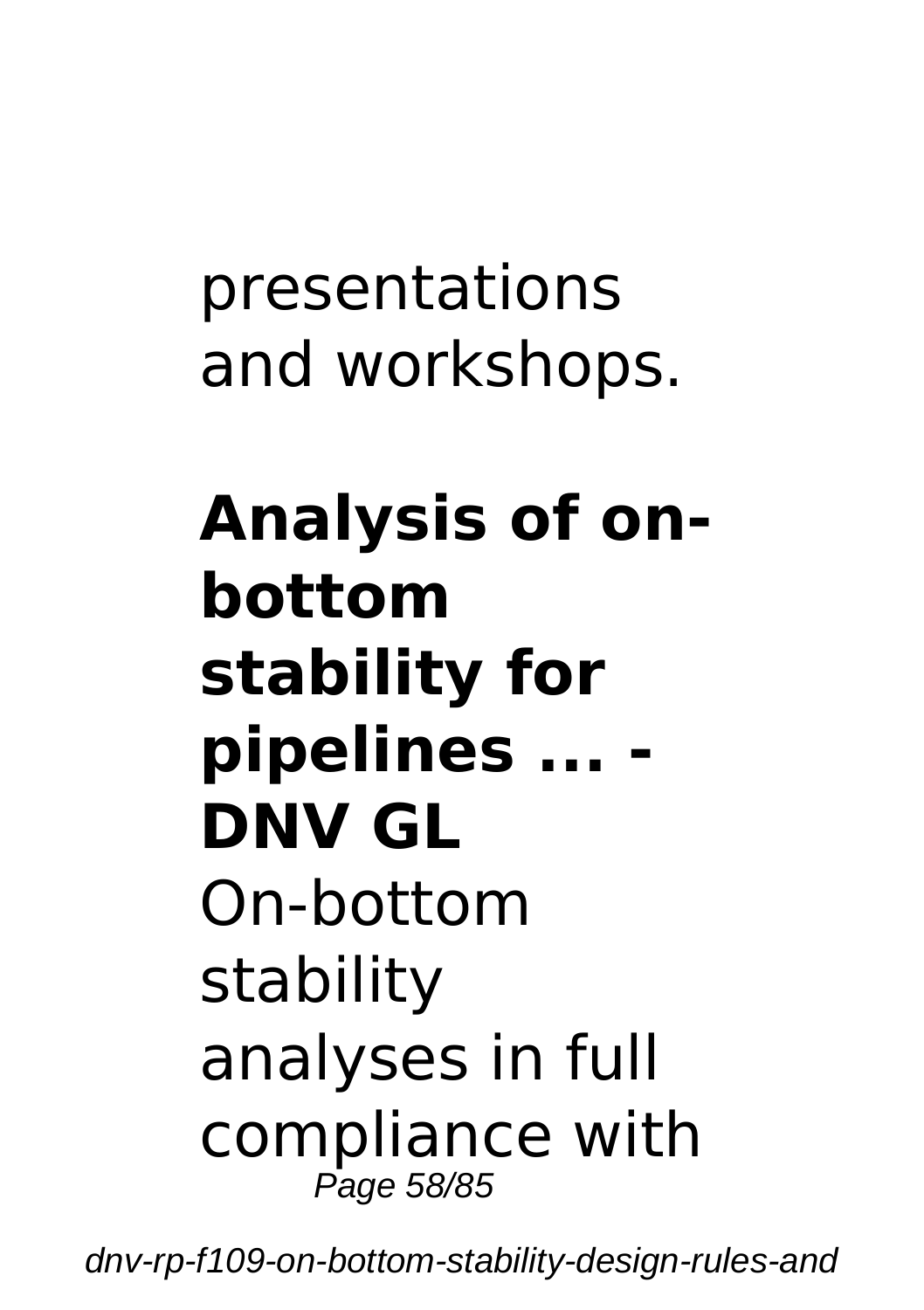DNVGL-RP-F109 **Supports** improved, more efficient and simpler decisionmaking on necessary weight Userfriendly Excel spreadsheet interface

Page 59/85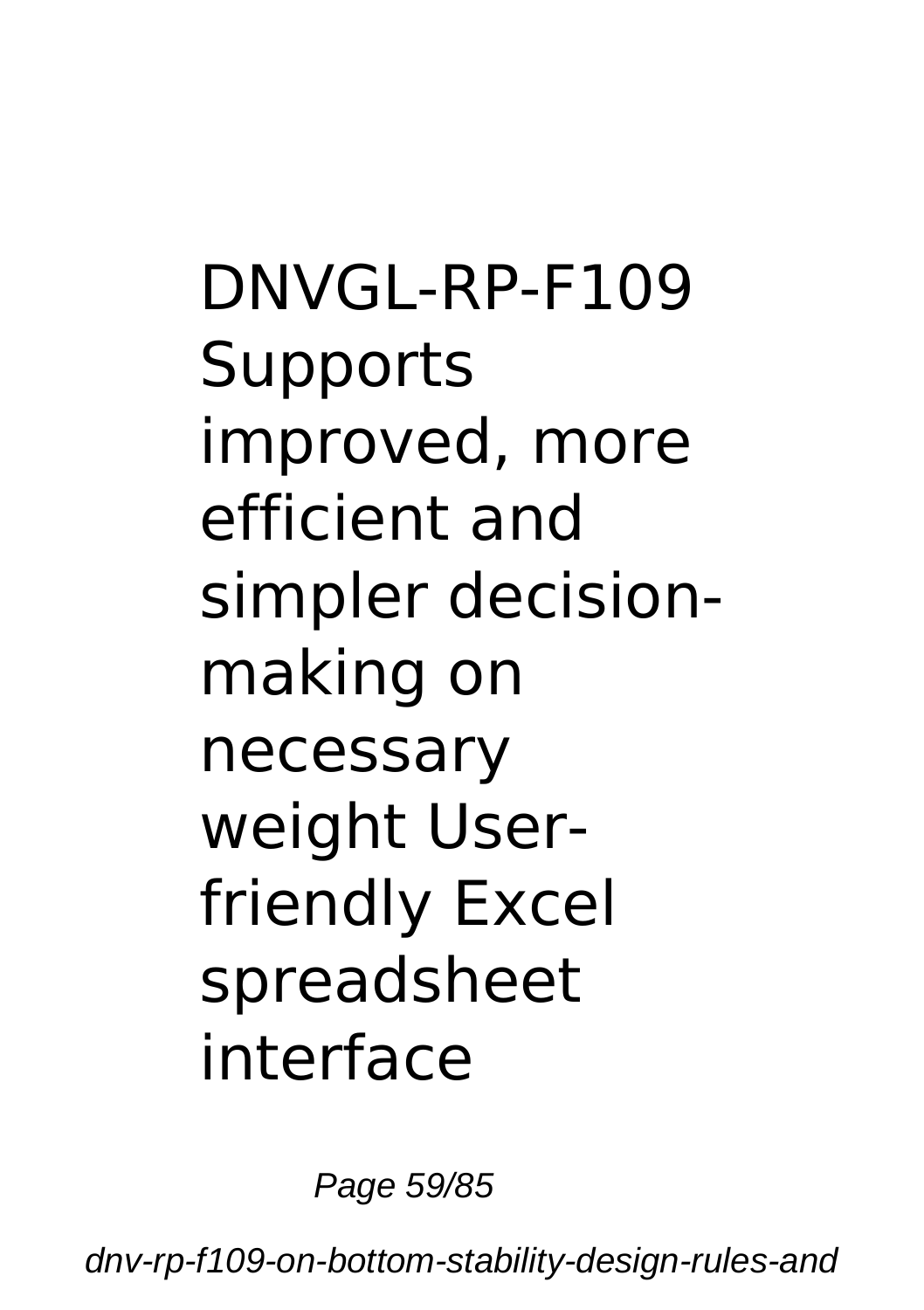## **Engineering analysis of pipelines | StableLines - DNV GL** displacements due to hydrodynamic loads (DNV-RP-F109) is defined as a **Serviceability** Page 60/85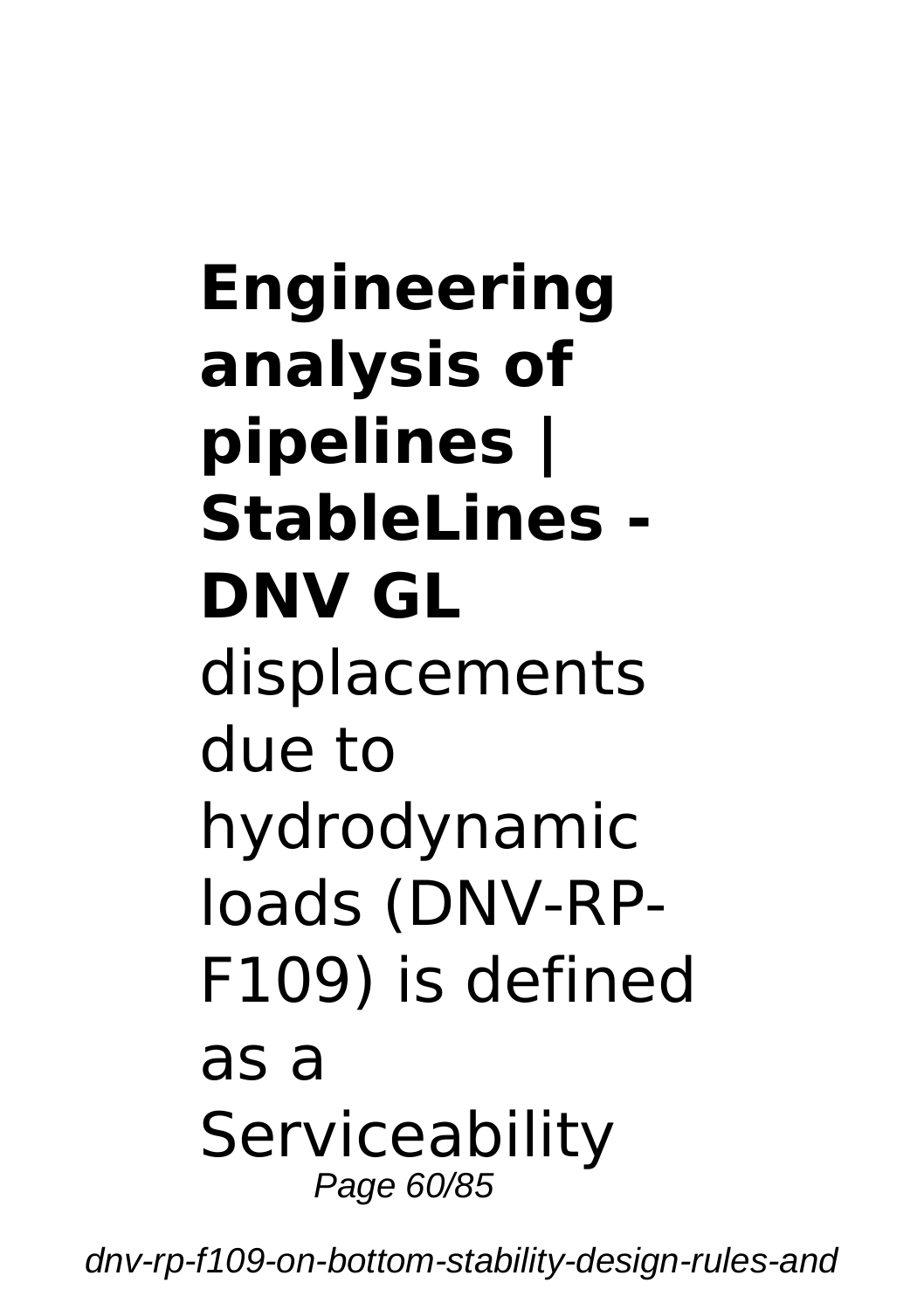Limit State (SLS) with the target safety levels as given in DNV-OS-F101 (2013). In this paper, uncertainties associated with the on-bottom stability design of submarine pipelines are Page 61/85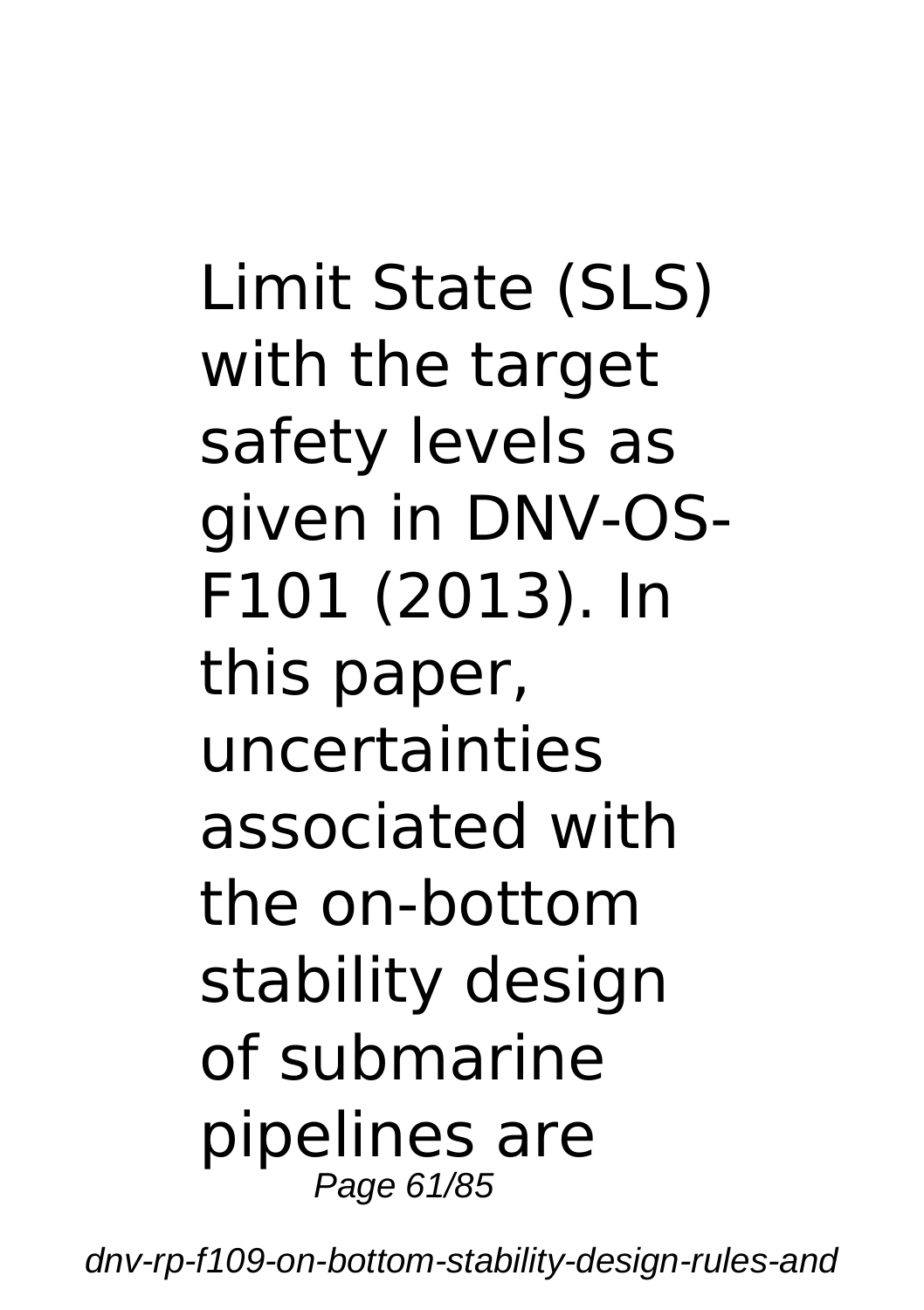investigated. Monte Carlo

# **On-Bottom Stability Design of Submarine Pipelines – A**

**...** Based on our project experience, Page 62/85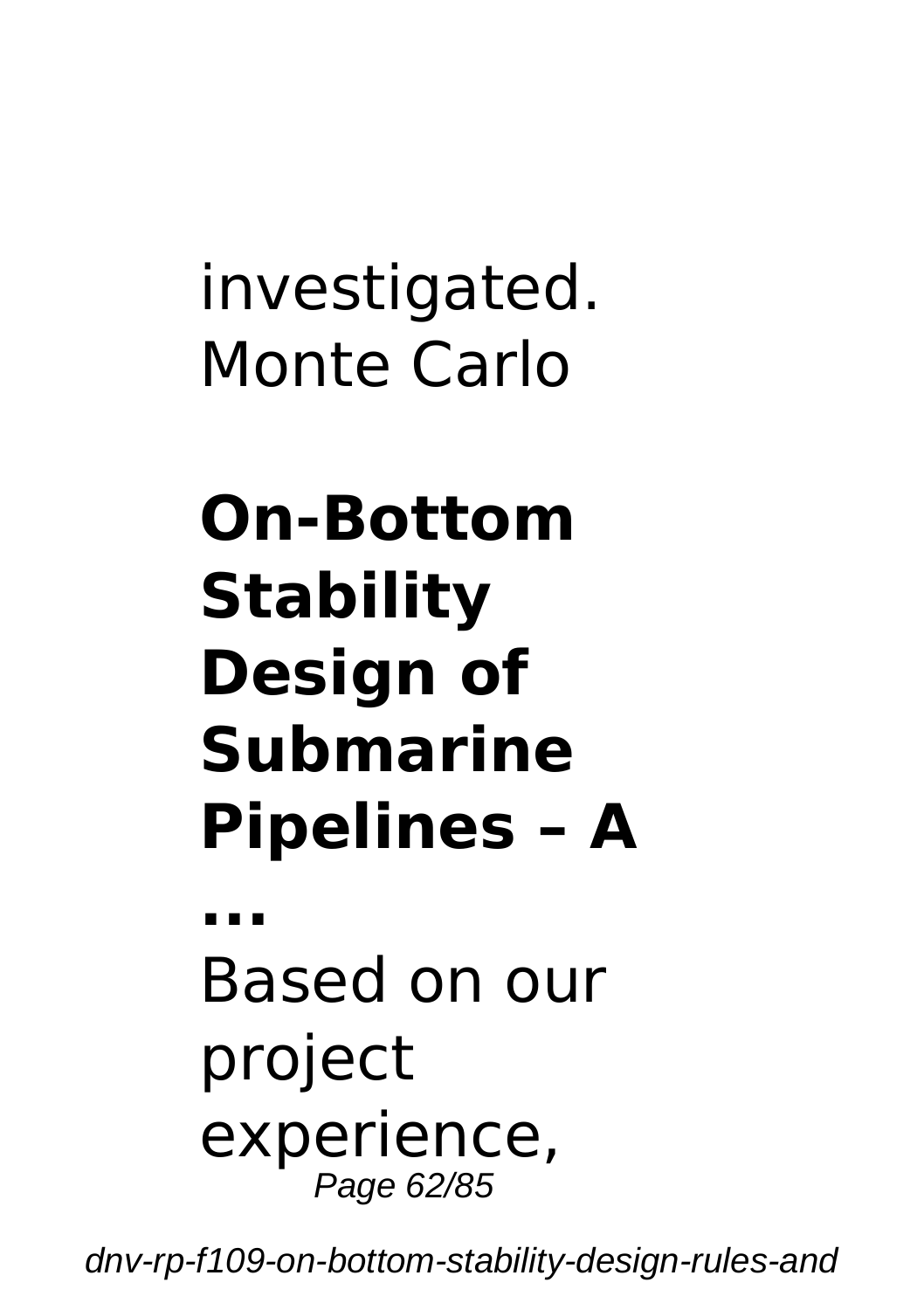research and ioint industry development work, DNV GL issues a number of pipeline codes. ... DNVGL-RP-F109 Onbottom stability design of submarine pipelines; ... The Page 63/85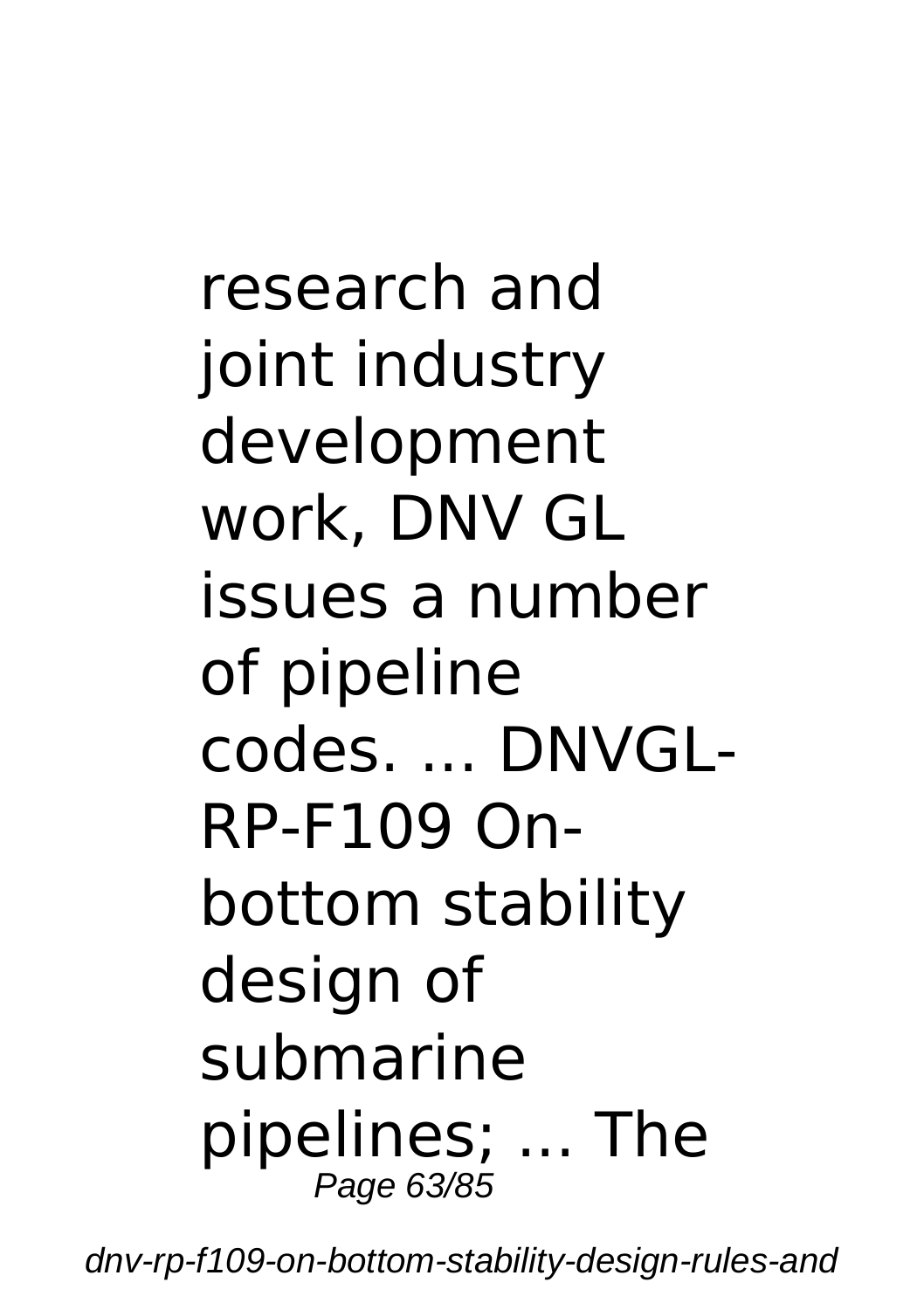trademarks DNV GL®, DNV®, the Horizon Graphic and Det Norske Veritas® are the properties of companies in the Det Norske Veritas group. ...

#### **DNV GL pipeline codes** Page 64/85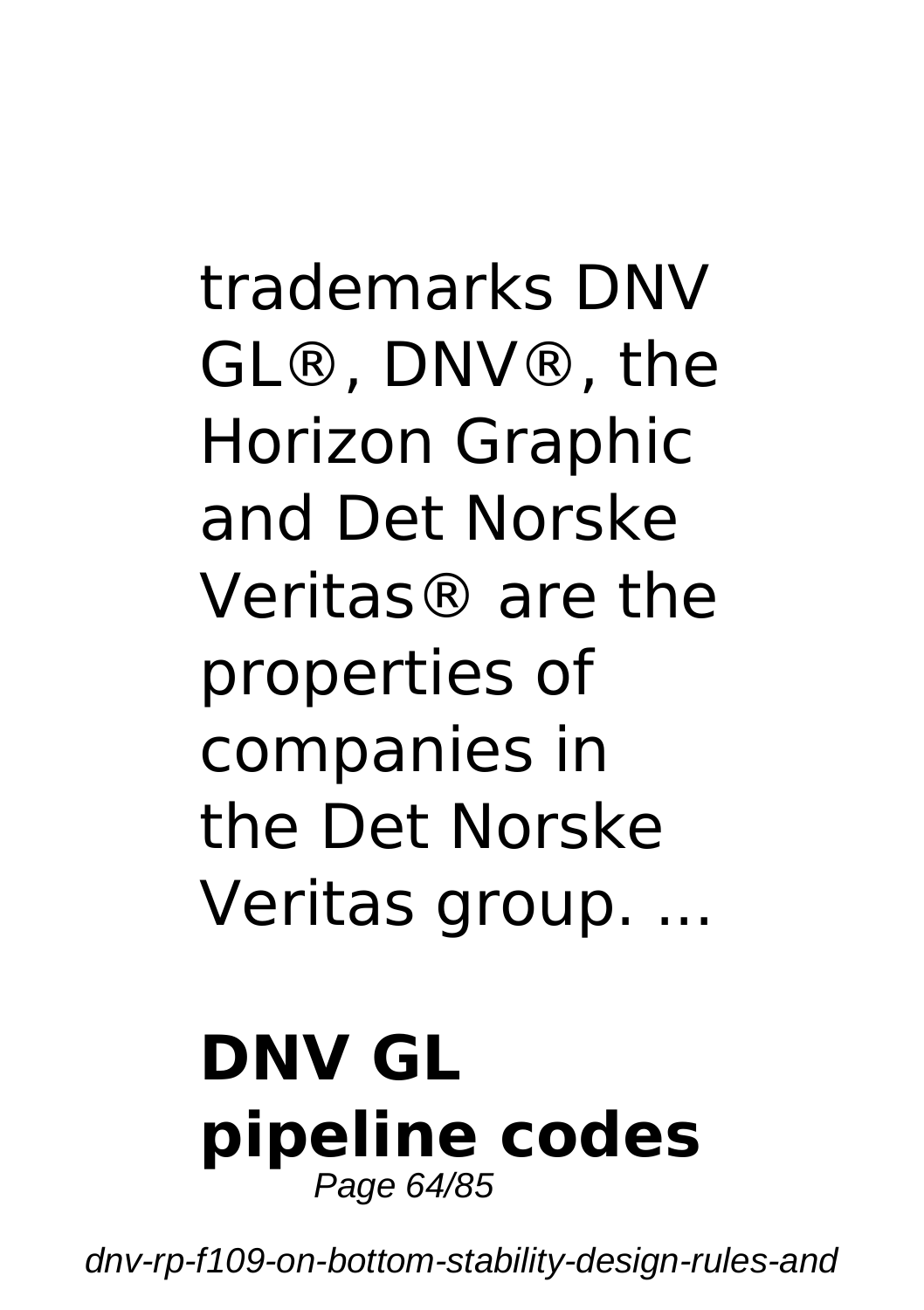**- DNV GL** Need it fast? Ask for rush delivery. Most backordered items can be rushed in from the publisher in as little as 24 hours. Some rush fees may apply. Page 65/85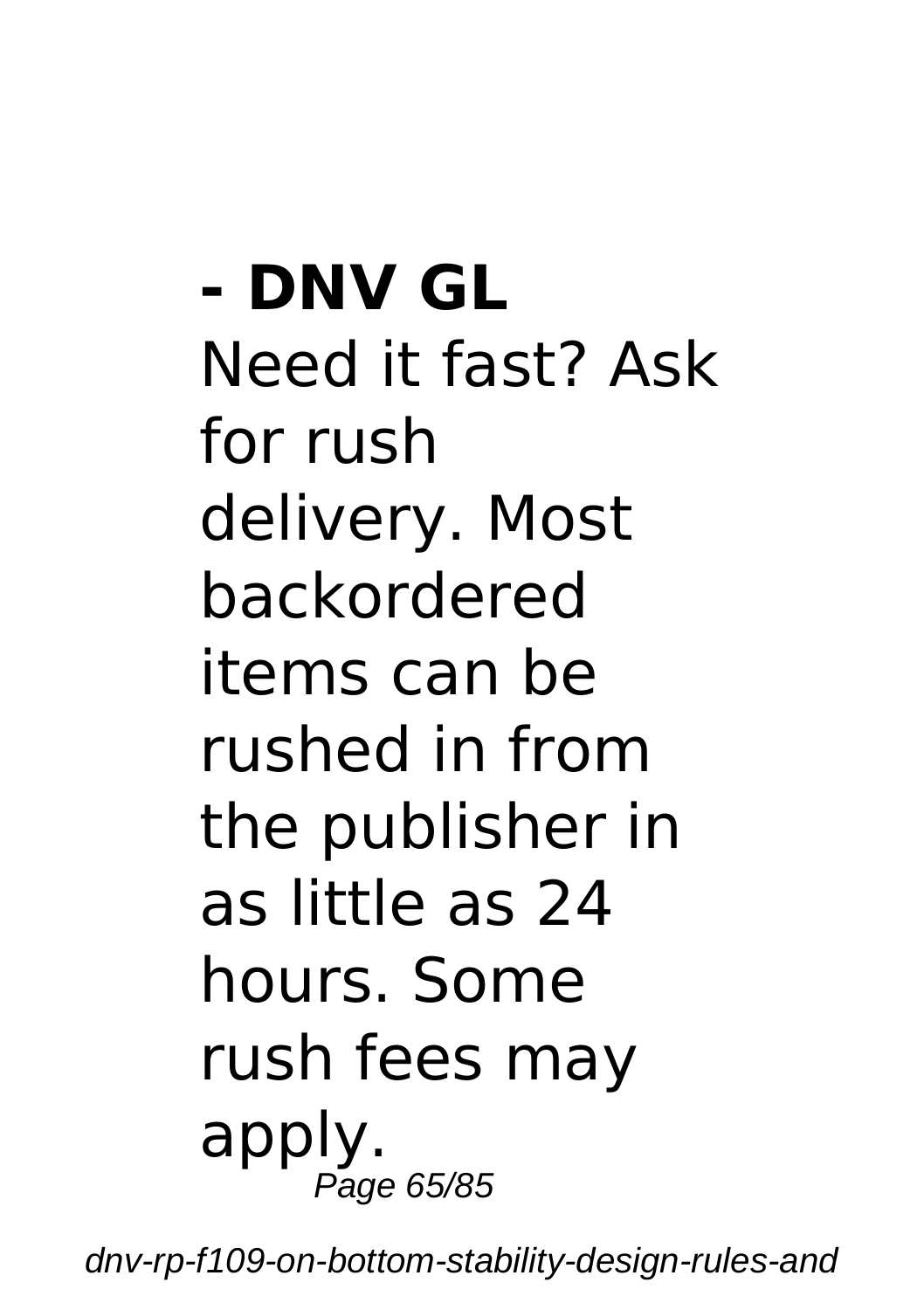## **DNV-RP-F109 : ON-BOTTOM STABILITY DESIGN OF SUBMARINE ...** DNVGL-RP-F Onbottom stability design of submarine pipelines – DNV GL On-bottom Page 66/85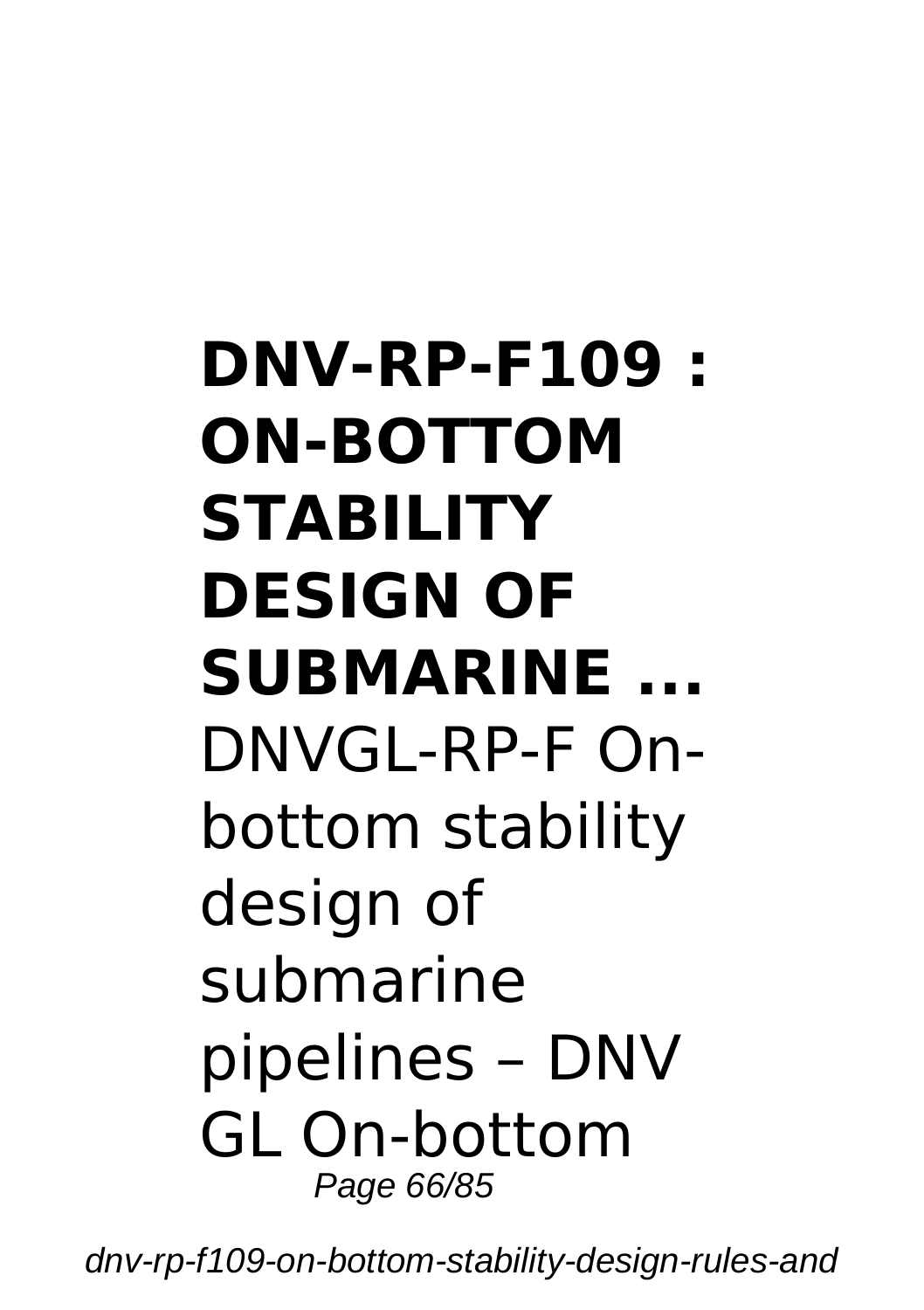stability of pipeline is a one of the key r109 that affects the design and installation methodology of subsea pipelines. However, this may not be case due to seabed Page 67/85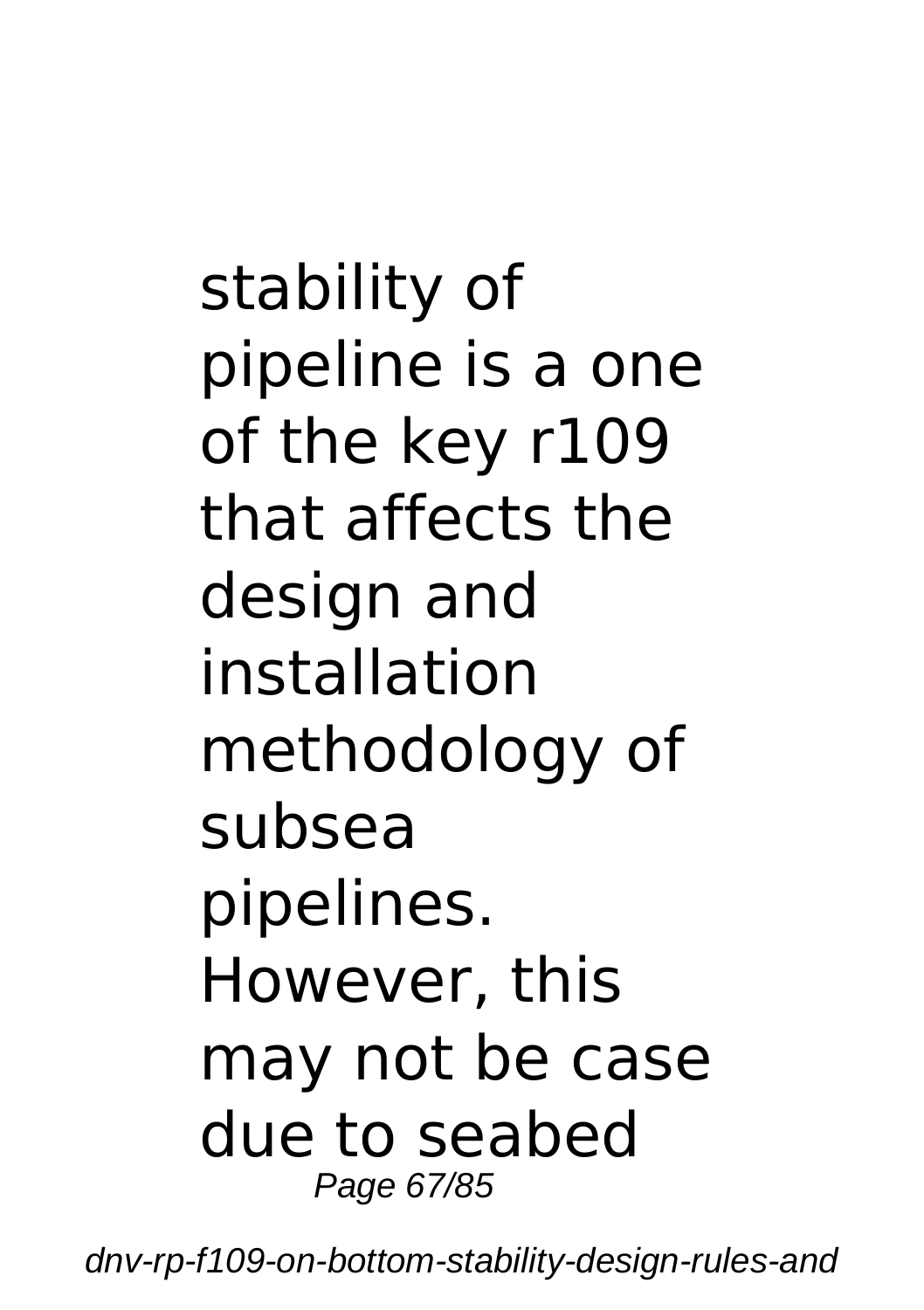mobility and wave induced liquefaction, especially in sandy seabeds.

#### **DNV RP F109 PDF mudo.me** DNVGL RP F109 Submarine Pipeline Stability Page 68/85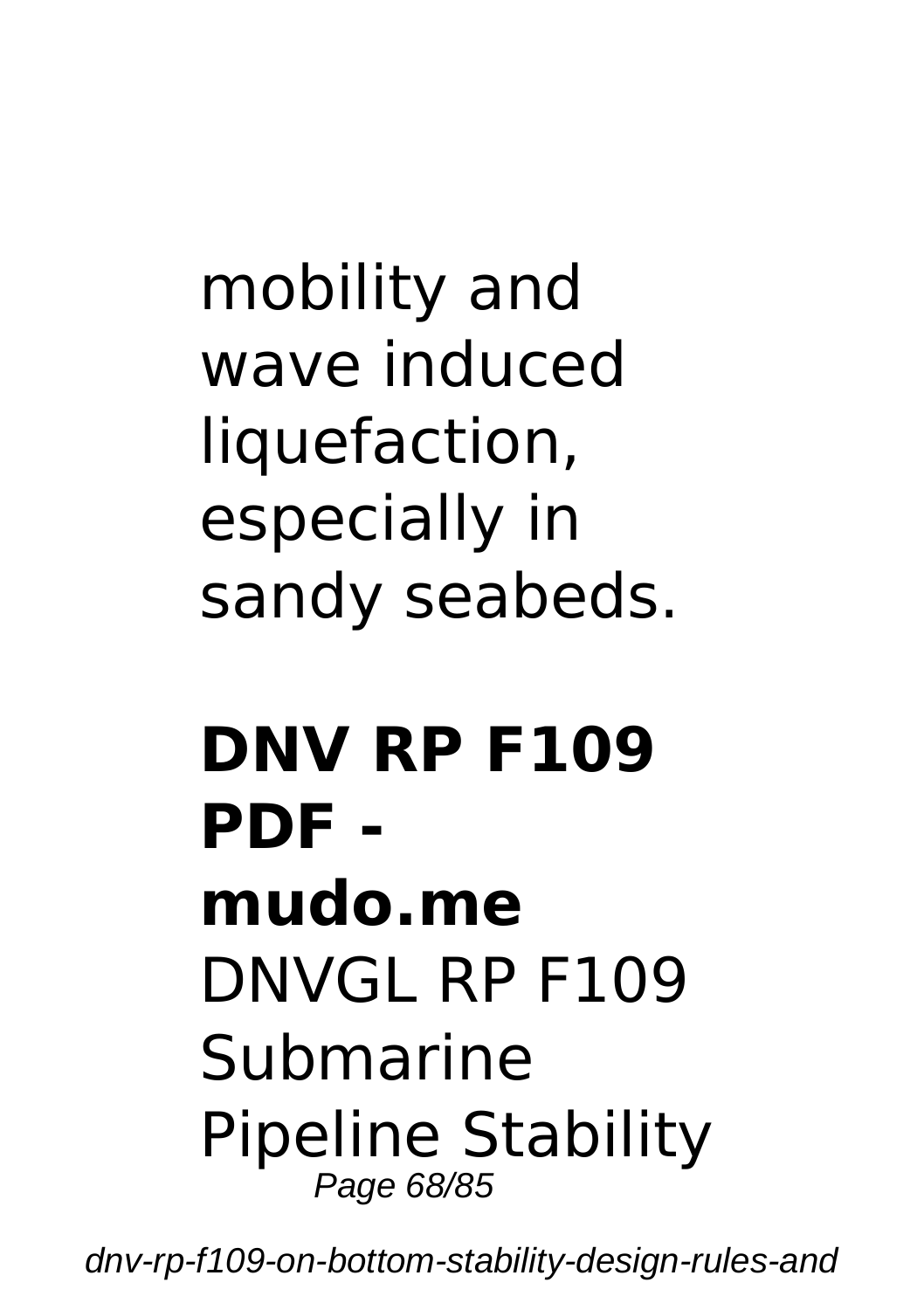Calculator Module . Calculate DNVGL-RP-F109 pipeline lateral and vertical stability. Static or absolute stability can be calculated for clay seabed, sandy seabed Page 69/85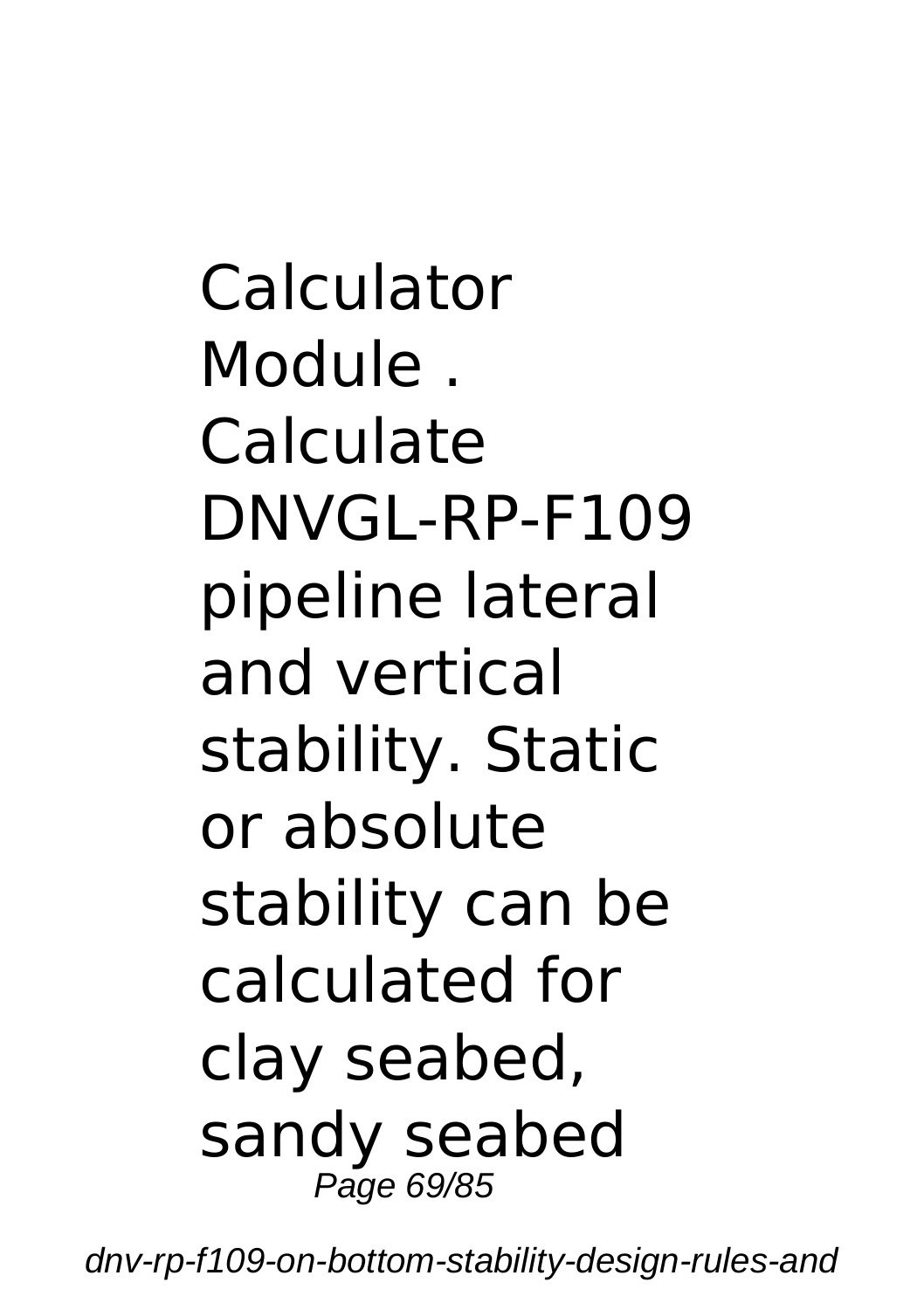# $(D50 \le 50$  mm). or rocky seabed  $(D50 > 50$  mm).

## **DNVGL-RP-F109 Calculators - Pipeng Toolbox** You should read the first sentence of the Page 70/85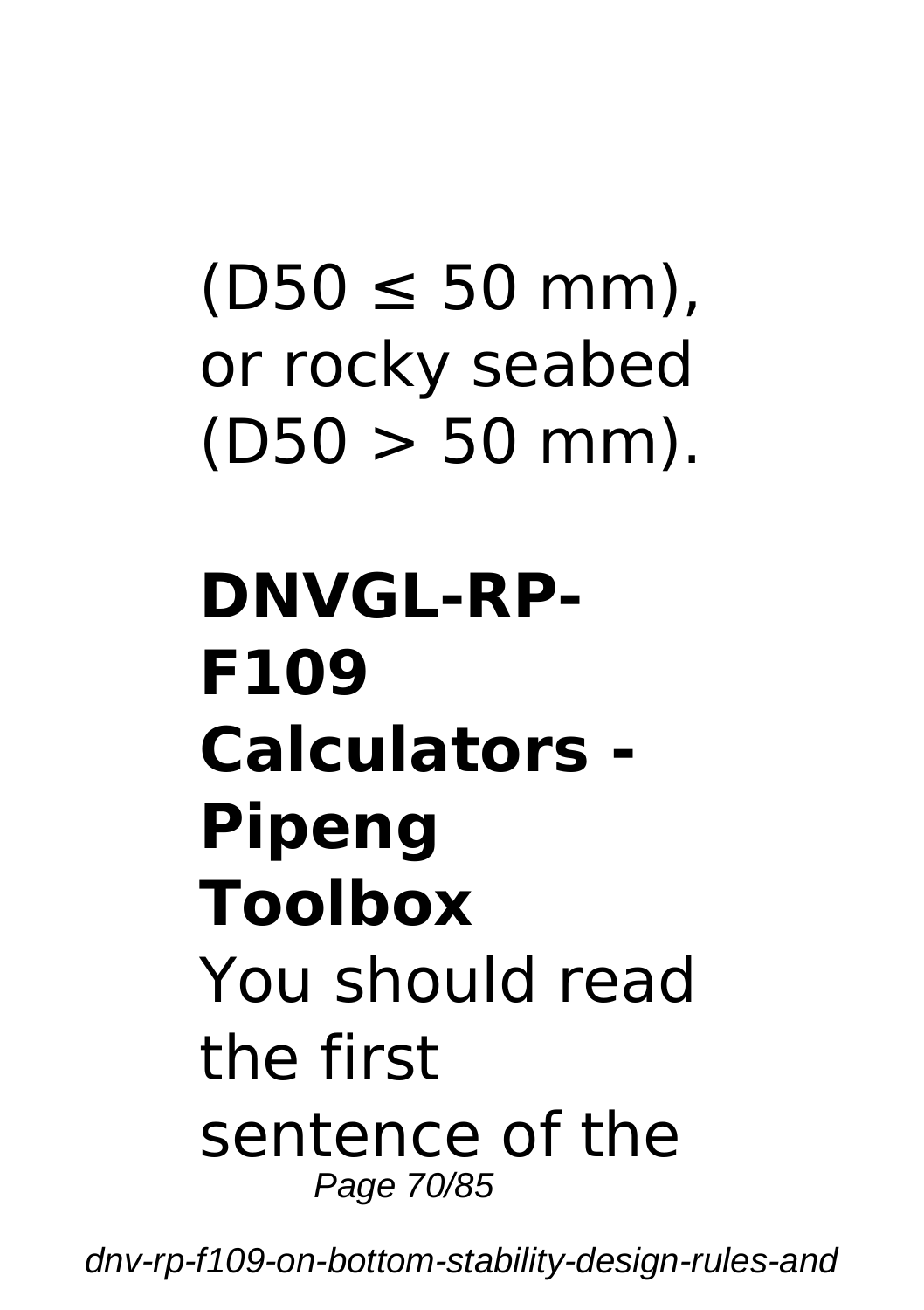Introduction: "DNV-RP-F109 will replace the existing offshore design code, DNV-RP-E305 "On-Bottom Stability Design of Submarine Pipelines"." NB this text was taken from the Page 71/85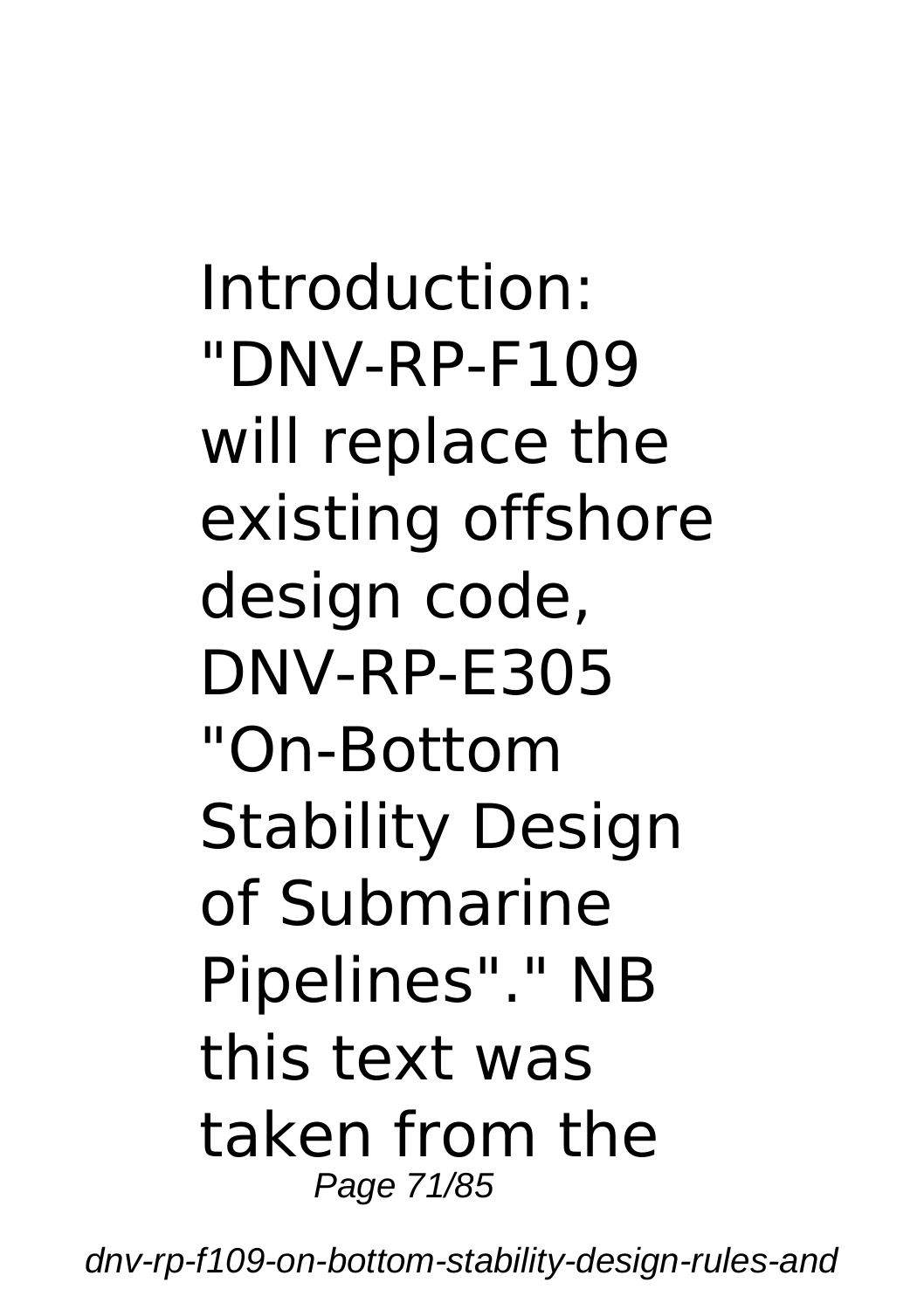#### 2007 version.

## **differences between DNV RP E305 and DNV RP F109 - Off ...** – Update of DNV-RP-F109 for calcareous soil and 3D non linear analysis – Page 72/85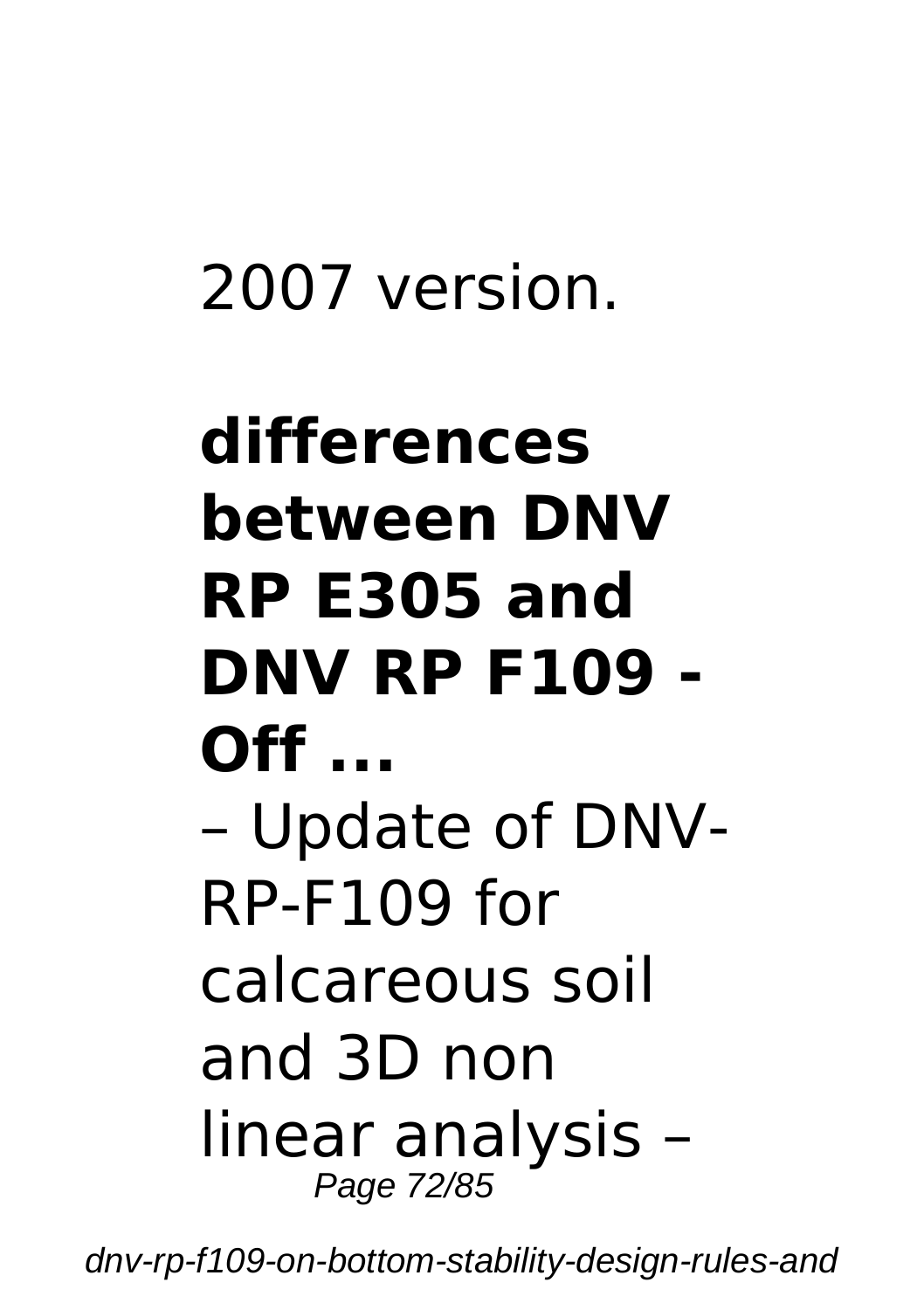External MIC on onshore pipelines – FEA in fracture mechanics – Update of DNV-RP-F113 Pipeline repair – Revision of DNV GL recommended practice DNV-RP-F118 for Page 73/85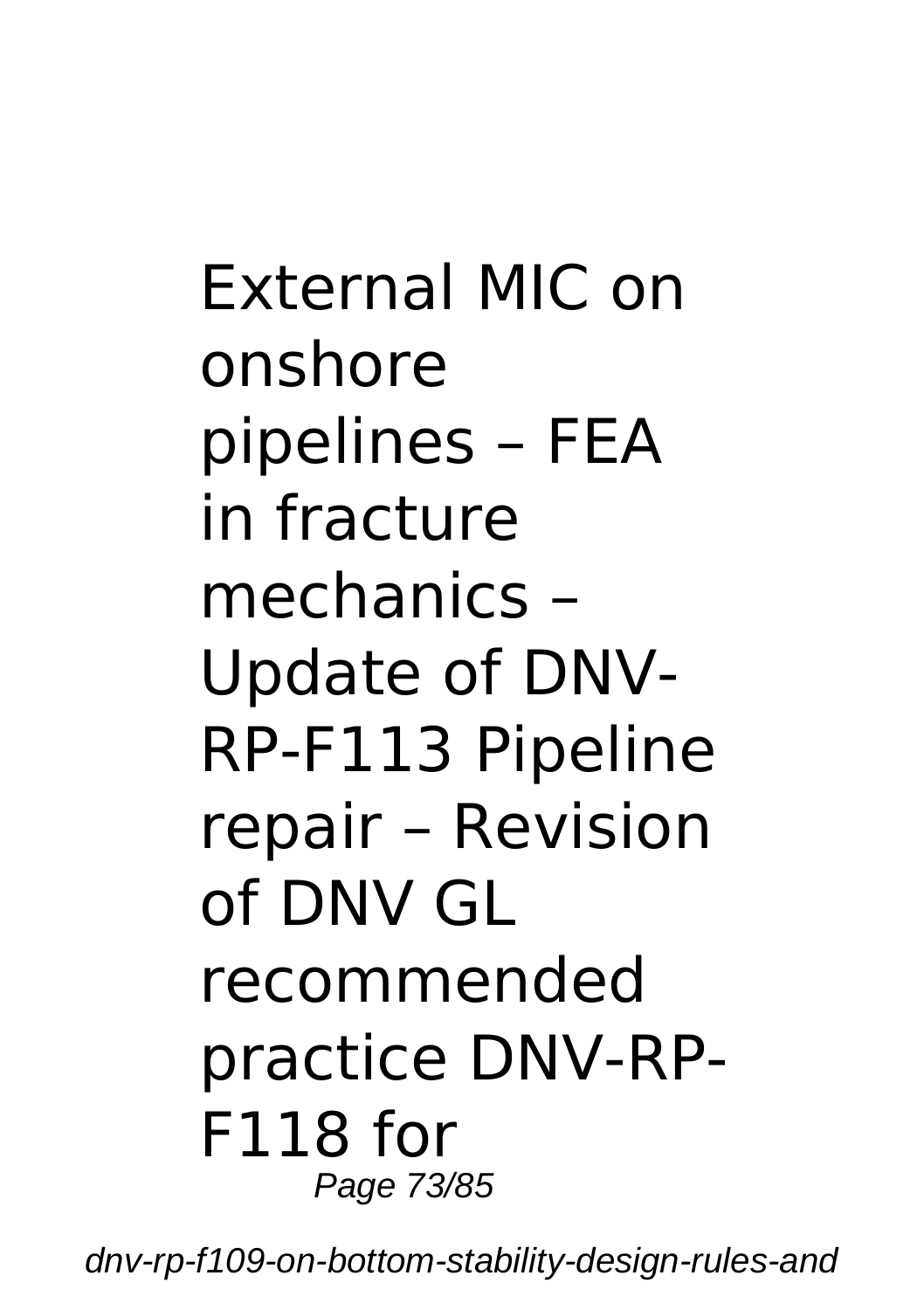## Qualification of NDT – Reeling of HFW/SAW pipes – Pipeline life extension

# **Introduction Pipelines in DNV GL**

- buy dnv-rp f109
- : latest onbottom stability Page 74/85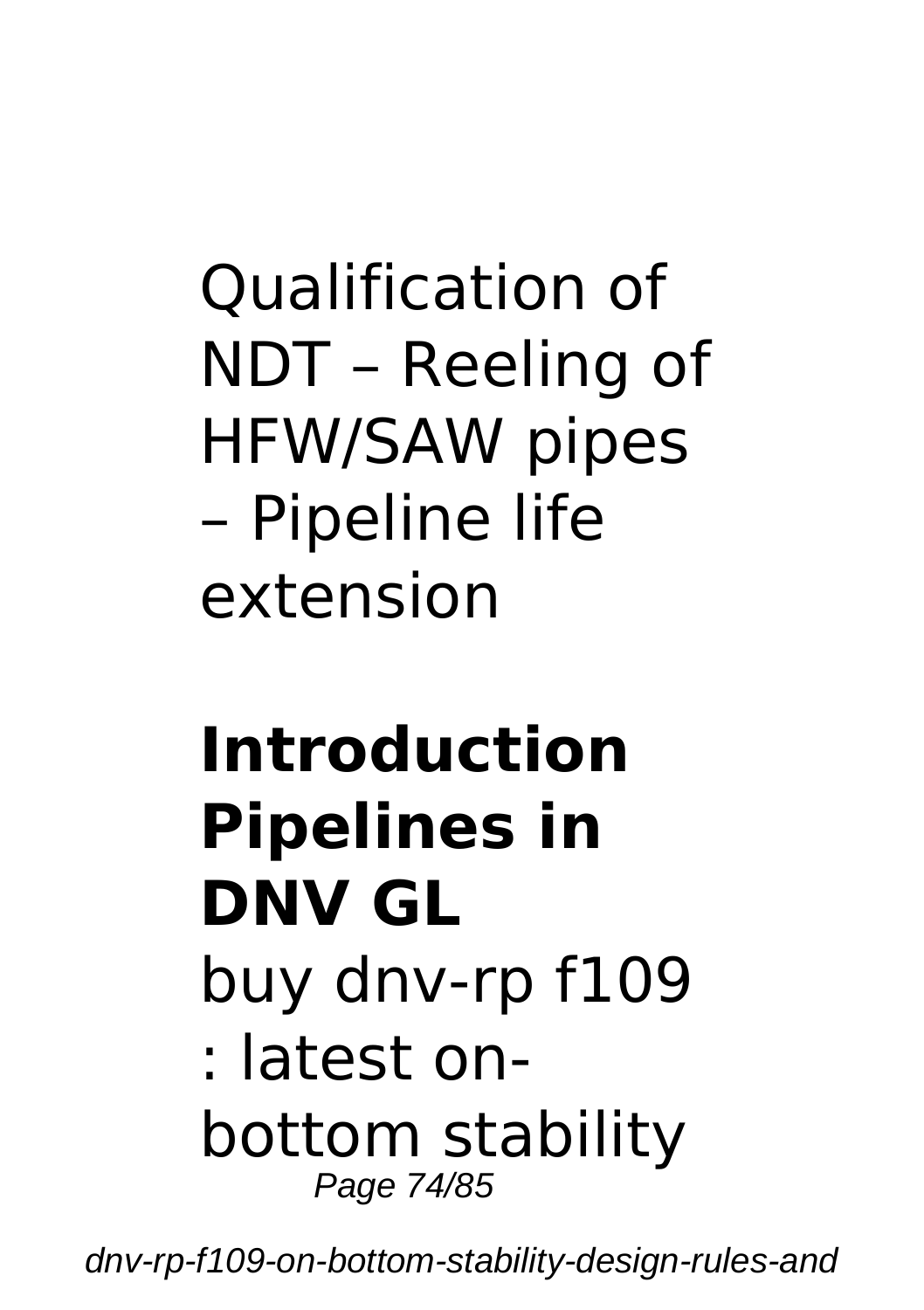## design of submarine pipelines from sai global

#### On-bottom stability analyses in full compliance with DNVGL-RP-F109 Supports Page 75/85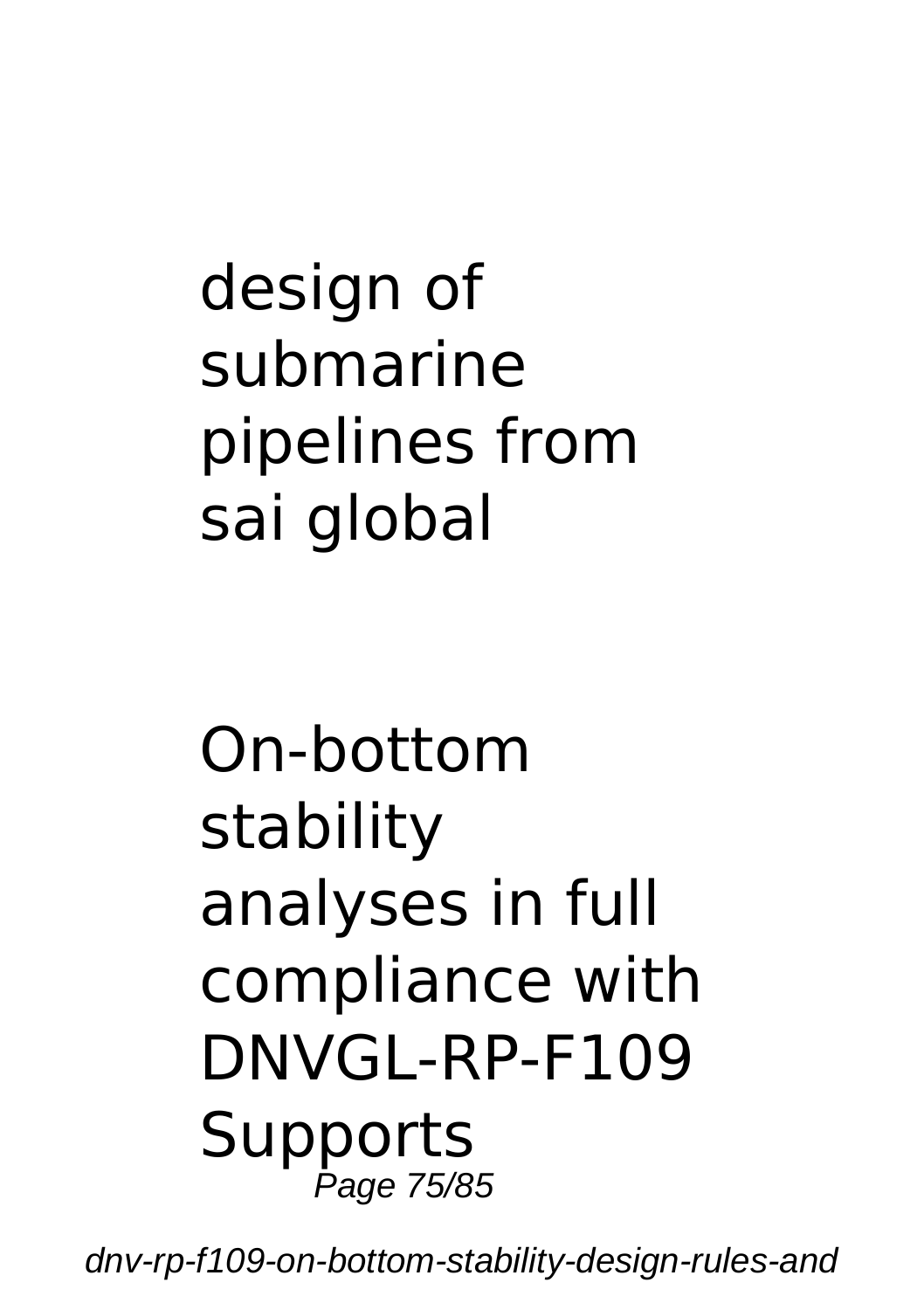improved, more efficient and simpler decisionmaking on necessary weight Userfriendly Excel spreadsheet interface **DNV-RP-F109: On-Bottom Stability** Page 76/85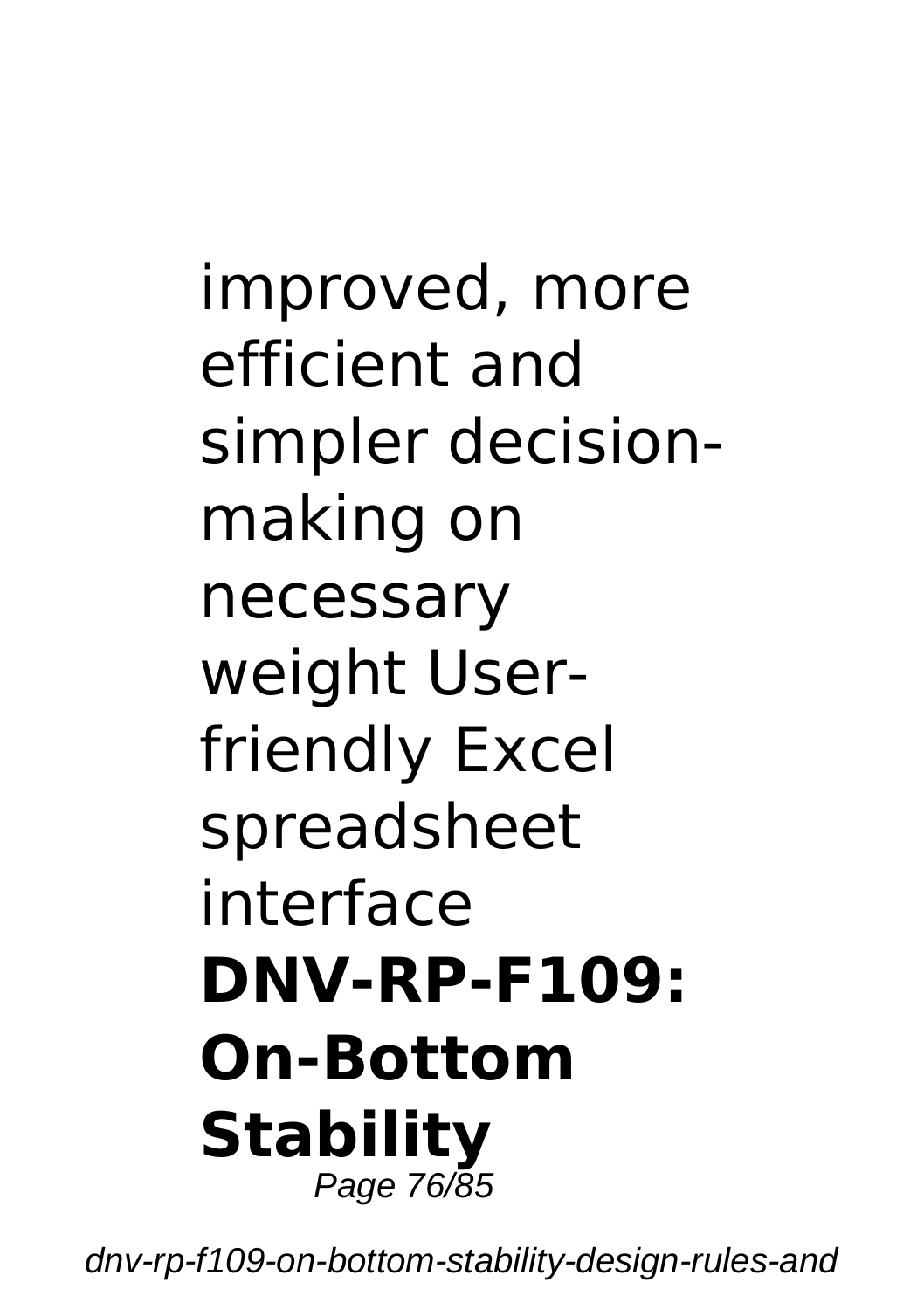## **Design of Submarine Pipelines**

RECOMMENDED PRACTICE DET NORSKE VERITAS AS The electronic pdf version of this document found through http://ww Page 77/85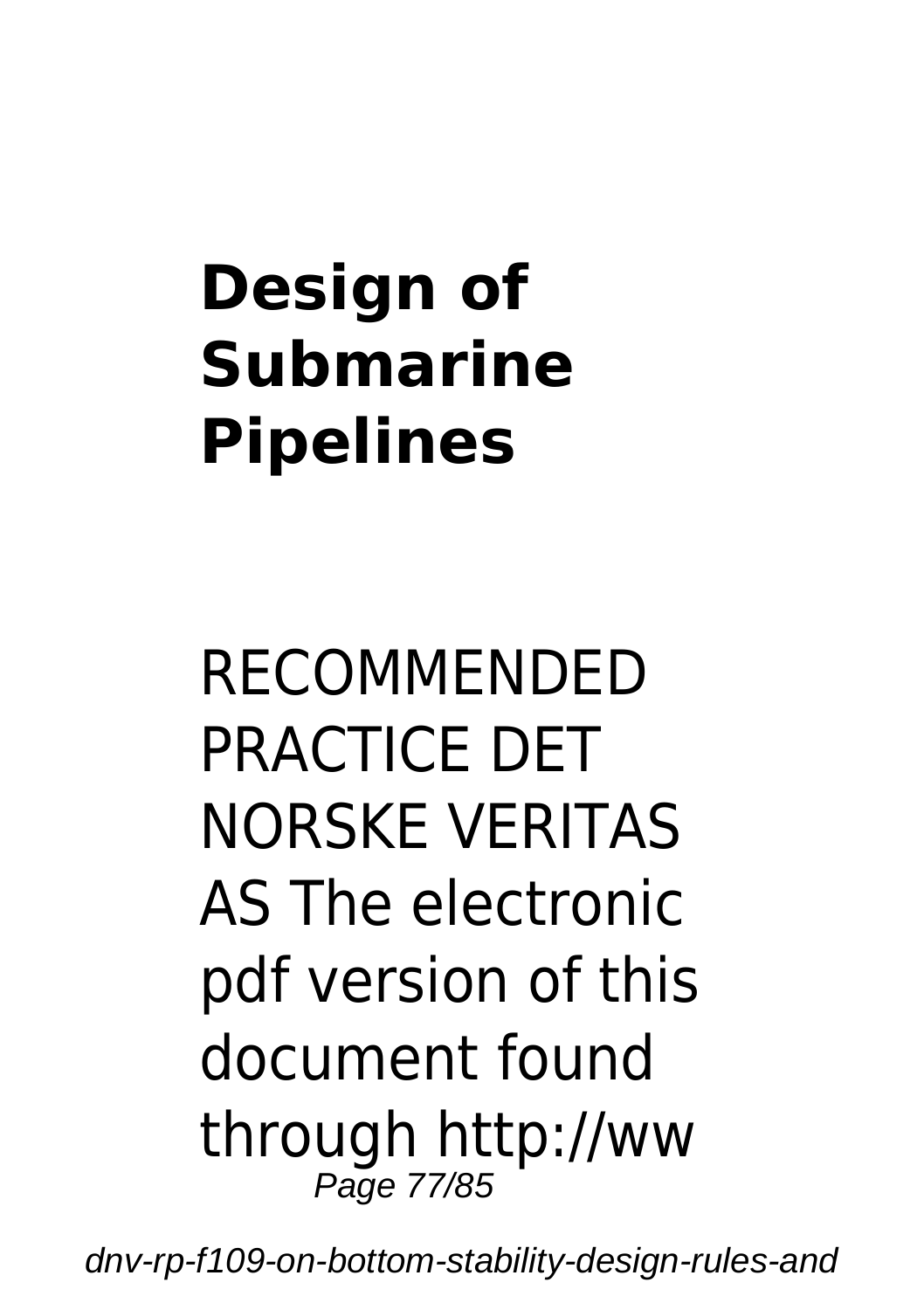w.dnv.com is the officially binding version DNV-RP-F109 On-Bottom Stability Design of Submarine Pipelines OCTOBER 2010 This document has been amended since the main revision Page 78/85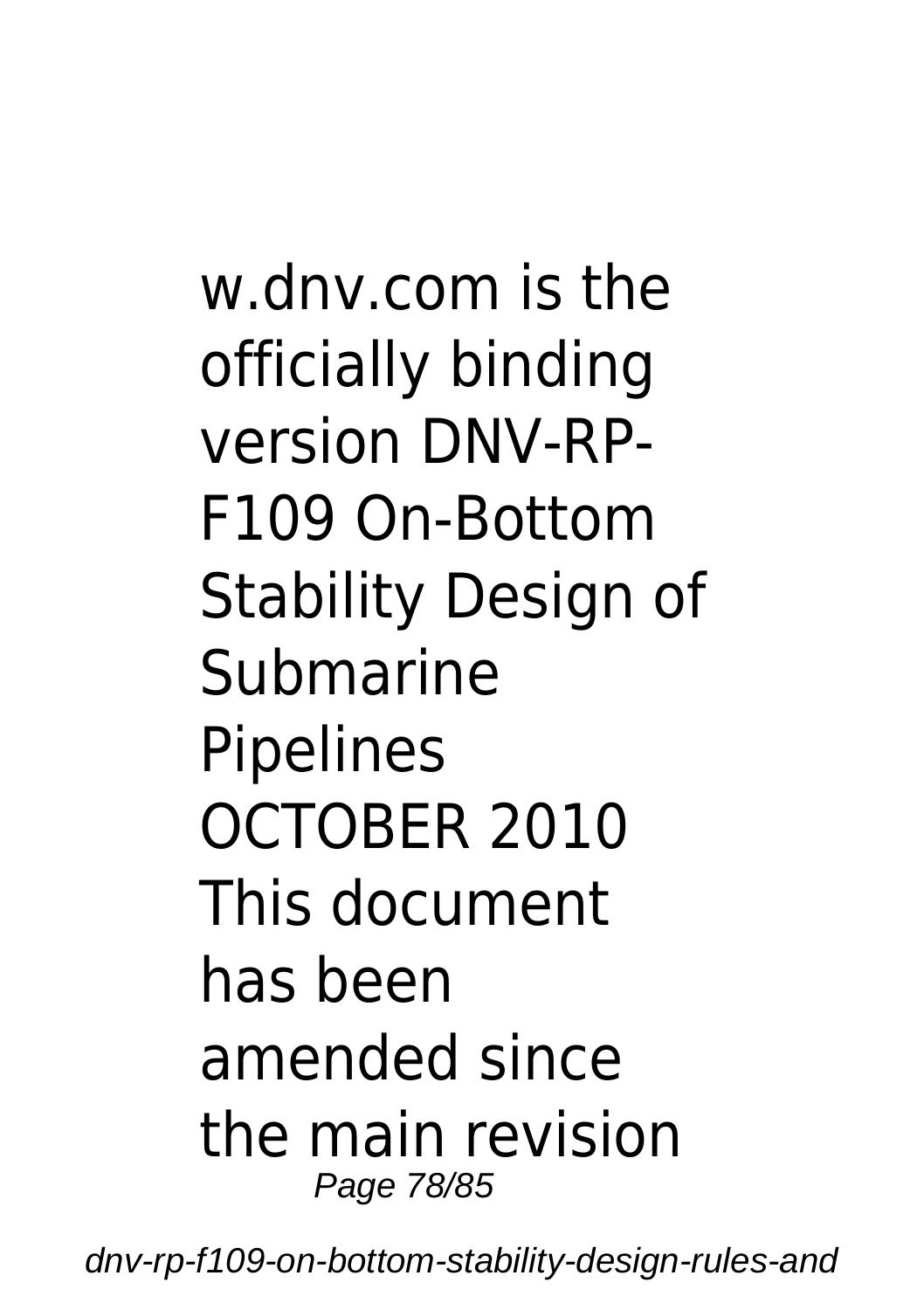### (October 2010), most recently in November 2011. See "Changes" on page 3. **Design Package | Penspen** You should read the first sentence of the Introduction: "DNV-RP-F109 will Page 79/85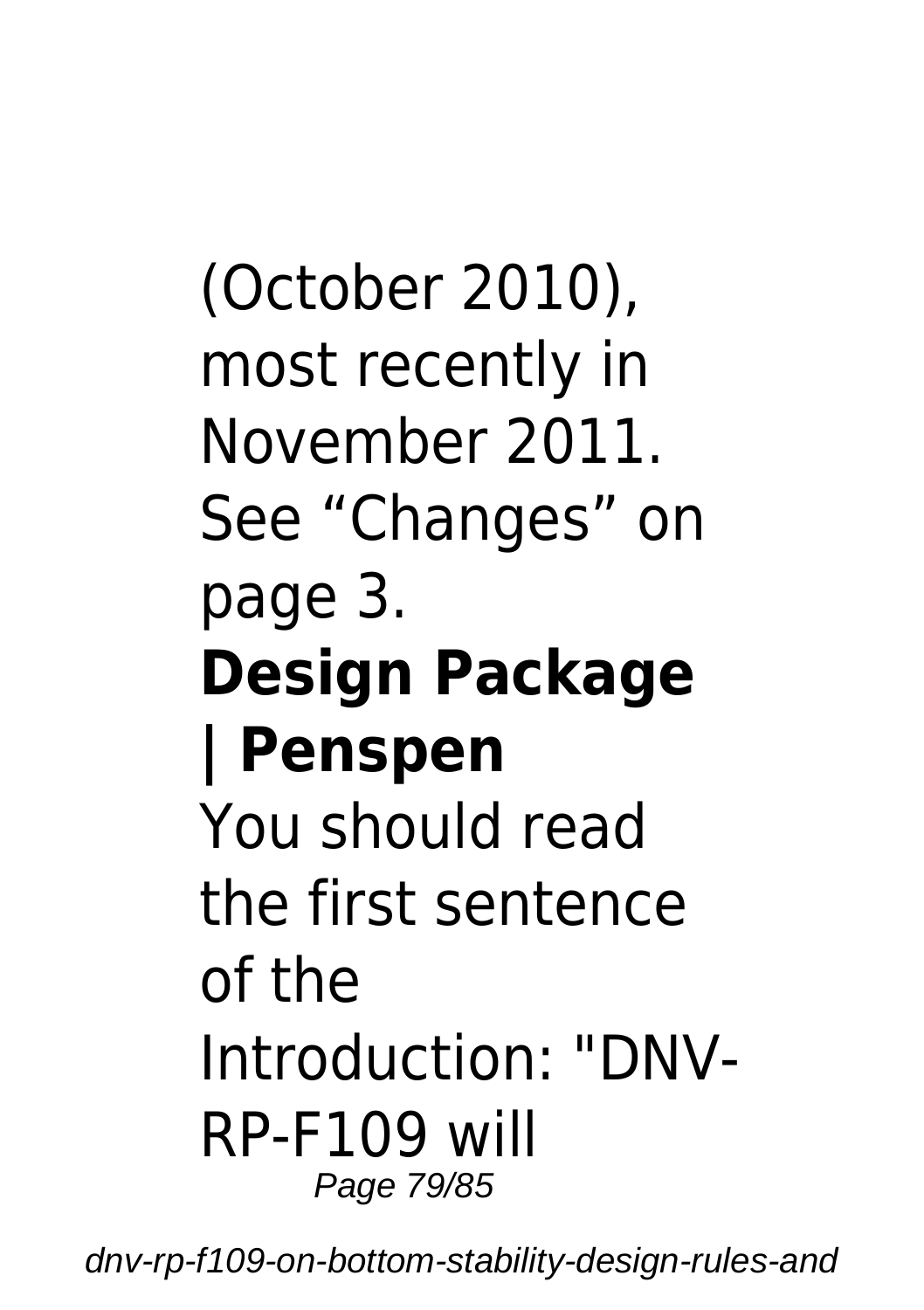replace the existing offshore design code, DNV-RP-E305 "On-Bottom Stability Design of Submarine Pipelines"." NB this text was taken from the 2007 version.

Page 80/85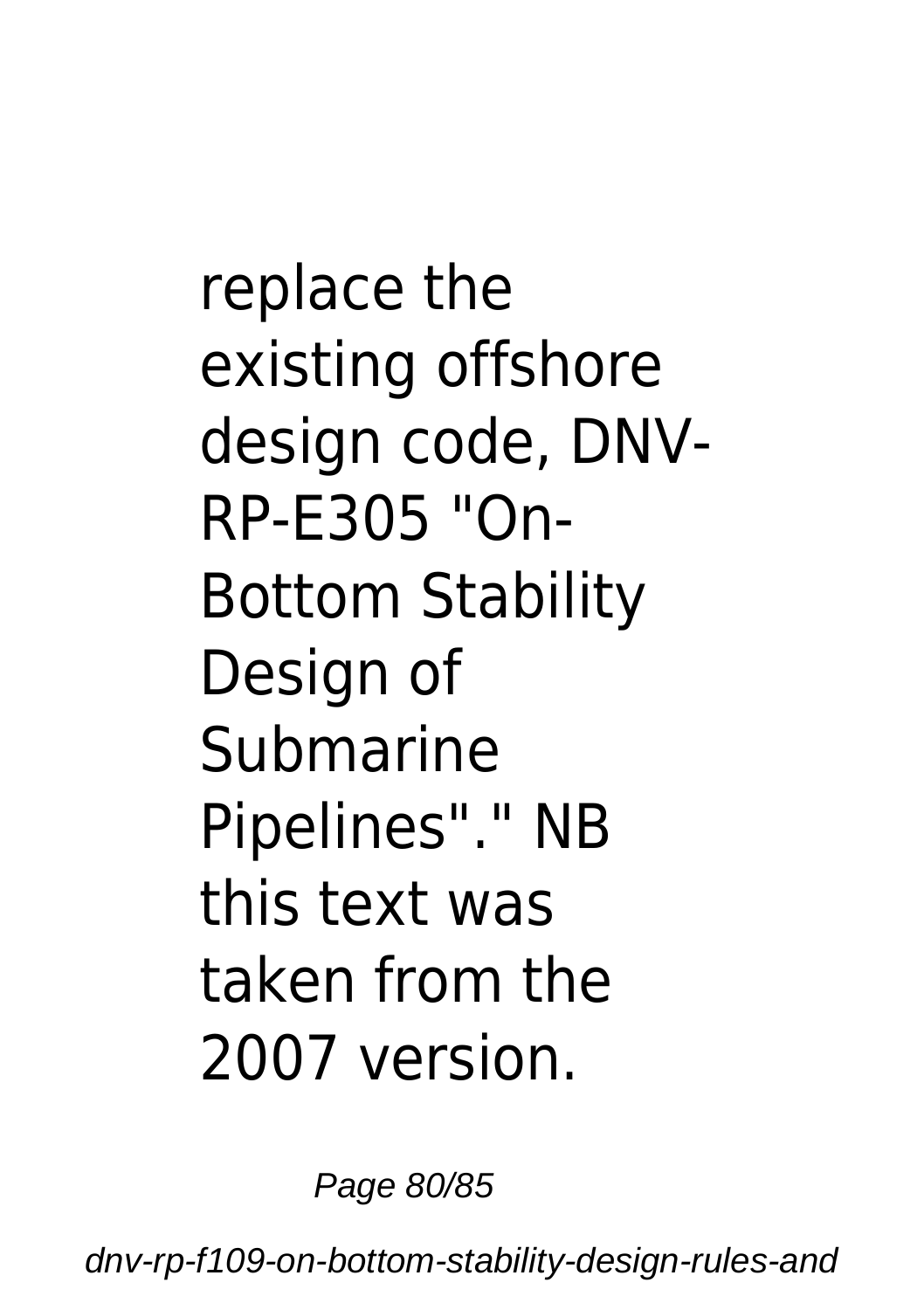*buy dnv-rp f109 : latest on-bottom stability design of submarine pipelines from sai global This is an introductory course to StableLines software and its features for the calculation of onbottom stability according to DNVGL-*Page 81/85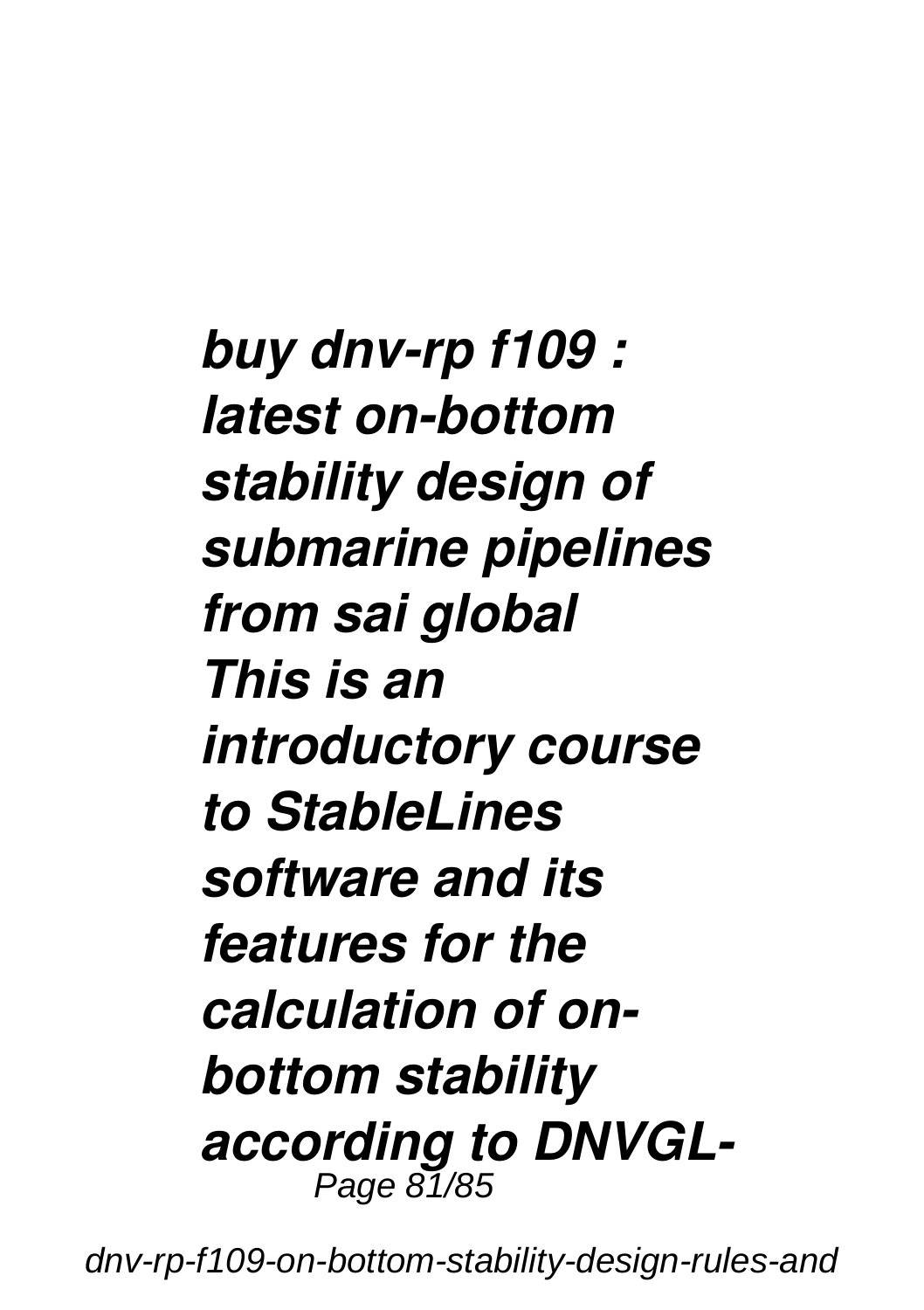*RP-F109 "On-Bottom Stability Design of Submarine Pipelines". The course focuses on the software features and correspondence between software input/output and the parameters of the RP executed by subsequent* Page 82/85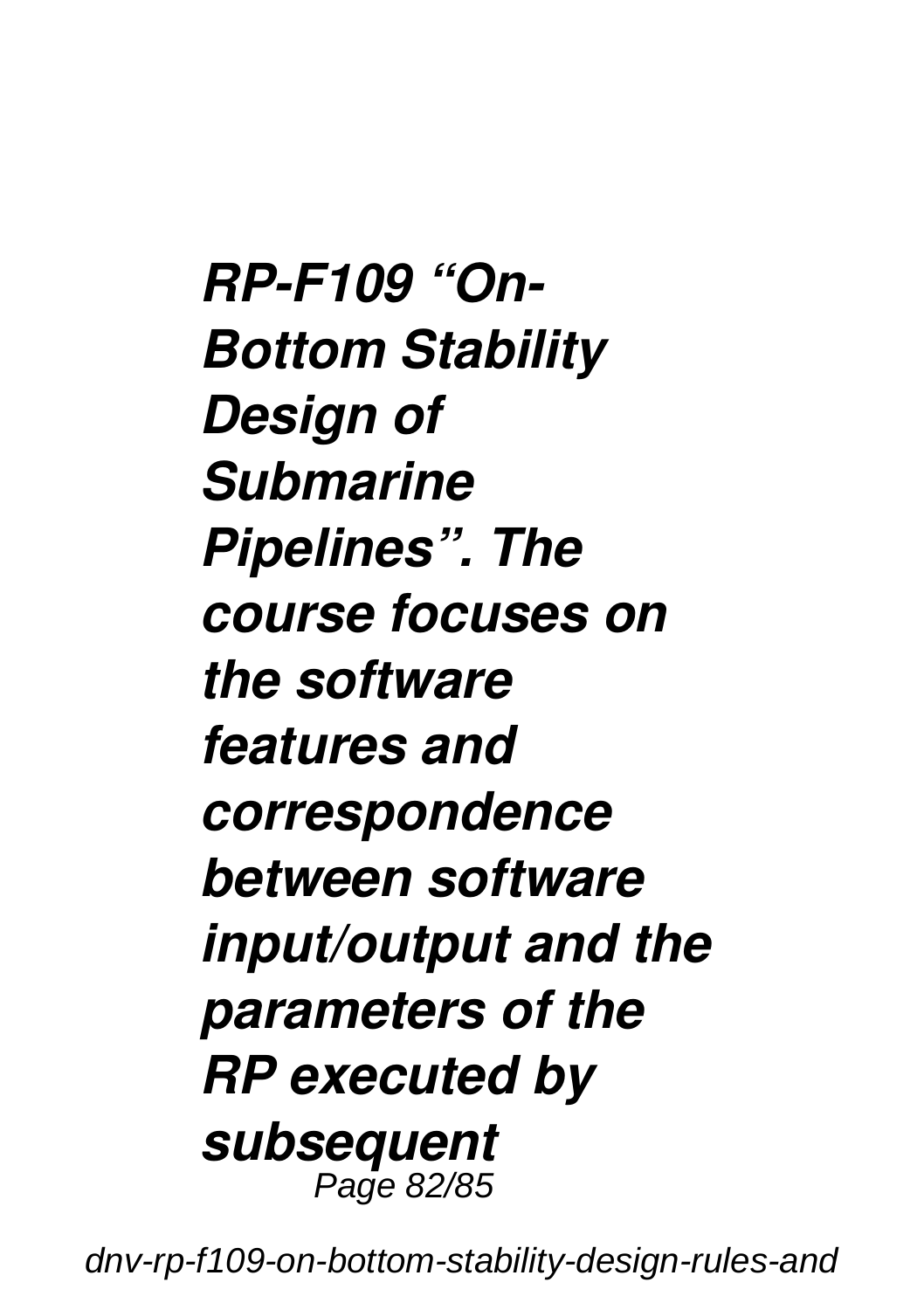*presentations and workshops. DNVGL RP F109 Submarine Pipeline Stability Calculator Module . Calculate DNVGL-RP-F109 pipeline lateral and vertical stability. Static or absolute stability can be calculated for clay seabed, sandy seabed (D50 ? 50* Page 83/85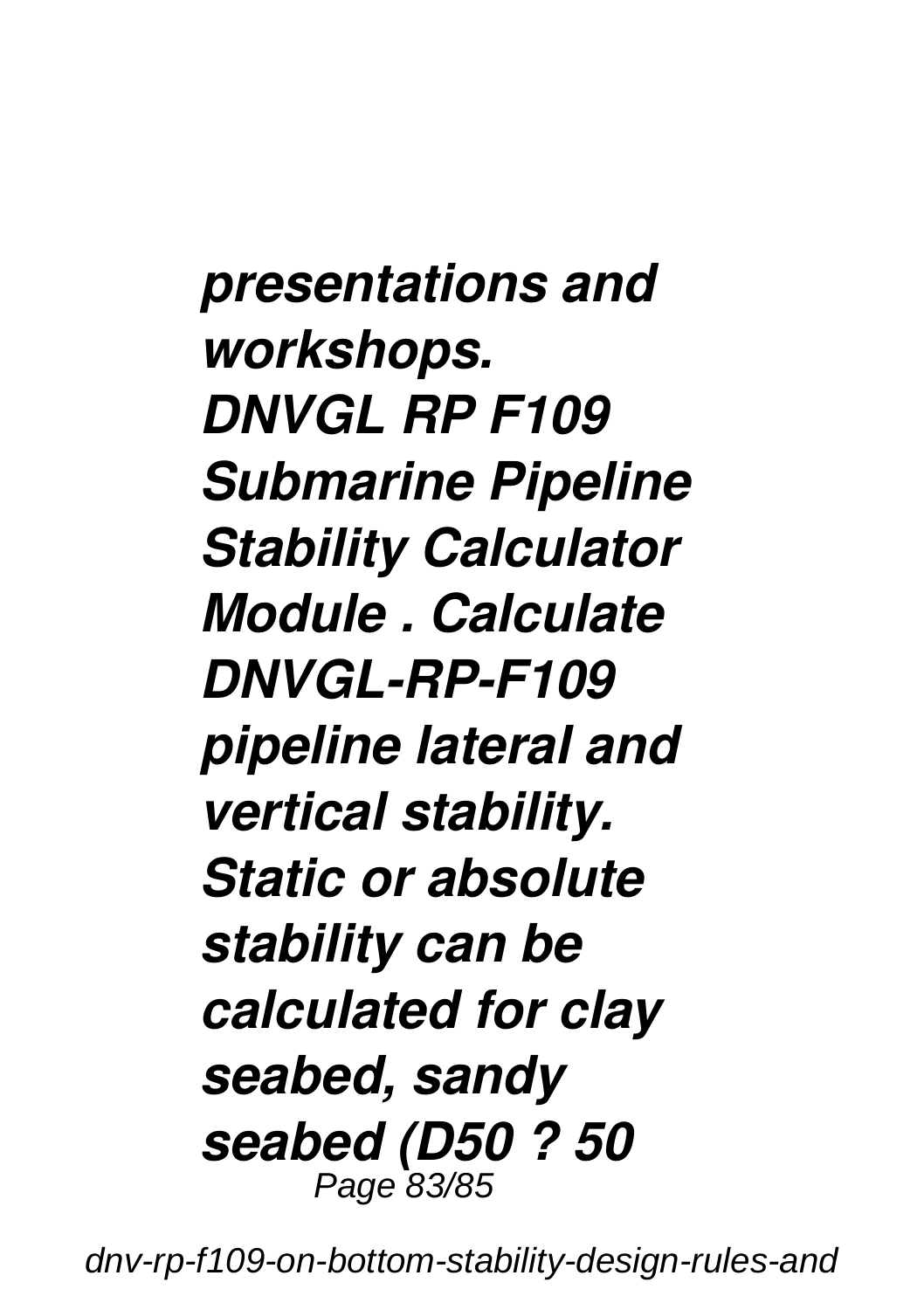#### *mm), or rocky seabed (D50 > 50 mm).*

differences between DNV RP E305 and DNV RP F109 - Off ... The DNV RP F109 on-bottom stability assessment assumes stable seabed conditions while Page 84/85